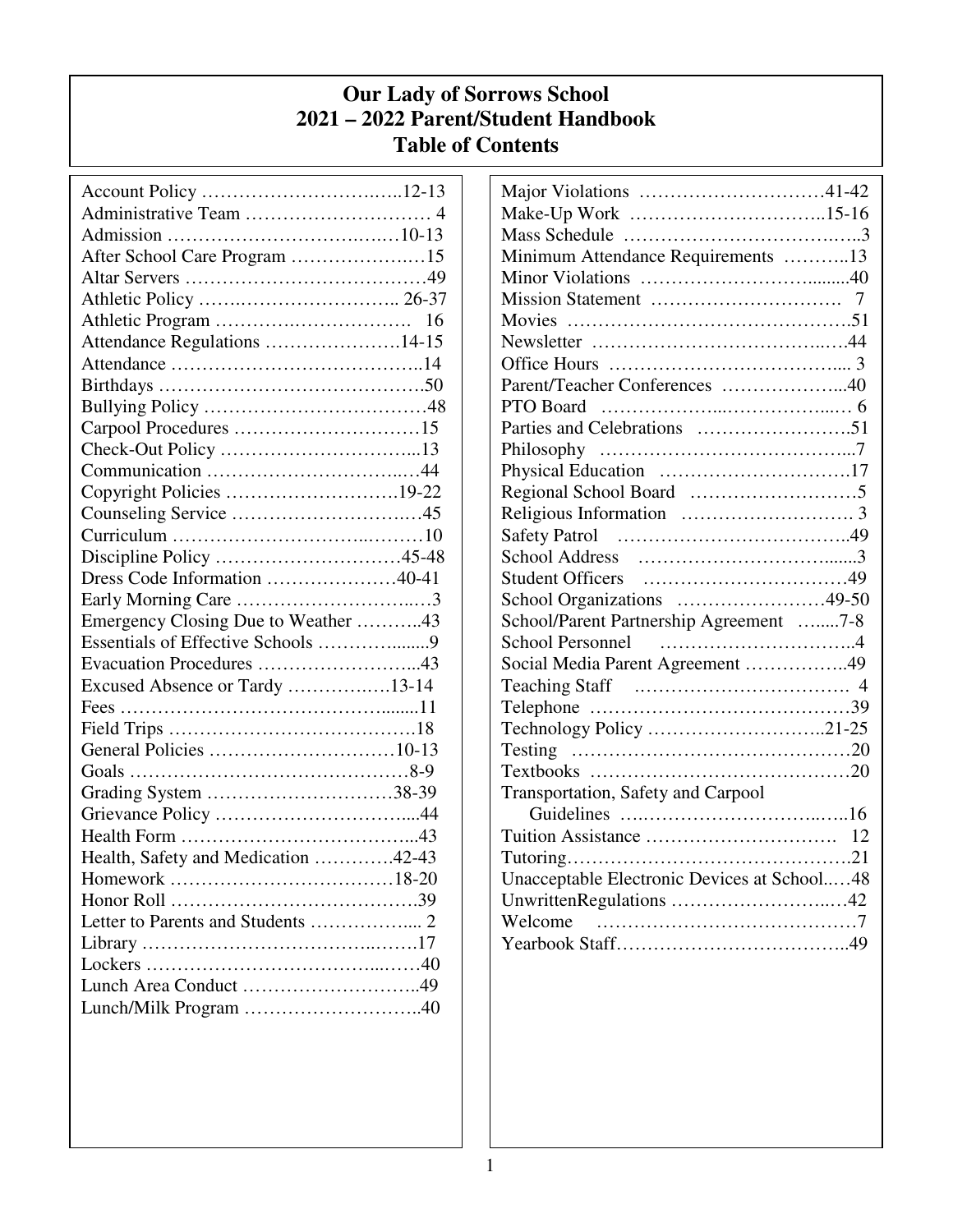**Dear Parents and Students,** 

**Welcome to Our Lady of Sorrows School. The teachers and staff join me in saying we are happy to have you as a part of the OLS family. We hope this will be a successful and rewarding year for you.** 

**This handbook is filled with information that will be useful to you throughout the school year. Please read it carefully, focusing on the pages that apply to you now. Then refer to it throughout the year as needed. I suggest that you and your parents read it together. Feel free to ask your teacher or our guidance counselors for additional information on or a further explanation of the material in this handbook.** 

**I look forward to watching you grow and learn, both academically and spiritually. Let's work together to make this the best year yet!** 

**Sincerely,** 

**Mrs. Mary Jane Dorn Principal**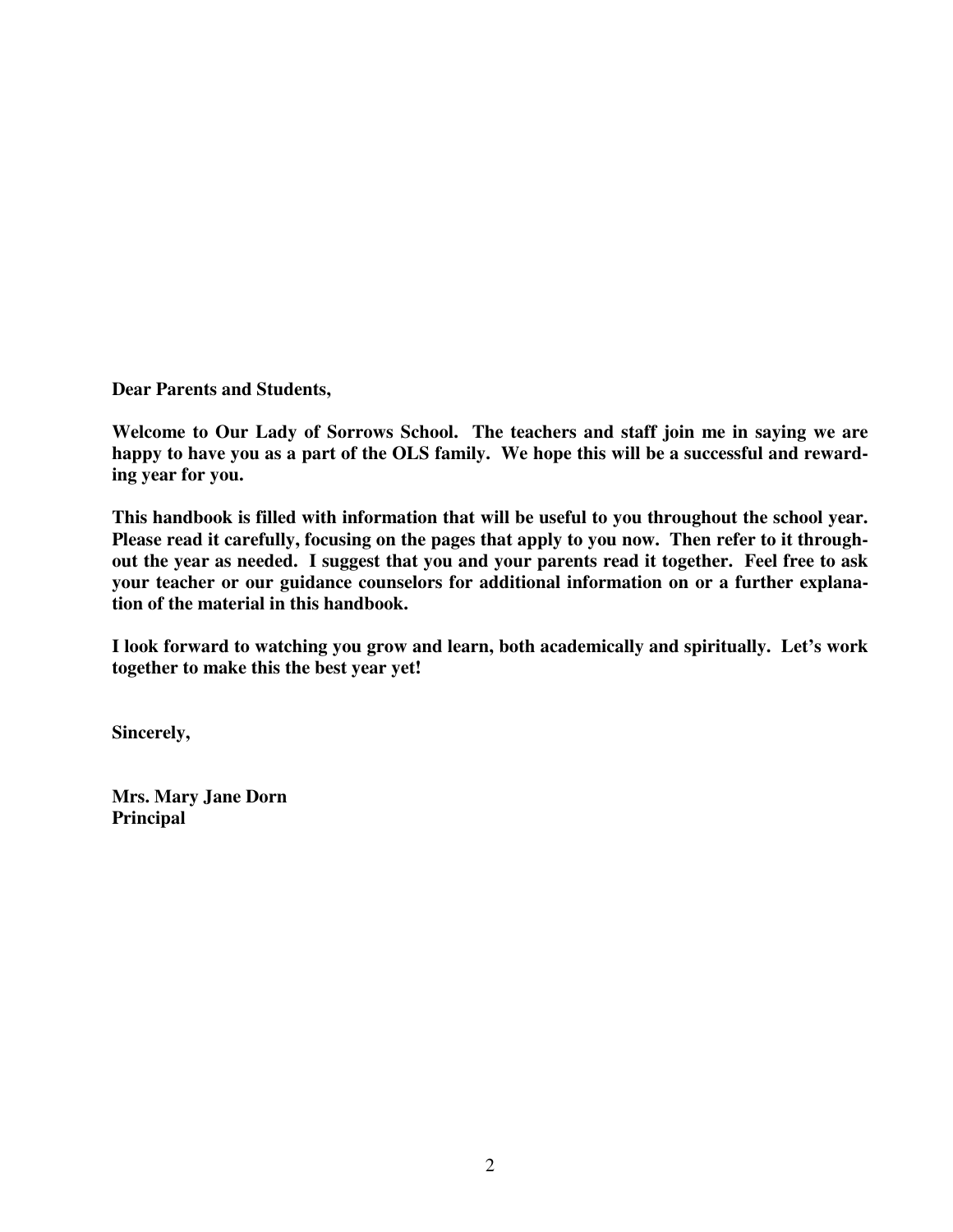### **SCHOOL ADDRESS**

Our Lady of Sorrows School 1720 Oxmoor Road Homewood, AL 35209

Telephone: (205) 879-3237

Fax: (205) 879-9332

Web Site**: www.olsschool.com** 

### **OFFICE HOURS**

Monday: 7:30 a.m. – 2:45 p.m. Tuesday – Friday: 7:30 a.m. – 3:30 p.m.

Students will be allowed to proceed to their classrooms at 7:30 a.m.

#### **EARLY MORNING CARE**

Early morning care is available from 7:00 a.m. – 7:30 a.m. in the cafeteria for a charge of \$2.00 per child. All students dropped off between those hours must report to the cafeteria. Payment should be made directly to the supervising adult.

#### **WEEKLY LITURGIES**

The liturgies planned each week by individual classes will be every Thursday at 9:00 a.m. unless indicated otherwise on the school calendar or newsletter (i.e. Holy Days, Thanksgiving, Christmas). There will be limited attendance this year at our weekly liturgies. Please check the schedule in the newsletter for class attendance.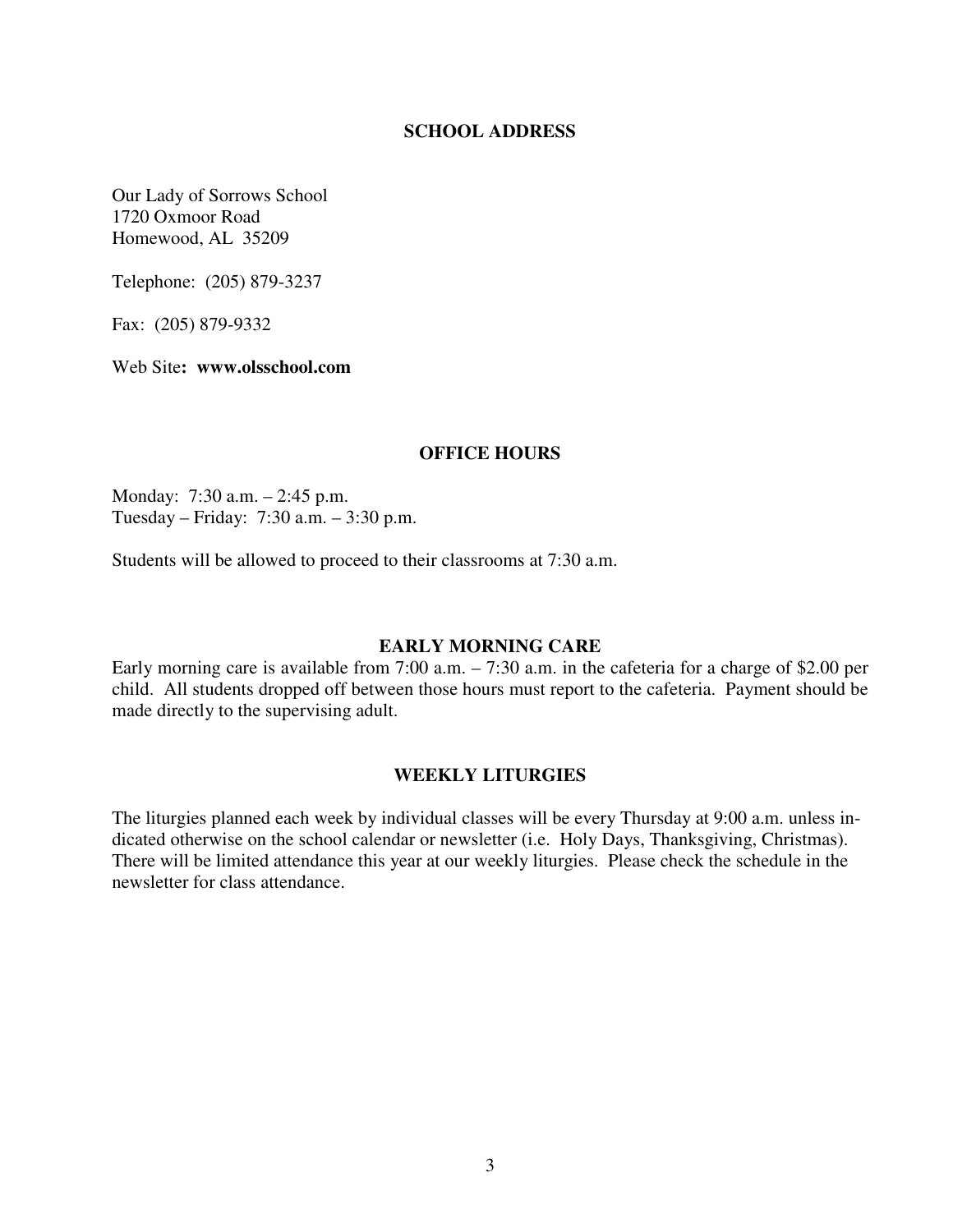**Our Lady of Sorrows School 2021-2022 Faculty/Staff Principal: Mary Jane Dorn** 

*Office Staff* **Dawn Fullerton – Bookkeeper Bobbi McDavid – Office Manager Kim Bourgeois – Secretary**

*Wee-K 3* **Michelle Lawrence Lauren Elliott –Aide** 

*Wee-K 4 (5 day class)* **Deb McGough Cathy Robertson - Aide** 

*Wee-K 4 (3 day class)* **Tonya Von Hagel Hind Smaha - Aide** 

*Kindergarten* **Dawn Philbin Charlene Leon – Aide for KP Cindy Westbrook Danielle Sparacio- Aide for KW**

*First Grade* **Olivia DiChiara Jessica Taff t**

*Second Grade*  **Mary Margaret Barksdale Casey Kilgroe** 

*Third Grade* **Katherine Johnson Kim Yerkes** 

*Fourth Grade* **Andrea Smith Mary Helen Sciro** 

*Fifth Grade* **Ellen Bryant Lauren Virgona** 

*Sixth Grade* **Michelle Bradley Sarah Schaefers** 

*Seventh Grade* **Gabriella LaRussa Rose Smaha** 

*Eighth Grade* **Saraelizabeth Parker Renee Williams** 

*Resource Room* **Sarah Miceli - Reading Lisa Corona - Math** 

*Physical Eduction* **Vicki Williams Michele Alesce - Aide** 

*Technology* **Jennifer Clark**

*Counselors* **Linda Nicolini Amy Owens**

*Library* **Karen Sullivan Joy Monttgotmery- Aide** 

*Director of Religious Education* **Christine LaRussa** 

*Director of Marketing & Development.* **Mary Pugh** 

*Spanish* **Constanza Bello** 

*Music*

*Art* **Andi Arteaga**

*Health Room* **Kathleen McGovern Beth Lowman** 

*Maintenance* **Curtis Gardner Jamison Hall** 

*Lunch Room/Housekeeping* **Christy McGinnis**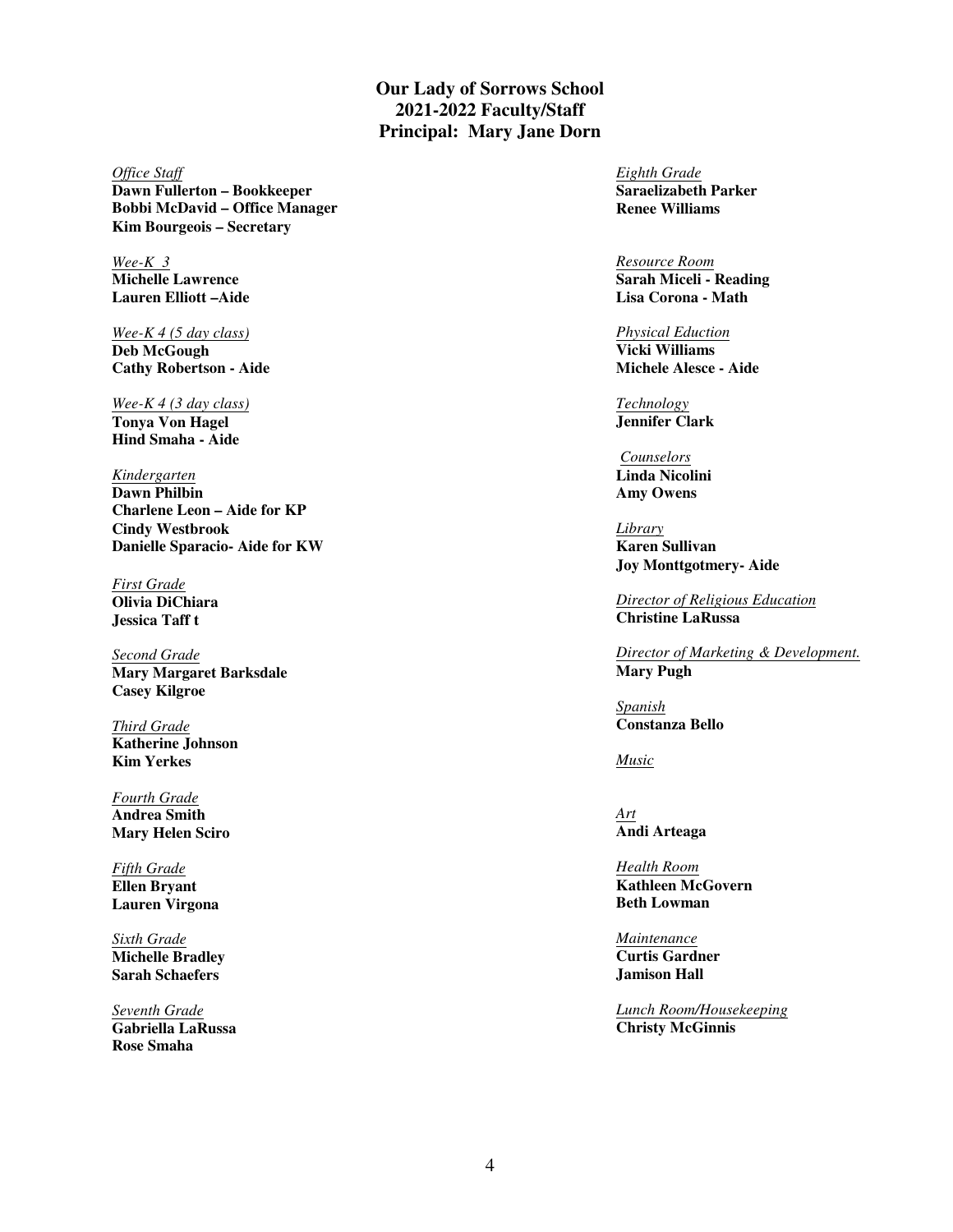# **Our Lady of Sorrows Regional School Board Information Directory 2021-2022**

| <b>Name</b>              | <b>Parish</b>                  |
|--------------------------|--------------------------------|
| <b>PRESIDENT</b>         |                                |
| 1. John Burke            | <b>OLS</b>                     |
| <b>VICE PRESIDENT</b>    |                                |
| 2. David Sparacio        | <b>OLS</b>                     |
| <b>SECRETARY</b>         |                                |
| 3. John Lowman           | <b>St. Peter the Apostle</b>   |
| <b>4. Susan Hooten</b>   | <b>St. Elizabeth Ann Seton</b> |
| <b>5. Kevin McGovern</b> | <b>OLS</b>                     |
| 6. Matt Hails            | <b>OLS</b>                     |
| 7. Jay Wos               | <b>OLS</b>                     |
| 8. Matt Motyka           | <b>St. Peter the Apostle</b>   |
| 9. Marie Cope            | <b>St. Elias/St. George</b>    |

| <b>Mary Jane Dorn</b>          | <b>Principal</b>              |
|--------------------------------|-------------------------------|
| <b>Msgr. Martin Muller</b>     | Pastor, Our Lady of Sorrows   |
| <b>Fr. Vernon Huguley</b>      | Pastor, St. Peter the Apostle |
| <b>Chorbishop Richard Saad</b> | Pastor, St. Elias             |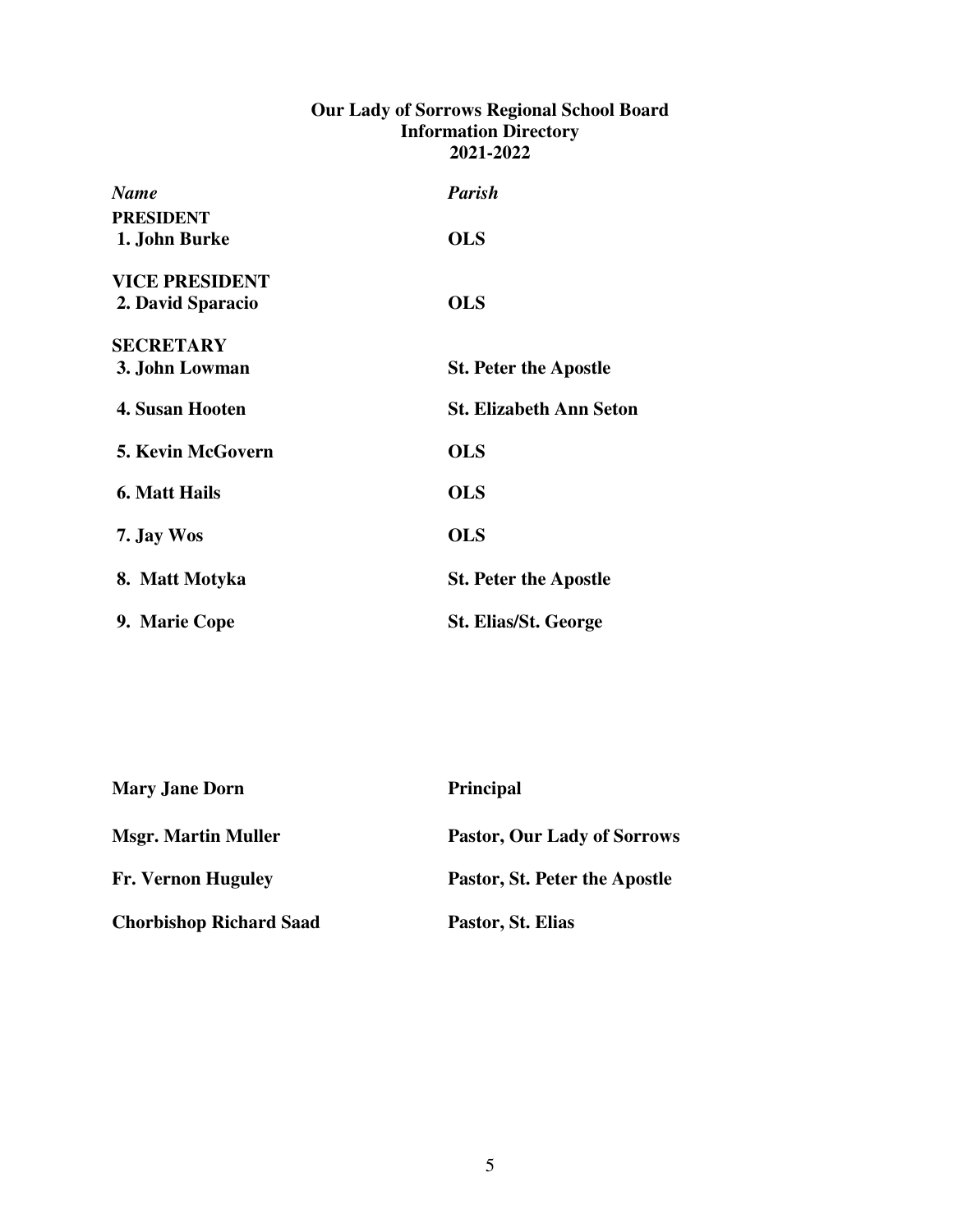# **OUR LADY OF SORROWS SCHOOL PTO BOARD 2021 - 2022**

| <b>Co-Presidents</b>                    | <b>Robbi Anne Adamson</b><br>Laura Ortstadt |
|-----------------------------------------|---------------------------------------------|
| <b>Vice President of Hospitality</b>    | <b>Haley Isbell</b>                         |
| <b>Vice President of Communications</b> | Abbie Yow                                   |
| <b>Vice President of Events</b>         | <b>Lauren Ferlisi</b>                       |
| <b>Treasurer</b>                        | <b>Ann Marie Daugherty</b>                  |
| <b>Secretary</b>                        | <b>Emily Wright</b>                         |
| <b>Teacher Representative</b>           | <b>Jennifer Clark</b>                       |
| Director of Marketing & Development     | <b>Mary Pugh</b>                            |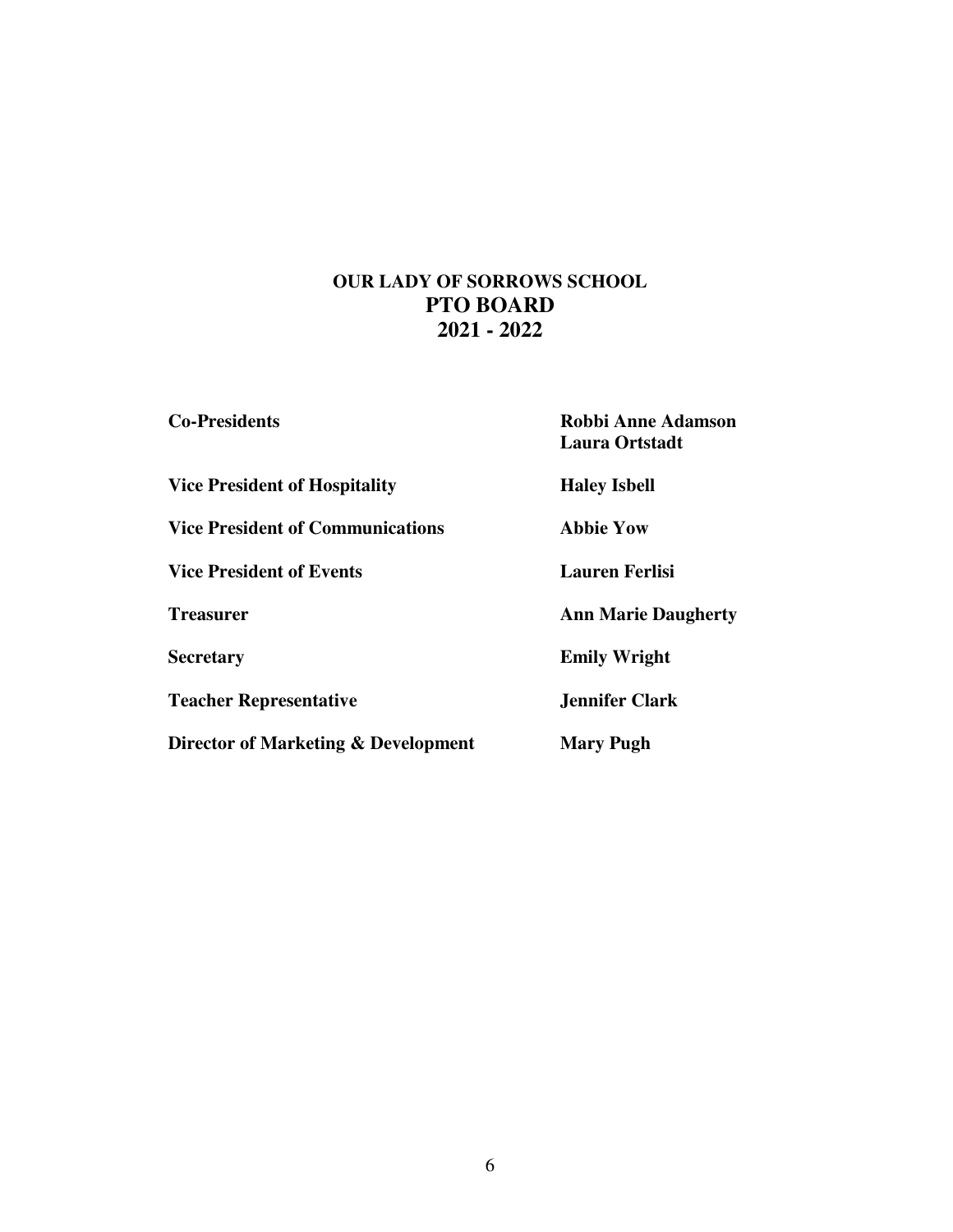## **\* Any changes made throughout the school year are highlighted.**

#### **WELCOME**

We are pleased that you have chosen to be a vital part of Our Lady of Sorrows School community. We strive to provide an excellent Catholic education for the children entrusted to our care and create the kind of positive climate and community that is service-oriented and Christian in its concerns. This handbook serves as a guide to all those working together to support and to continually encourage the growth and well-being of Our Lady of Sorrows School.

## **PHILOSOPHY**

Our Lady of Sorrows School, as a school dedicated to Catholic ideals, has a purpose which distinguishes it from secular schools. We are committed to excellence in education in order that we may render Christians more effective in today's society. As disciples, Christian leaders, and good Christian parents, those of us formed by Catholic education will permeate the outside community and world-at-large with Christian attitudes and principles.

Calling men and women to the faith by proclaiming the Good News of Jesus Christ is the mission that Christ has given to His church. The Catholic Church in this diocese willingly assumes its obligation to fulfill this mission by establishing Catholic schools to give her members that "…kind of education through which their entire lives can be penetrated with the spirit of Christ…" (Vatican II Declaration on Christian Education). Responsibility for these schools is shared by each member of the Catholic community.

#### **MISSION STATEMENT**

Our Lady of Sorrows Catholic School fosters the religious, academic, and social development of every child, recognizing that knowledge enlightened by faith and realized through service is at the heart of Catholic education.

#### **SCHOOL/PARENT PARTNERSHIP AGREEMENT**

As the primary educators of their children, parents/guardians freely make the choice of a Catholic education for their sons/daughters. Registration at Our Lady of Sorrows School is an agreement by the parent/guardian to accept and abide by the rules and regulations of the institution and to support its philosophy of education.

A cooperative relationship between Our Lady of Sorrows School personnel and a parent/guardian is essential for the overall education of a student. It is critical that a cooperative relationship be maintained through constructive dialogue with the parent/guardian.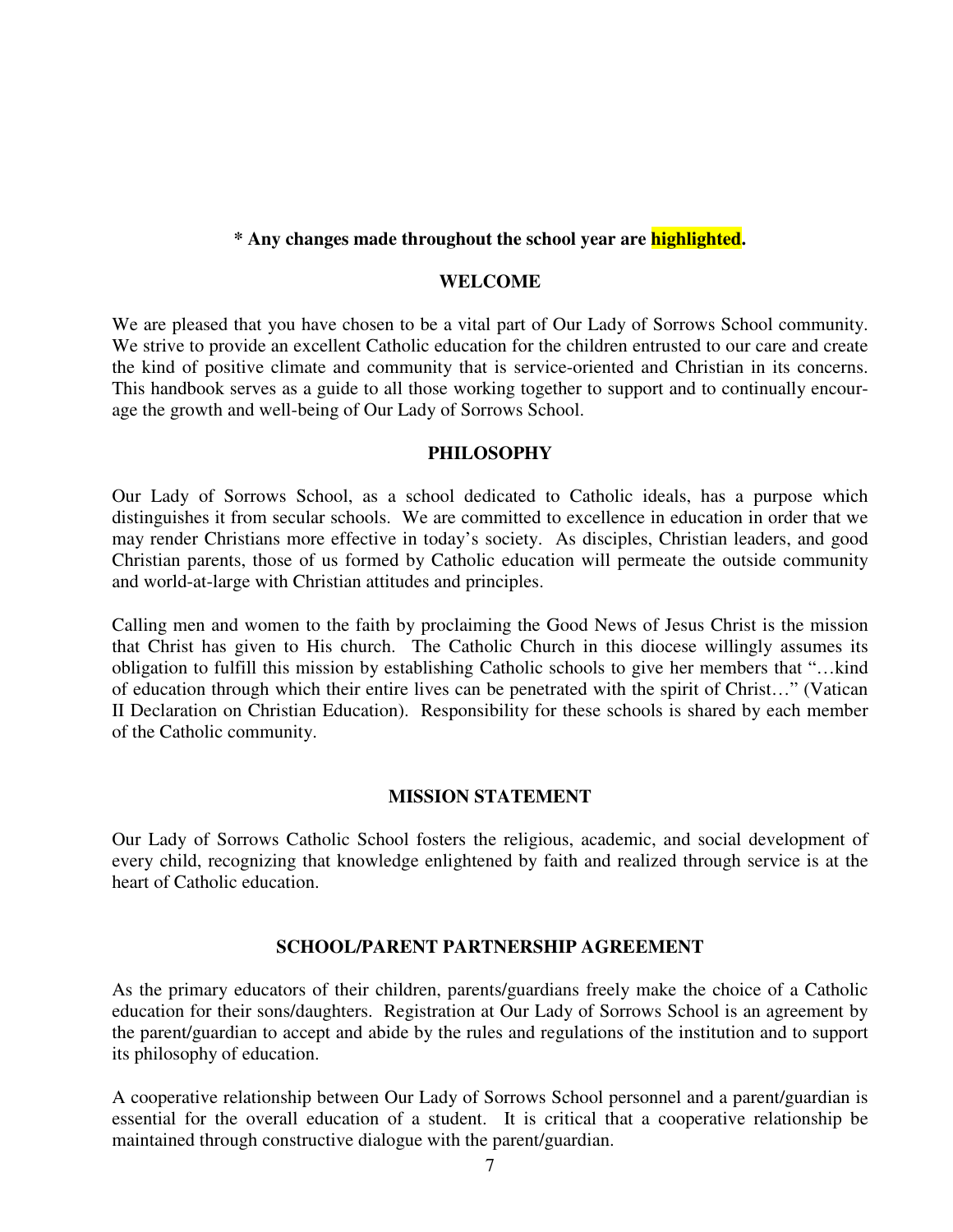If a parent/guardian refuses to abide by the rules and regulations of Our Lady of Sorrows School, or by word or action is not supportive of its goals, or otherwise fails to meet his/her obligations under school or Diocesan policies, the administrator may require the parent/guardian to withdraw his/her child or children from Our Lady of Sorrows School.

Additionally, parents/guardians will be held to the same standards of respect as students are in regards to their interactions with administrators, teachers, staff, and students.

It is understood that this Agreement is continuing in nature and shall be in effect for the duration of a student's enrollment at Our Lady of Sorrows School.

# **SCHOOL GOALS**

The goals for the Catholic school flow from the fundamental understanding of the school as a Christian educational community. Because it is Christian, the school will

- encourage in the concept of education the vital place of Faith as man's response to God's call of love and invitation to eternal life.
- offer personal experiences in Christian living through liturgy, sacramental life, prayer, guidance and example as well as service organizations.
- provide in the school community for personal growth among parents, teachers and students sharing a conscious Christian outlook on life and the world.
- develop religious understandings and cultivate opportunities for personal commitment to Jesus Christ and His values.
- foster a Christian understanding of men's mutual responsibilities for one another.

In addition, precisely because it is an educational institution, the Catholic school will

- develop the basic skills, especially in the arts of communication and in quantitative thinking.
- cultivate in each student an understanding of man's accumulated knowledge with an attitude of respect for international differences in cultures of various peoples.
- help each student develop a positive attitude toward lifelong education, including the ability to think logically and creatively, to solve problems and reason independently.
- guide the student toward that spirit of freedom which recognizes self-discipline and personal responsibility.
- foster appreciation of beauty and fine arts.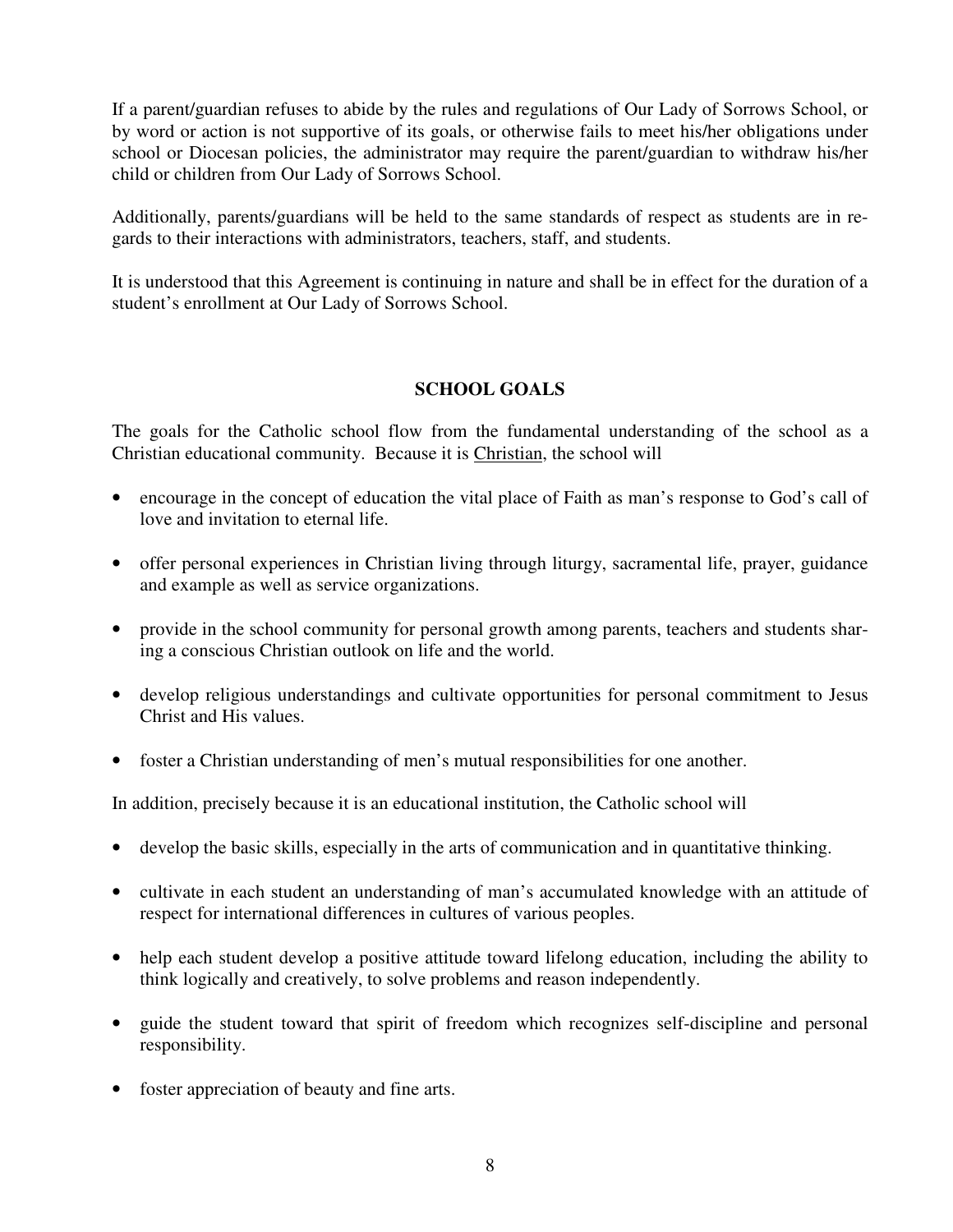- develop understanding of the American political and economic system and its comparison to other systems.
- help instill a sense of responsibility to the community and the need for service to it.
- promote physical fitness and encourage habits which build and maintain good health.
- help to prepare students either for further education or for gainful employment in the community, thereby furthering their ability to achieve personal goals.
- offer educational programs to both faculty and parents, related to the students' programs as much as possible.

As a community related to other larger communities, the Catholic school will

- fulfill a secular education function which society has decreed as essential.
- provide opportunities and experiences which emphasize the heritage, responsibilities and privileges of American citizenship.
- work with the community at large toward developing a better understanding and cooperation between all racial and religious groups.
- encourage participation in parish life.
- provide an alternative to the public school system, thereby avoiding a monolithic educational system from which wholesome diverse views could possibly be eliminated.

# **ESSENTIALS OF EFFECTIVE SCHOOLS**

The findings of various studies of school effectiveness differ somewhat, but there are always common elements that exists. Our Lady of Sorrows makes a conscious effort to work toward the following elements:

- 1. High expectations for all.
- 2. Clear achievable goals.
- 3. Clear rules for behavior, fairly enforced.
- 4. Effective instruction and classroom management.
- 5. Careful monitoring of student progress.
- 6. Emphasis that school is a place for learning.

Catholic schools expand the effective schooling research several steps further.

"The Catholic school pursues cultural goals and the natural development of youth to the same degree as any other school. What makes the Catholic school distinctive is its attempt to generate a community climate in the school that is permeated by the gospel spirit of freedom and love. It tries to guide the adolescents in such a way that personality development goes hand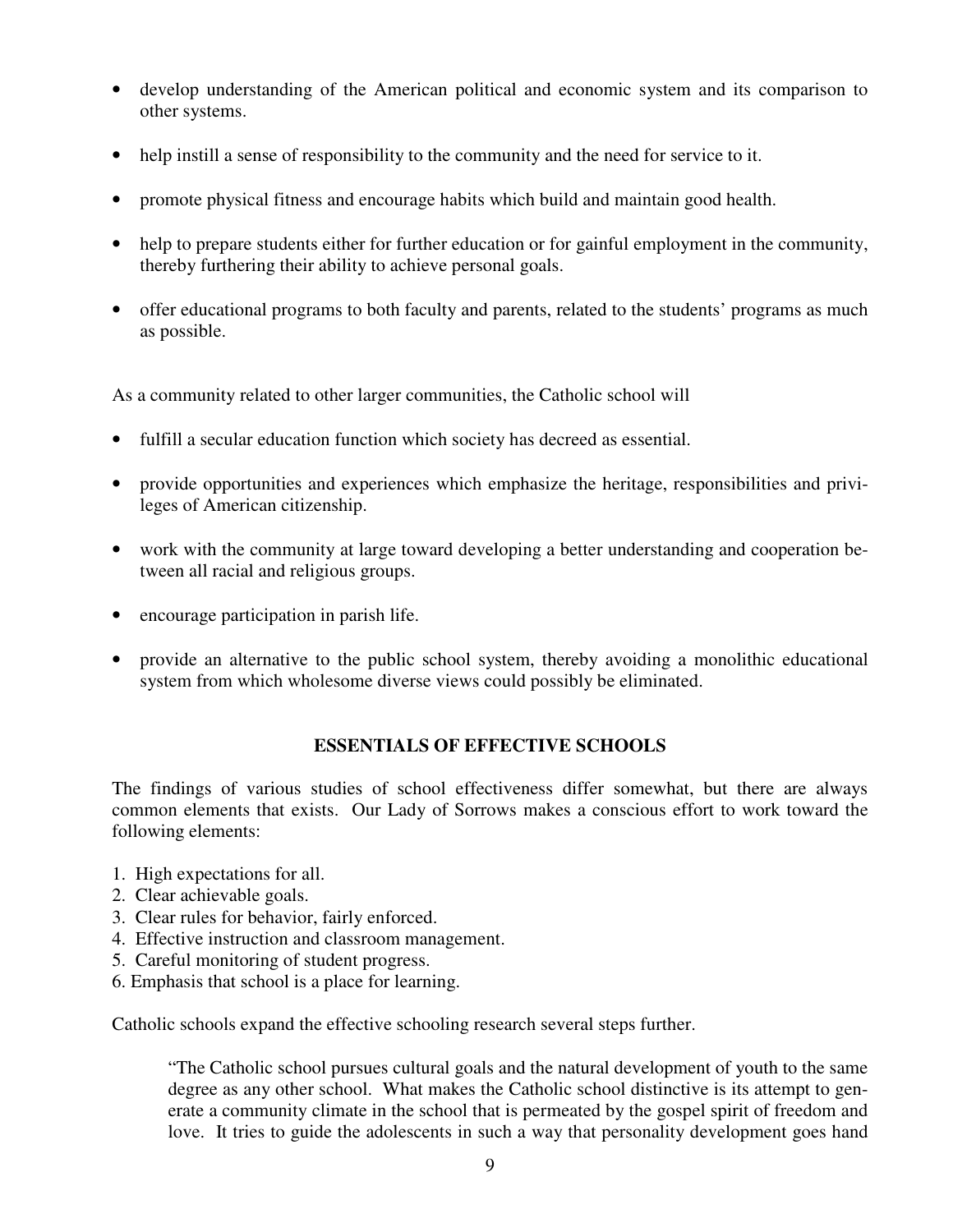in hand with the development of the 'new creature that each one has become through Baptism. It tries to relate all of human culture to the good news of salvation so that the light of faith will illumine everything that the students will gradually come to learn about the world, about life, and about the human person."

(Taken from the *Religious Dimension of Education in a Catholic School: Guidelines for Reflection and Renewal*)*.* 

# **CURRICULUM**

The curriculum followed by Our Lady of Sorrows School meets the requirements of the Diocese of Birmingham, the Alabama State Department of Education, and Cognia. The academic needs of each student are not only fulfilled with the required courses, but also supplemented with the enrichment programs including art, music, Spanish, and computer.

The teaching of Catholic doctrine is an integral part of the curriculum. The spiritual life of the student is and must be a paramount concern to our pastor, principal, faculty, and school parents. The program is designed not only to present a well-organized exploration of subject matter but also to bring each student to a personal experience of faith and a deeper knowledge and love of Jesus Christ as He is revealed to us through the Bible and the people around us. We accomplish this through daily prayer, weekly liturgies, prayer services, opportunities for the sacrament of Reconciliation, and special observances of the Church year. Since parents are the primary teacher of their children, the effort of students should be supported at home by family prayer and Sunday worship. Without these things, the spiritual life of the student is diminished.

# *GENERAL POLICIES*

# **OFFICIAL ADMISSION POLICY**

# **General**

The State of Alabama and Our Lady of Sorrows School requires that a child must meet the following requirements for admission:

 $3K$  (Pre-Kindergarten) – 3 years of age on or before September 1<sup>st</sup>  $4K$  (Pre-Kindergarten) – 4 years of age on or before September 1<sup>st</sup> 5K (Kindergarten) – 5 years of age on or before September  $1<sup>st</sup>$ 

Parents must furnish a certified birth certificate, baptismal certificate, social security number, and a health/immunization record when applying for admission.

The registration fee will be assessed to your Facts account once your application has been accepted. This fee is non-refundable and cannot be applied to any other financial obligation. The re-enrollment process through RenWeb must be completed each year.

All students who have applied for admission are evaluated on the basis of past performance, including academic standing and social behavior. Achievement tests and recommendation will also be considered when applying for admission.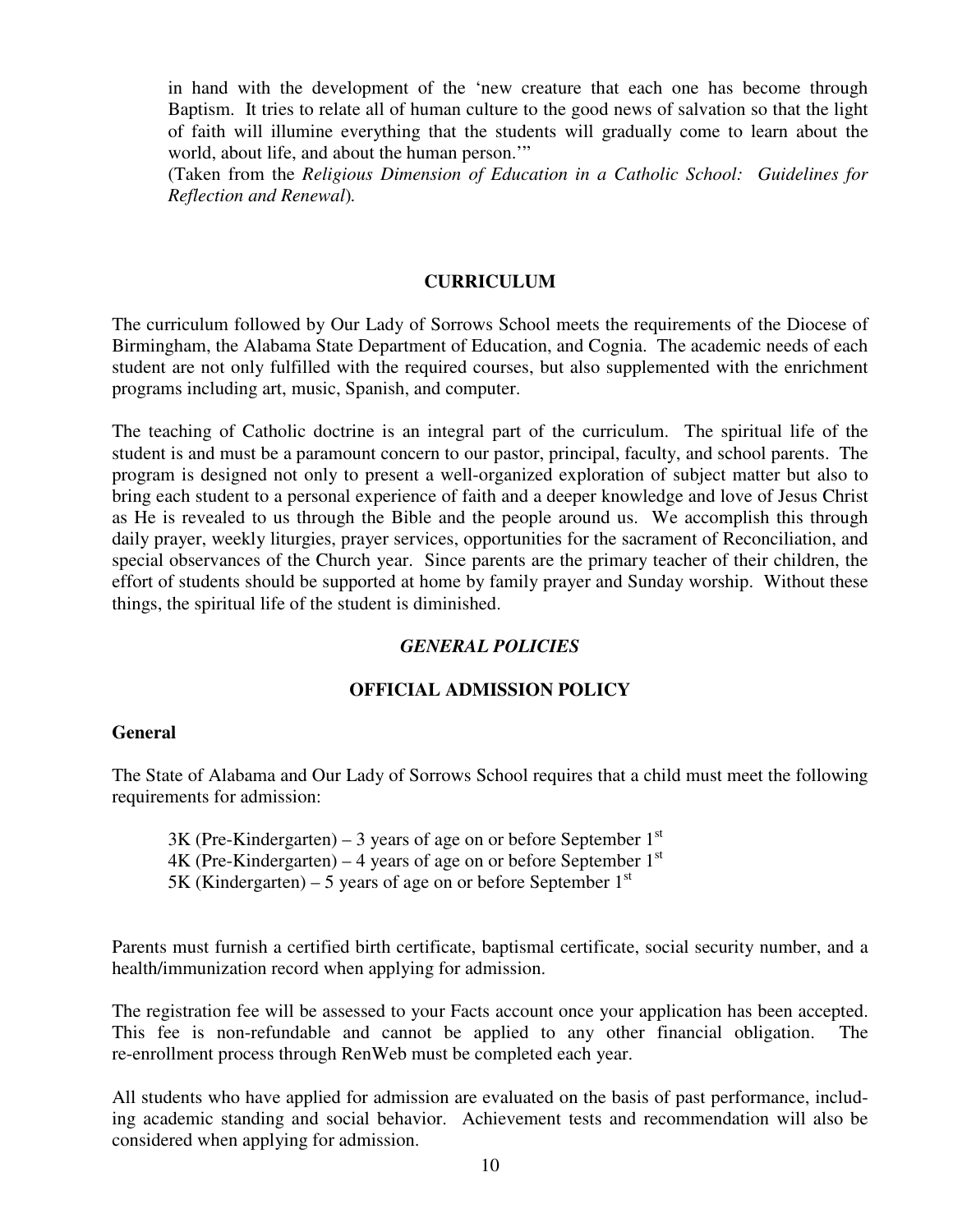All new students, including transfer students, from Kindergarten through 8th grade will be admitted on a 90-day provisional period. During this time, the student(s) will be monitored to assure that they are fulfilling the conditions for satisfactory academic and behavioral progress. Progress updates will be discussed between the school and parents at regular intervals.

Any student(s) who fails to make consistent progress towards necessary standards will either remain on probation or be dismissed from the academic program. This decision will be determined by the school's administration.

If continued probation is recommended, an academic and/or behavioral plan with required specific conditions will be created in writing and agreed to by all parties. Plan specifications must be met in order for a student to remain enrolled and/or be accepted for re-enrollment the following school year.

As outlined in the Mission Statement, it is the intent of Our Lady of Sorrows School to provide a well-integrated curriculum that ensures the religious, academic, and social development of each individual child. Further, it is our hope that one day your student(s) will successfully graduate from the 8<sup>th</sup> grade and continue their Catholic education at a higher level.

#### **Fees**

#### *Registration*

The registration fee is \$120.00 per child. This fee is due when your application has been accepted. Fees are non-refundable unless the child is not accepted to OLS. Acceptance is contingent on the fee payment, submittal of all required forms and information, and the principal's review. You will be notified of acceptance by email.

#### *Subsidy*

Many of our local parishes subsidize the tuition of their parishioners who want to send their children to a Catholic school. In doing so, the church agrees to pay a predetermined subsidy amount per student. To be eligible for subsidized tuition rates, you must have an approved subsidy form from your parish on file. **This form must be renewed annually. It is the parents' responsibility to send this subsidy application to their pastor for approval.** Once the applications are approved, they are forwarded to the school. The school will notify you of approval.

#### **2020- 2021 Tuition Rates**

#### CURRENT SUBSIDIZED TUITION:

| 1 child    | $$3,773$ per year | $(11$ monthly payments of \$343) |
|------------|-------------------|----------------------------------|
| 2 children | $$5,841$ per year | $(11$ monthly payments of \$531) |
| 3 children | $$6,930$ per year | $(11$ monthly payments of \$630) |
| 4 children | \$7,810 per year  | $(11$ monthly payments of \$710) |

#### CURRENT NON-SUBSIDIZED TUITION:

| $$5,841$ per child     | $(11$ monthly payments of \$531) |       |
|------------------------|----------------------------------|-------|
|                        | <b>Fees</b>                      |       |
|                        | Book Fee (kindergarten)          | \$150 |
| Book Fee $(1st - 8th)$ |                                  | \$200 |
| <b>Activity Fee</b>    |                                  | \$150 |

PTO Dues \$24 School supplies (K-5th) varied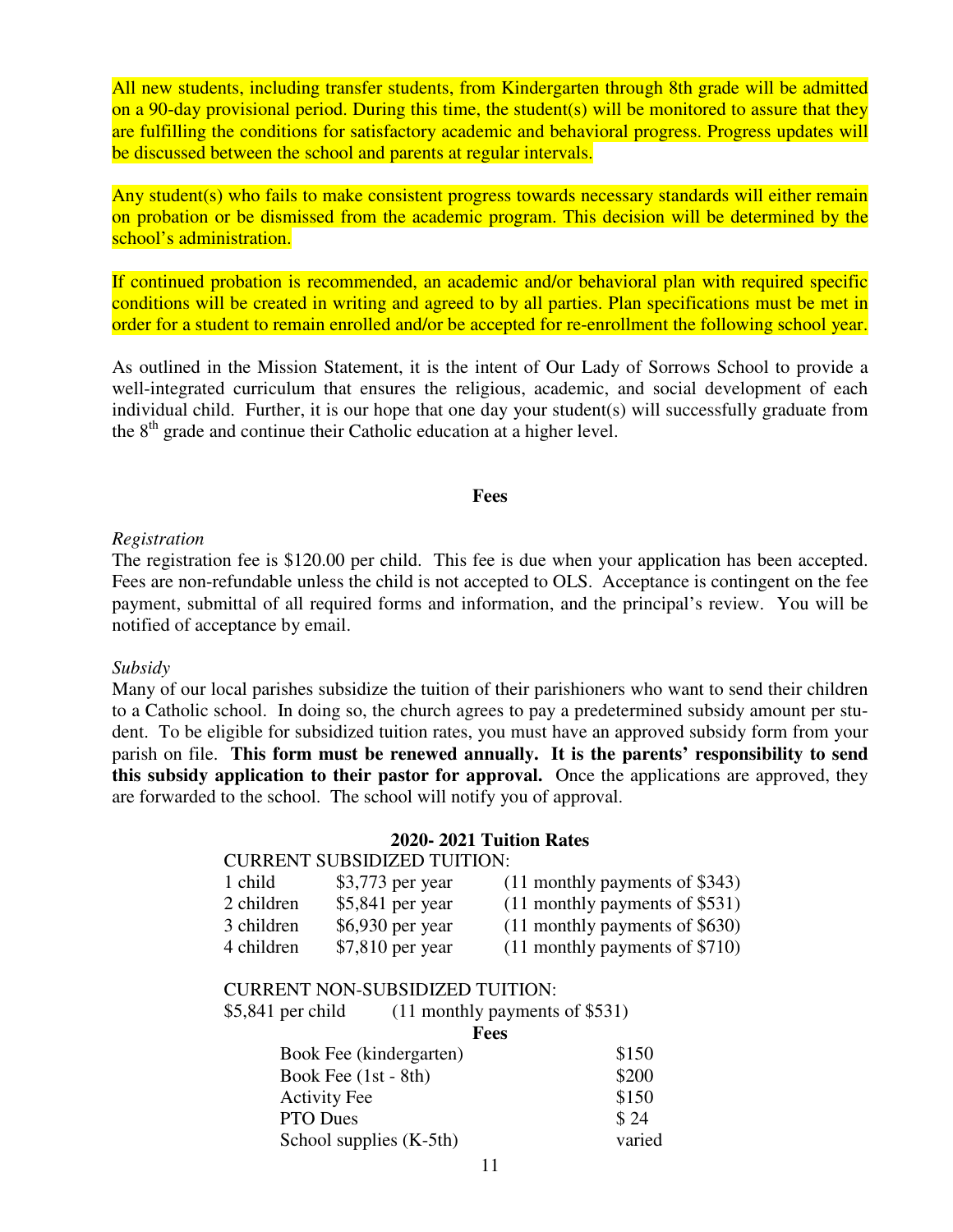# **Our Lady of Sorrows School Account Policy**

Our Lady of Sorrows School is a non-profit educational institution dedicated to providing a quality Catholic education. In order to provide this quality education, the school must be operated in a fiscally-sound manner. Hence, payments for tuition, registration, activity and book rental fee, and payments for the After School Program must be made on schedule and in a responsible manner so that the school can meet its monthly financial obligations.

Being a Catholic, Christian school, Our Lady of Sorrows will strive to work with any family who experiences financial difficulties (i.e. medical, marital, employment-related) during the course of the school year. Situations such as these will be handled on an individual basis as a result of the responsible family acquainting the pastor and/or principal with the necessary facts and conditions.

Our Lady of Sorrows School has adopted the following policy regarding payments:

- 1. For purposes of this policy, "payments" shall include: tuition, registration fees, activity fees, book rental fees, After School Care charges, or any other fees which may be assessed by the school.
- 2. Tuition and after school care charges are payable through the Facts Tuition Management Program. Each family must set up an account (\$50 administrative fee) and pay all tuition and fees, except lunch charges/drink tickets, through this program. As far as the After School Care Program is concerned, any family having an account that remains unpaid for a period of one month will not be allowed to utilize the program until the account is made current.
- 3. If an account is 2 months past due, the responsible party must either bring the account up-todate or schedule a conference with the principal. This conference must be held within 10 school days of the end of the second month. At this conference, either a payment schedule to bring the account up-to-date should be resolved, or the family should present valid documentation why their current financial situation renders payment impossible. Both the pastor and/or the Finance Committee will be consulted in the event that a family has no means of fulfilling its financial obligation to the school.
- 4. If the responsible party fails to bring the account up-to-date or non-payment cannot be justified, students of this family will be withdrawn from the school at a date determined by the principal.
- 5. Report cards and records will be held at the end of each quarter if a family has a delinquent account. Records will not be released until the account is current.
- 6. If a family fails to follow the payment schedule agreed upon with the principal, students of this family will be withdrawn from school at a date determined by the principal. Records will be held until payment is made.
- 7. If any accounts are unpaid at the end of the school year or if a student leaves with an unpaid balance, no records or transcripts will be released until the account is paid in full.
- 8. All accounts must be paid in full prior to pre-registration for the coming year; spaces will not be reserved in a given grade for students of families with delinquent accounts.
- 9. Any school account check that is returned for insufficient funds will be assessed a fee. Any family incurring three insufficient checks within the school year will be required to make all future payments in the form of cash, money order or certified check.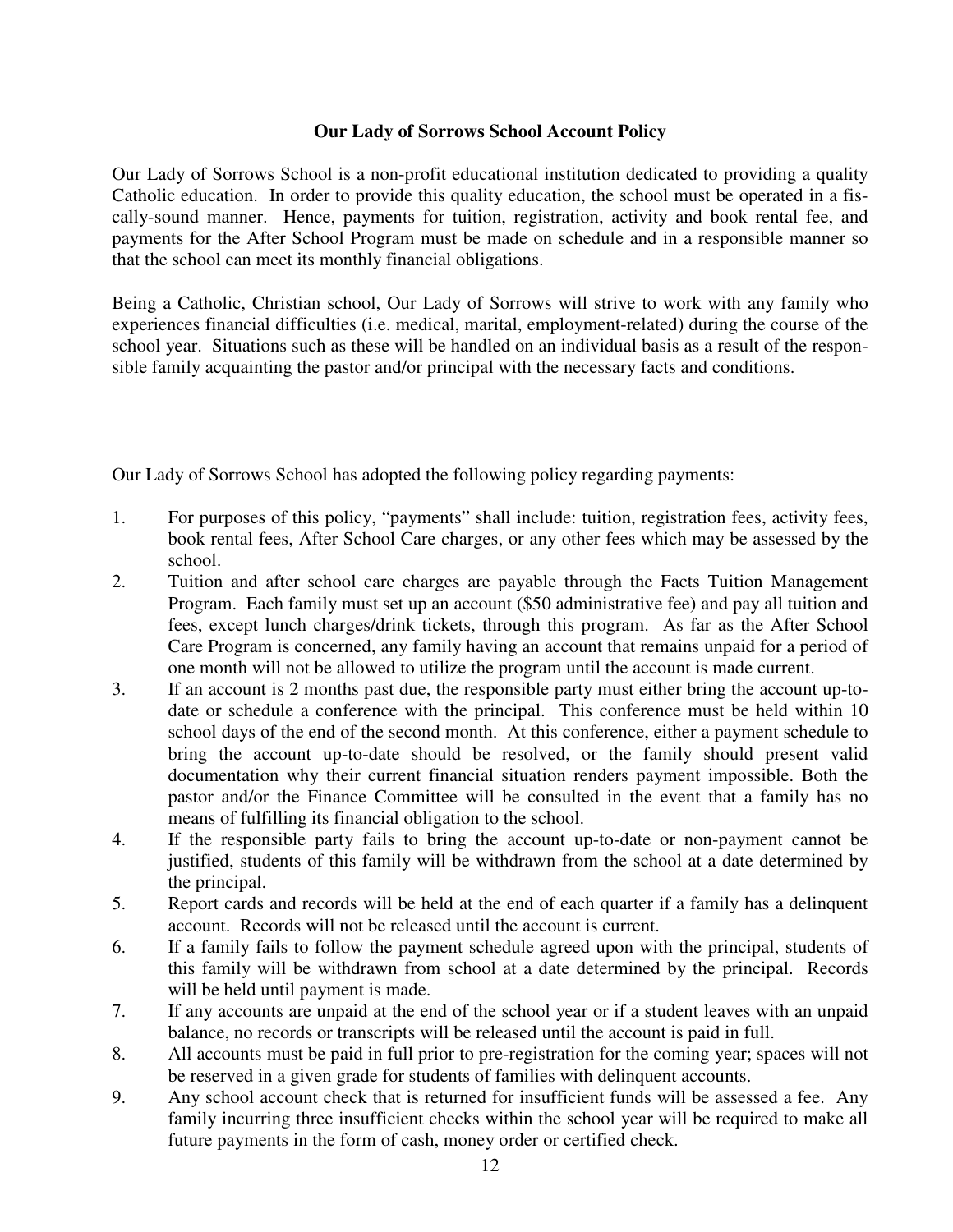In the past, Our Lady of Sorrows School has made a diligent effort to keep tuition rates and fees affordable and will strive to maintain this position in the future. However, this goal can only be achieved with your cooperation and support.

# **Addendum to Finance Policy**

Tuition, fees, and assessments are contracted financial obligations entered into by the parents or guardians upon the registration of their students. When a student registers at Our Lady of Sorrows School, we hold a place for that student. We commit resources, plan staffing, and design programs based on the number of registered students, and thus the school depends on the timely payment of ALL financial obligations for each student. **These obligations continue even if the school building is required to close under circumstances such as we experienced in the spring of 2020. Unpaid Financial Obligations** 

If the terms of the tuition agreement are not met and any other incurred fees are delinquent, and no specific arrangements are made for payment the following will be withheld or denied until all financial obligations have been satisfied:

- registration for the following school year
- report cards & diplomas
- access to Renweb
- semester/final exams
- participation in athletics and extracurricular activities

It is the expectation of Our Lady of Sorrows School to have all tuition and fees paid in full no later than the last day of school in May.

# *Financial Assistance*

Financial Aid Applications are available for any families interested in applying for financial assistance. Deadline to turn in application is May 1.

# **Grades 1 and Up Admission Guidelines**

The following guidelines pertain to new students applying for admission to grades 1 and up. A child's transcripts from former schools will be used to evaluate the following areas.

# **Academic Performance**

A child must have a standardized achievement test score at or above the  $50<sup>th</sup>$  percentile. A child must have maintained an overall grade point average (GPA) of C or better. A child must not have received a final failing grade of F in any subject.

# **Conduct**

A minimum conduct grade of **S (Satisfactory)** must have been maintained. Recommendations from principals of previously attended schools may also be required.

# **Attendance**

A history of an acceptable level of attendance must be evident.

\_\_\_\_\_\_\_\_\_\_\_\_\_\_\_\_\_\_\_\_\_\_\_\_\_\_\_\_\_\_\_\_\_\_\_\_\_\_\_\_\_\_\_\_\_\_\_\_\_\_\_\_\_\_\_\_\_\_\_\_\_\_\_\_\_\_\_\_\_\_\_\_\_\_\_\_\_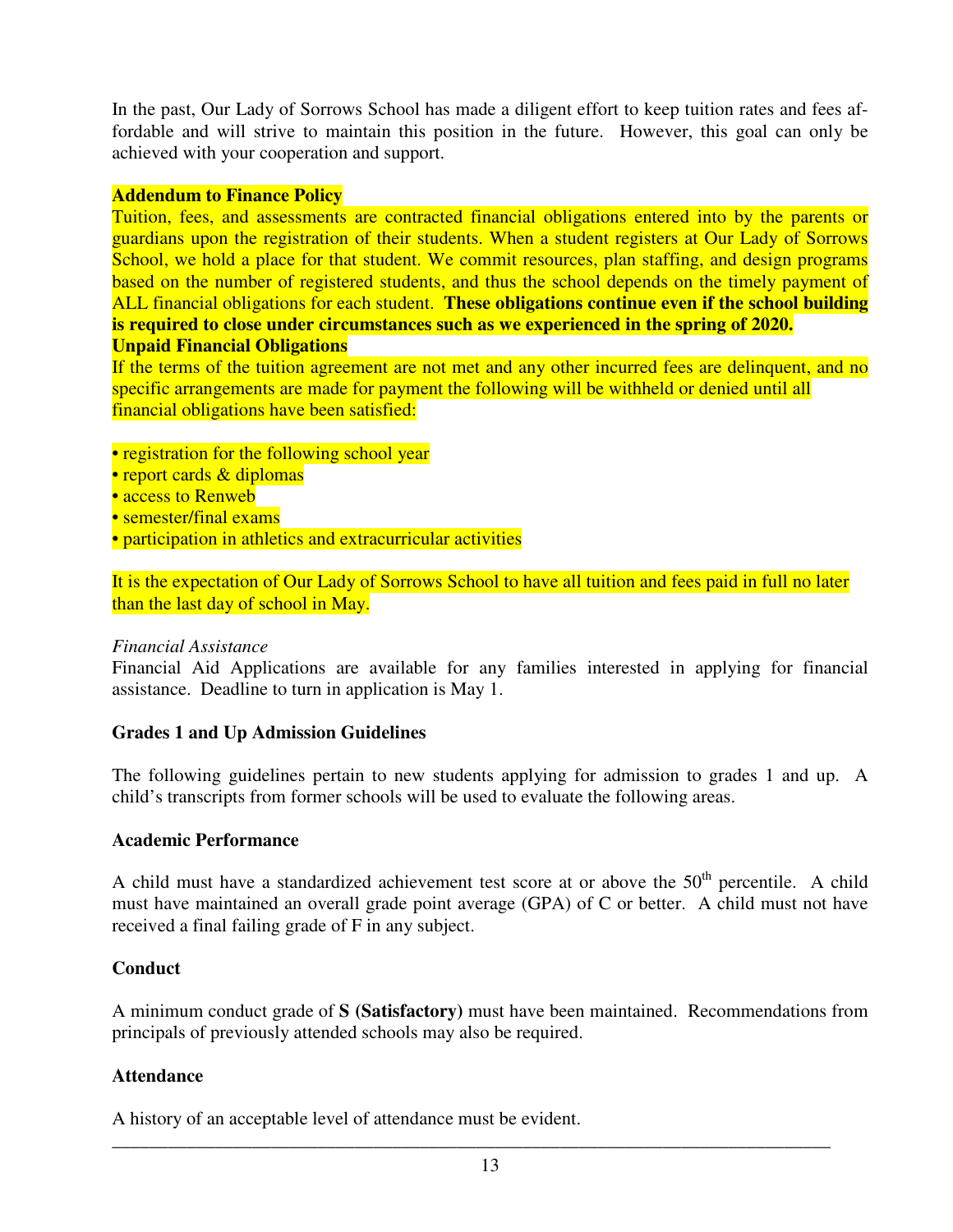Every child who applies for admission to OLS will be considered individually. The school administration is authorized to make discretionary exceptions to these guidelines, in favoring of fostering values of social justice and personal spiritual development.

#### *ATTENDANCE REGULATIONS*

#### **MINIMUM ATTENDANCE REQUIREMENTS**

Attendance at school is a state law. There shall be a minimum attendance requirement for grading purposes. If a student is in attendance for less than 165 days (15 absences) in a year, the student's attendance record will be reviewed and the student will be in jeopardy of losing credit unless each and every class that is missed is made up in an acceptable alternative educational manner.

### **CHECK-OUT POLICY**

If a student is checked out of school:

| <b>Before</b> | -11:00 | -it is counted as a full day's absence     |
|---------------|--------|--------------------------------------------|
| After         | 11:00  | -it is counted as being present a full day |

Any student missing more than 3 hours of the school day will be considered absent.

**\*\*Please send a written note to the homeroom teacher if a student will be checked out of school. In this way, the student will be prepared when the parent arrives and unexpected interruptions will be kept to a minimum.** 

#### **ATTENDANCE**

Arrival: School begins at 7:55 a.m. The tardy bell rings at 8:00 a.m. Students must obtain a tardy slip from the sign in desk located in the cafeteria if they arrive after 8:00 a.m.

Dismissal: Daily classes are dismissed at 3:00 p.m., with the exception of Mondays. Monday classes are dismissed at 2:15 p.m. The teachers participate in a weekly planning session from 2:30 to 3:30 p.m.

#### **EXCUSED ABSENCE OR TARDY**

A student who has been absent or tardy must send to the office a written signed statement by a parent or legal guardian of the student as to the reason for such absence and tardy. Please remember that attendance records are **legal documents** and must be accurate. Therefore, all absences and tardies must be recorded regardless of the reason.

A. A student may be excused for:

1. Illness (Please note: No student should return to school within 24 hours of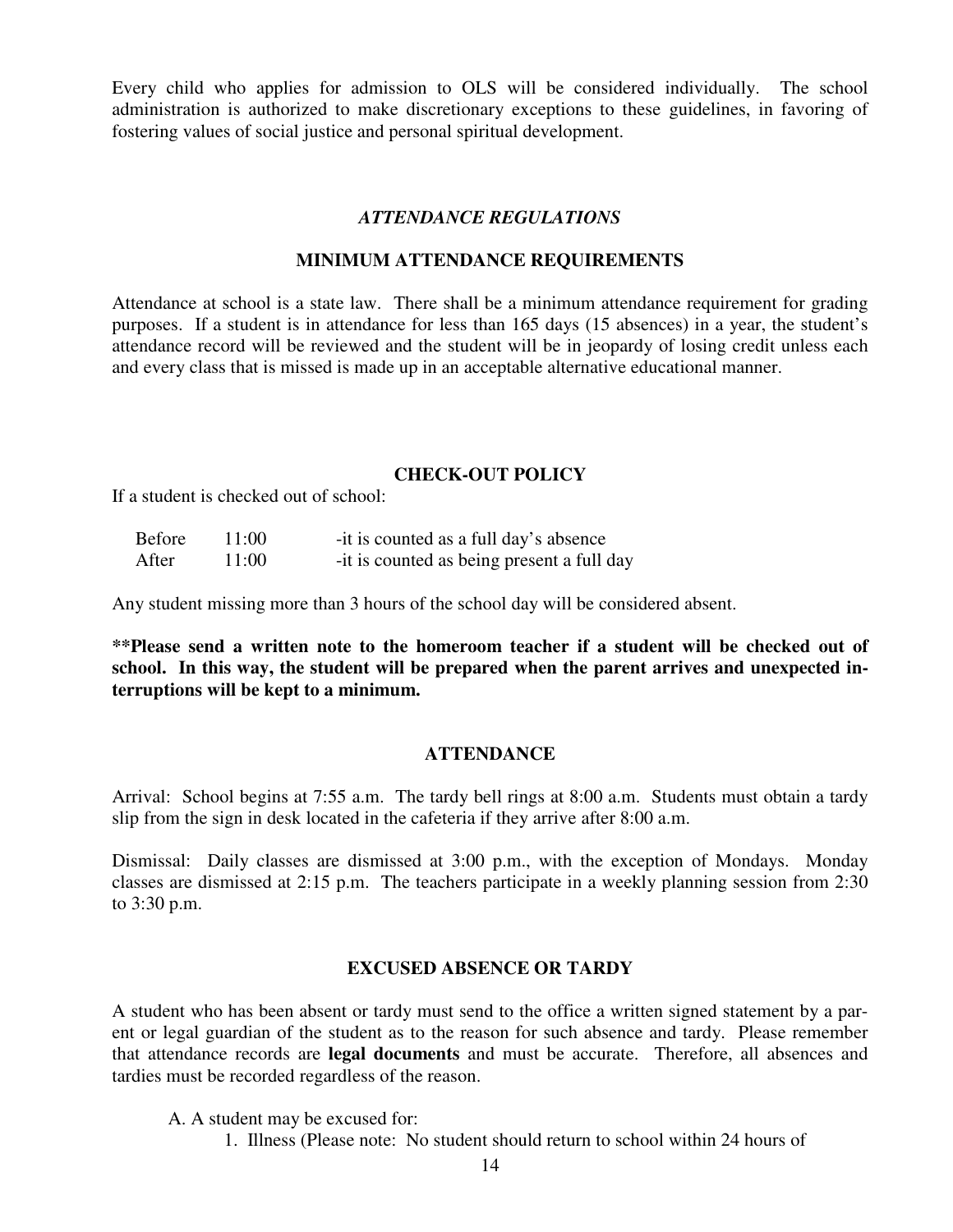having nausea symptoms or running a fever).

- 2. Serious illness or death in the immediate family
- 3. Emergency medical or dental attention
- 4. Court appearance
- 5. Absence from school with permission of teacher, principal and consent of parent. All permission absences must be requested in advance. A letter/email should be sent to the principal stating the reasons for the absence. This letter/email should be received in advance of requested absence.
- B. A student will not be excused for:
	- 1. Truancy
	- 2. Missing a ride
	- 3. Pleasure trips or vacation
	- 4. Shopping, hunting, fishing, attendance to games, birthdays, or other celebrations.

**Tardiness:** Students are required to be in **class** by 8:00 a.m. Tardy students must be signed in at the office by an adult. Consistent unexcused tardies result in detention or some other disciplinary action.

Continued tardiness will necessitate a conference with the teacher, parents, principal and child to develop a plan to remedy the situation.

If a student is absent, the parent or guardian must call the office by 8:15 to report the absence; if not, absences will be verified by a phone call home or to the place of business after 8:15.

Any student who has been absent three consecutive days or has had excessive absences (as determined by the principal) may be asked to furnish a written doctor's excuse for all subsequent absences. A readmission notice from the doctor may also be required.

Students will be allowed reasonable time to make up work and/or tests due to an excused absence (one day per day of school missed with a maximum of five school days). However, if a school assignment, a long term project or test was assigned prior to the student's absence, the assignment will be due on the first day the student returns to school. Asking for make-up work is the student's responsibility. Any student who has not completed the make-up work during the allotted time will receive zeroes for those assignments.

# **MAKE-UP WORK**

An excused absence will allow a student to make up work missed in each class. It is the student's responsibility to talk to each teacher upon return to school. Make-up work should take approximately the same time as the time missed from school. If more time is needed, this may be requested. Failure to obtain make-up work is no excuse for not doing work missed. A student who is absent may seek additional help from a teacher.

Class work may be requested for a student who is absent from school **over 2 days**. A student too sick to come to school needs rest and does not need to be doing school work. Class work and tests cannot be made up for unexcused absences. Each teacher will provide a specific make-up policy for his/her class.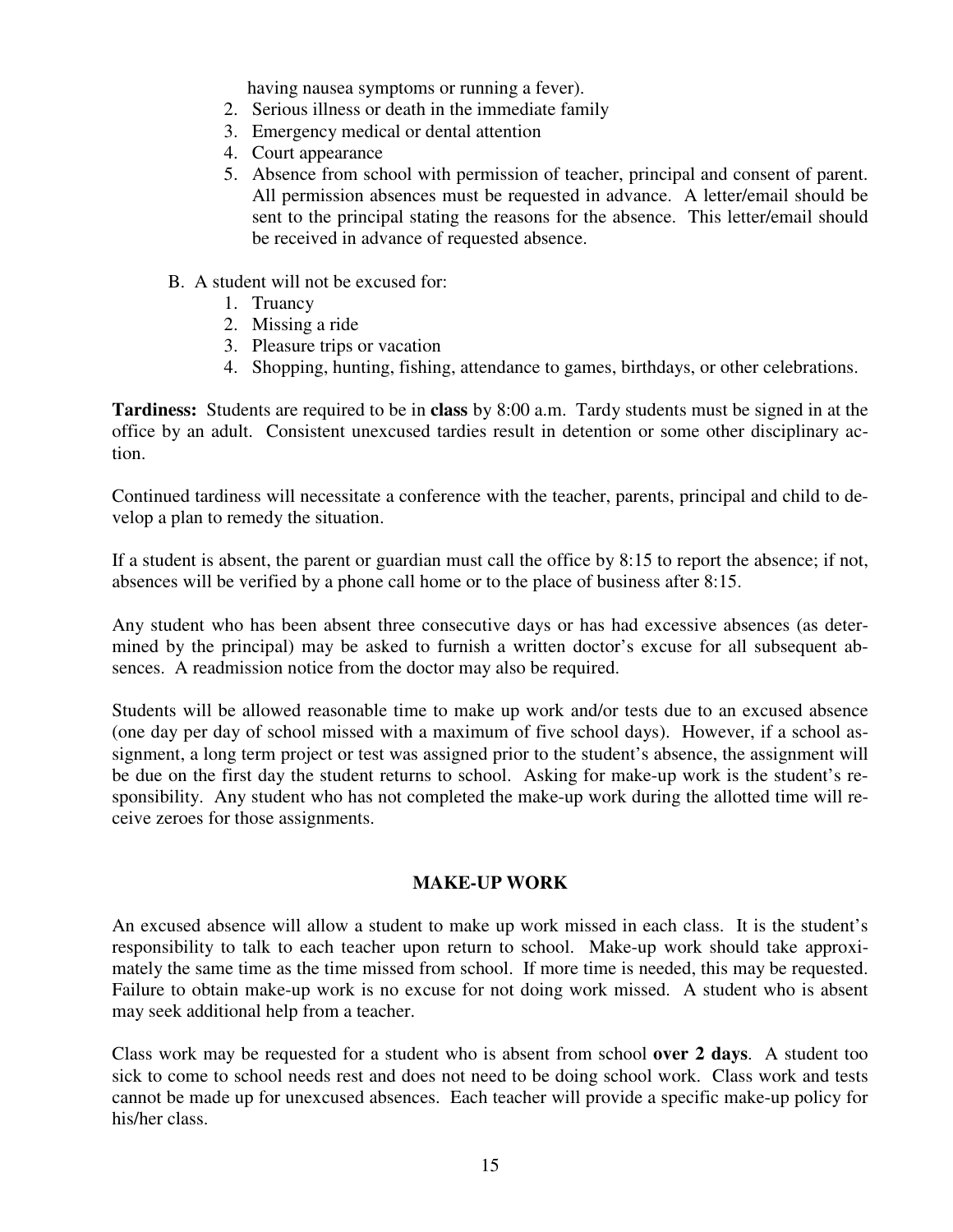When a student is absent the parent can request homework to be prepared for pick-up. If the homework is requested by 10:00 a.m., the work can be picked up after school of the same day. If no work has been sent down to the office, students should call a classmate to verify assignments.

**For extended absences, it is our school policy that students will receive missed work upon their return to school. A general idea of what is to be taught can be given, but specific assignments should be made up when the student returns to school.** 

# **TRANSPORTATION, SAFETY AND CARPOOL GUIDELINES**

#### *Morning Drop Off*

Morning carpool is ONE LANE in the morning. Please pull up in a single line to the designated area. All children should be ready to get out of the car as it will keep the line moving. For the safety of the children, please do not get out of line and do not drive around the cars ahead to pass. For the safety of all, cars should slowly enter the carpool area. **Parents should refrain from using their cell phones while driving in carpool.** If a student is being walked into the school, parents should park in a designated parking space and walk toward the cafeteria. Do not cross through the carpool lane.

#### *Afternoon Pick Up*

Afternoon carpool is 2 lanes. The lower lane (parallel to covered walkway by K-1 classrooms) and the upper lane (behind the cafeteria). Please tell your children whether you will be in lower or upper carpool. Both lanes exit on to Central Avenue, with the upper lane allowing a right hand turn and the lower lane allowing a left hand turn. Cars may not pass around the car in front of them unless directed by the teacher on carpool duty. **For the safety of all, parents should refrain from using their cell phones while driving in carpool.** 

#### *After School Care*

Care is available until 6:00 at the school each day school is in session for students in WeeK4 –  $8<sup>th</sup>$ grade. All students who are not picked up in carpool will report to ASC. No student will be allowed to leave the school grounds unsupervised unless he/she is walking home. Registration forms and additional information for this program are available in the school office. There is a yearly registration fee of \$10.00. The cost is \$8.00 per day for 1 child/\$15.00 per day for 2 children in a family/\$22.00 per day for 3 (or more) in a family. Late fees per child will be \$5 per 5 minutes after 6:00 p.m.

## **ATHLETIC PROGRAM**

Toy Bowl athletic programs are available for boys and girls in basketball, from kindergarten through  $8<sup>th</sup>$  grades, and in volleyball for  $3<sup>rd</sup>$  through  $8<sup>th</sup>$  grades.

Our Lady of Sorrows School is also a member of the Alabama High School Athletic Association, with  $7<sup>th</sup>$  and  $8<sup>th</sup>$  grade students eligible to participate in the John Carroll Middle School Athletic Program. Sports available are as follows:

Boys – football, basketball, track and field, golf

Girls – volleyball, basketball, track and field, golf, dance, cheerleading, softball

The John Carroll Middle School Sports Program is under the direction of John Carroll High School. More information can be found on the John Carroll website (jcchs.org)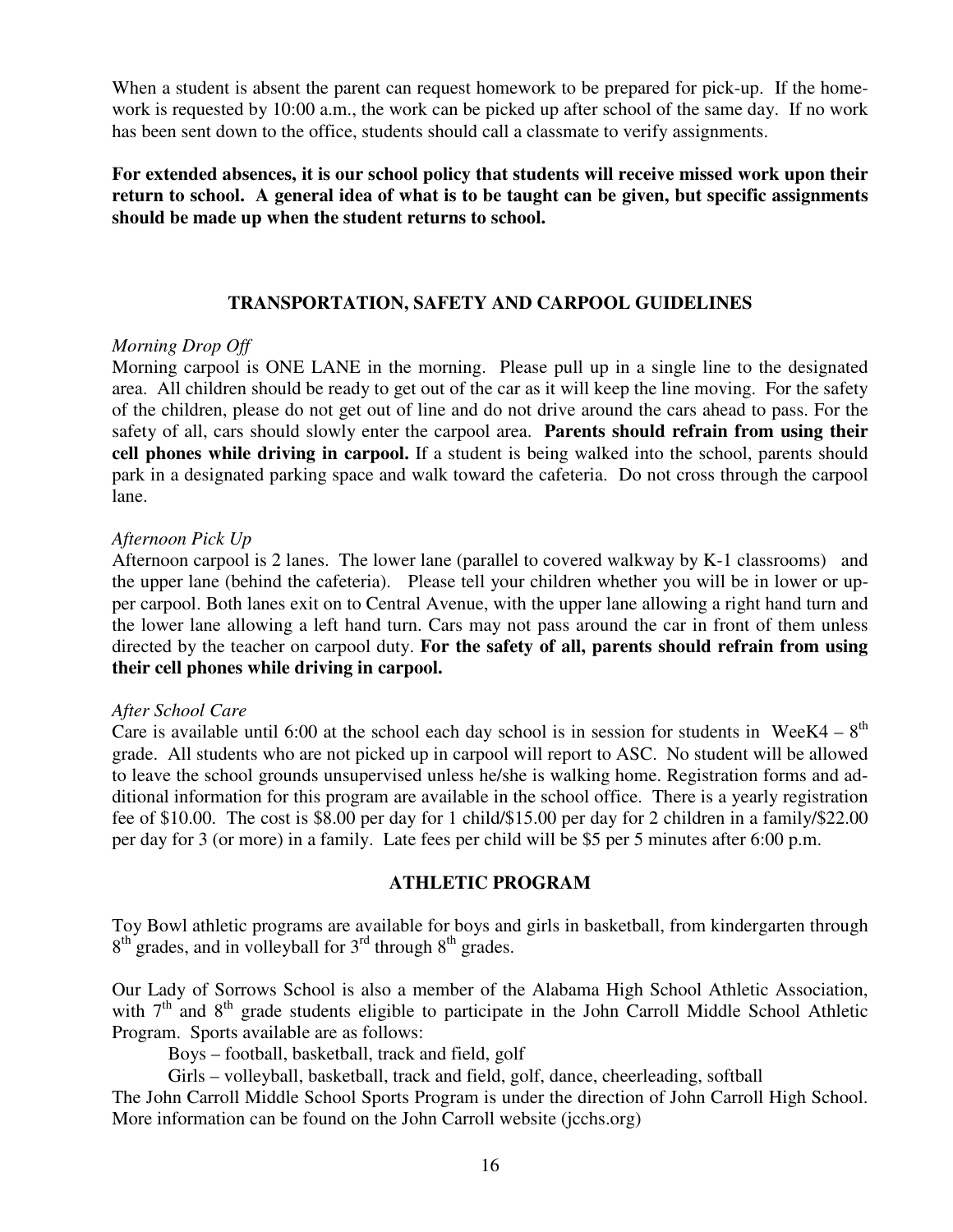# **PHYSICAL EDUCATION**

All students will use the gym or the playground during PE periods. Good sportsmanship and fair play should be part of every child's training. Therefore, unnecessary roughness and loudness are not proper during this supervised period. The PE teachers will go over specific rules with each class.

# **LIBRARY**

# A. Hours

- 1. The library is open to students every school day during regular school hours, and 15 minutes before and after school.
- 2. Teachers may send small groups of students to the library for a specific time period for a specific purpose at any time there is not a scheduled class in the library and that a parent volunteer is present.

# B. Check-Out Procedures

- 1. Books for students in kindergarten through  $5<sup>th</sup>$  grade are checked out for one week periods. Books for students in grades 6-8 are checked out for two week periods. Books may be renewed for the same time period.
- 2. Students in kindergarten may check out one (1) book. Students in grades 1-2 may check out two (2) books. Students in grades 3-8 may check out three (3) books.
- 3. Books not returned to the Library by the due date will be considered overdue. Any student with a book that is overdue will not be allowed to check out a book until the overdue book is returned. As soon as the book is returned, the student may check out another book.
- 4. Reference books may be checked out for classroom use, but must be returned to the Library before the end of the school day. At the discretion of the librarian, reference books may occasionally be checked out for overnight use.
- C. Damaged Books
- 1. All damaged books should be returned to the Library for repair.
- 2. A standard fee of \$20.00 is charged for lost hardbacks and \$5.00 for paperbacks. The book may also be replaced with a new copy.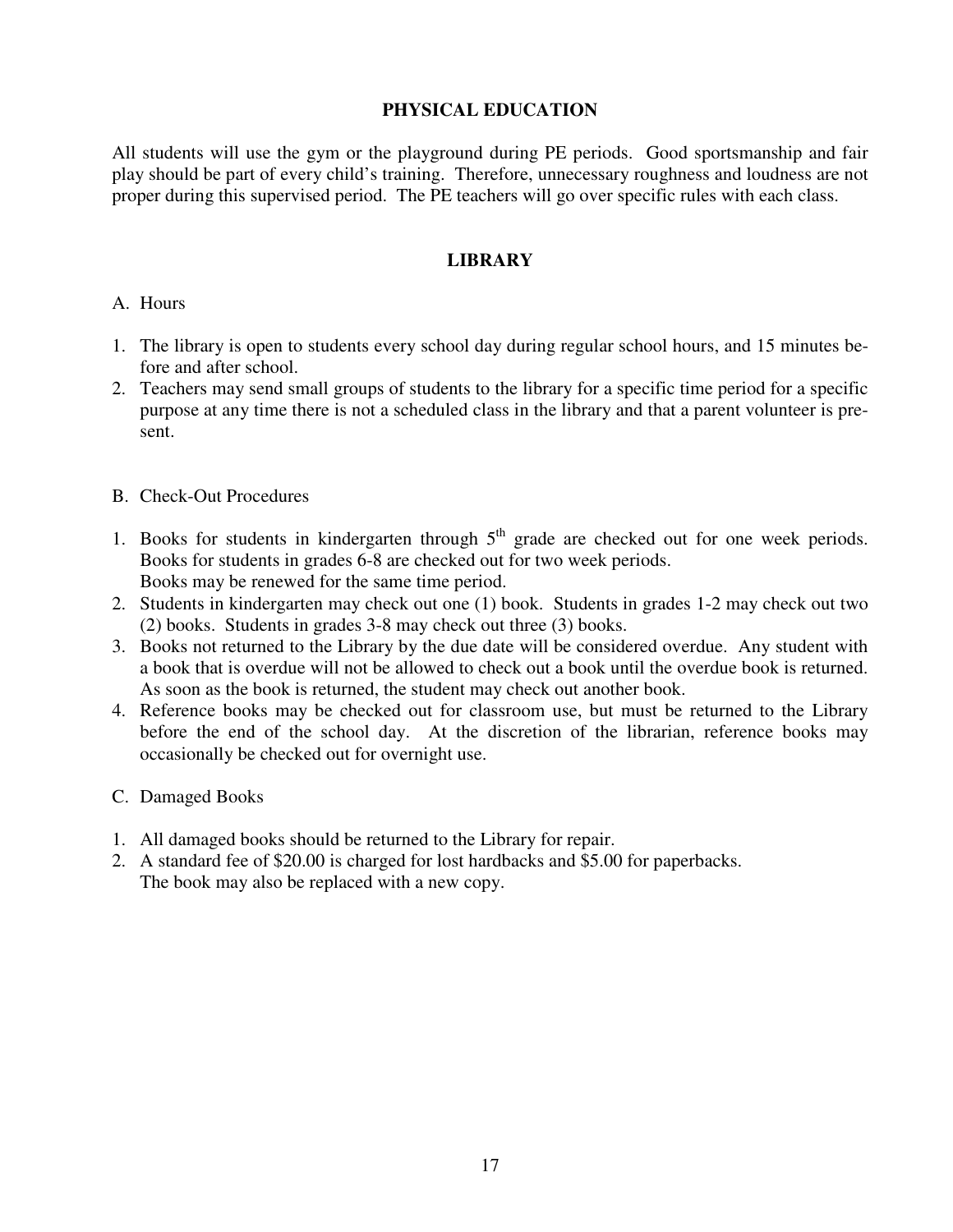# **FIELD TRIPS**

# *GUIDELINES*

The purpose of these guidelines is to assure the safety of all OLS children while they are participating in field trips from the school campus.

- Chaperones should be assigned specific children for whom they are responsible for the entire field trip (whether trip is by chartered bus or private automobiles). That chaperone is responsible for making sure they have each of their children with them before leaving the school, after exiting transportation vehicle, before transportation vehicle leaves the destination and upon arrival back at the school.
- There should be sufficient number of chaperones on each trip so that no chaperone is responsible for more than seven children.
- Chaperones cannot take younger children on the field trip.
- If the children are to be transported in individual cars, each child must be seated and restrained with a seat belt. No child under the age of 12 shall be seated in the front seat of a car equipped with passenger-side air bags.
- All drivers must agree to obey all traffic laws while OLS students are in their vehicles.
- No unauthorized stops may be made with the OLS students except in the event of an emergency.
- No firearms or weapons of any kind may be in any vehicle carrying OLS students.
- Drivers should not use their cell phones while students are in their cars.
- All chaperones are required to hold a valid certificate for Youth Protection 1 (course offered online) and submit to a background check.

The principal approves all field trips.

#### **HOMEWORK**

The amount of homework you may expect your child to do each evening is specified below. The number of minutes should be considered the average amount of time to allocate for homework.

| Grades 1 and 2          | $\overline{\phantom{0}}$ | 10-20 minutes |
|-------------------------|--------------------------|---------------|
| Grade 3                 | $\overline{\phantom{m}}$ | 30 minutes    |
| Grades 4 and 5          | $\overline{\phantom{0}}$ | 40-50 minutes |
| Grades $6, 7$ , and $8$ | $\overline{\phantom{0}}$ | 60-80 minutes |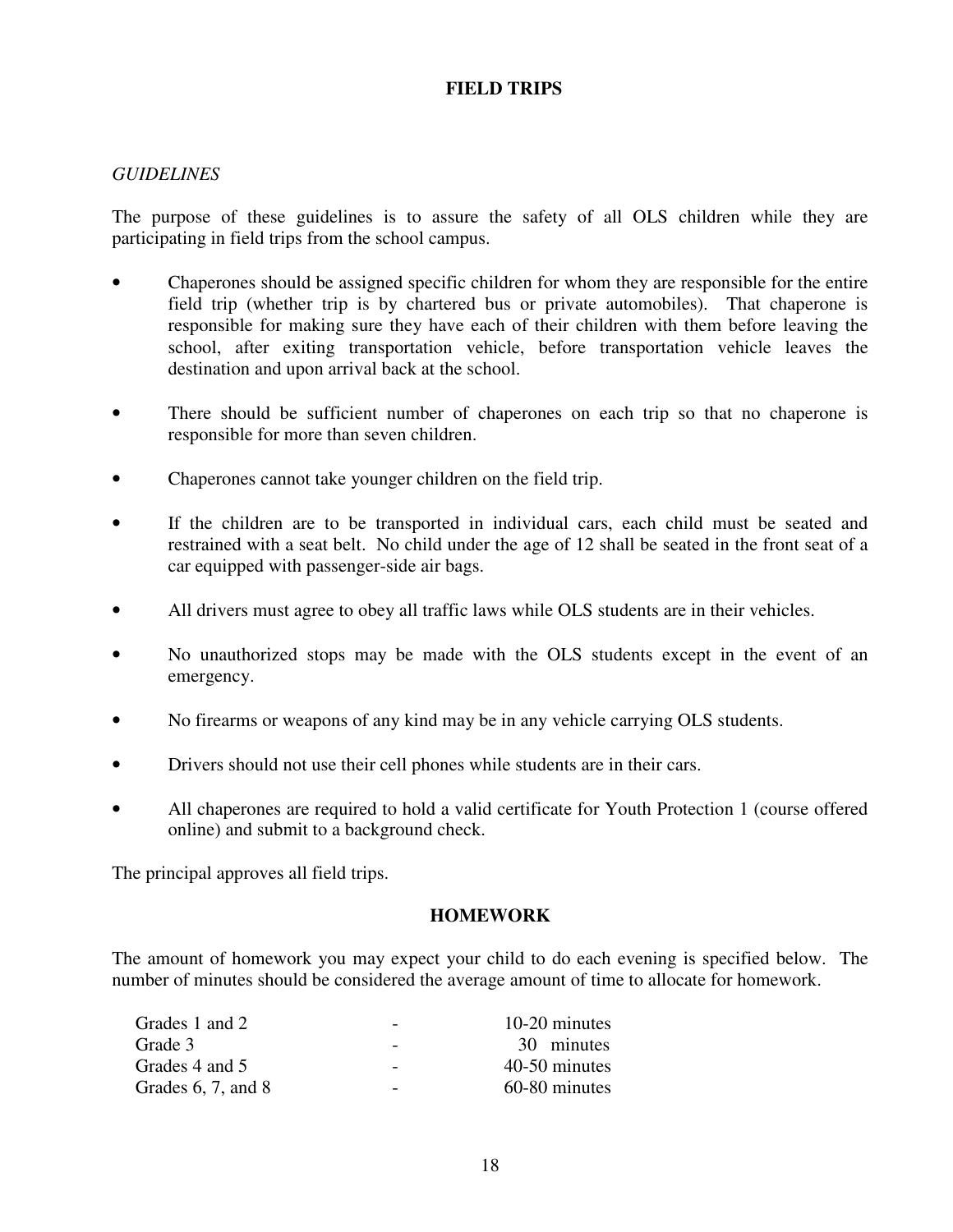If both the student and his/her parents determine that homework is regularly requiring more time than has been indicated, please contact the teacher or teachers involved to determine why such a situation exists. If and when this situation occurs, parents are asked to note on the top of the homework the amount of time spent studying, and to sign the homework paper.

As has been indicated above, your child can expect to have homework every day. Parents are therefore strongly encouraged to review their child's homework every evening to reinforce the concept of homework as a valuable activity.

One further note seems especially appropriate regarding homework. It seems that many students have a very narrow concept of homework, limiting their understanding to specific written assignments. Thus, many children tell their parents that they have no homework, when in reality they have been instructed to study for a test, read assigned pages, or memorize poetry, etc. Parents are asked to remember: HOMEWORK IS ASSIGNED DAILY!

Parents who wish to pick up work for a sick child must notify the office before 10:00 a.m. for after school pickup.

Homework faxed to the school will not be accepted unless special permission has been granted by the administration.

# **Homework Guidelines**

# *PROVIDE A STUDY AREA*

The specific room chosen for homework makes little difference. The atmosphere in that room, however, is important. The child should have an area that has good lighting, proper seating and sufficient space to place materials. Distractions such as radio, TV or other children should be kept away. Reference materials such as a dictionary, atlas and encyclopedia are helpful.

# *PROVIDE A SPECIFIC TIME PERIOD*

Provide your child with a specific time period each day for homework. You may want to establish firm rules against using the phone, watching television, listening to music or participating in certain activities until homework is done.

# *THINK POSITIVELY*

Homework assists your child's progress in learning. Don't pressure your child just for grades. Try to get him/her to see the value of the knowledge he/she is trying to acquire. Don't tell your child he/she doesn't have to complete work, and don't do the work yourself. Give as much assistance as possible, but remember that the homework is your child's responsibility.

# *CALL THE TEACHER*

If your child is having difficulty with homework, a call to the teacher at school will often clarify or solve the problem. Try not to complain to your child about the homework. This may cause him/her to lose confidence in the teacher or lose interest in school work. If your child seems to have too much homework, check with the teacher.

# *WATCH FOR SIGNS*

If your child is having difficulty completing homework, check his/her study habits. Moving lips when reading, writing slowly or unclearly and using poor study skills are signs your child may have problems that reduce his/her ability to get homework done. Help him/her work on these areas. Your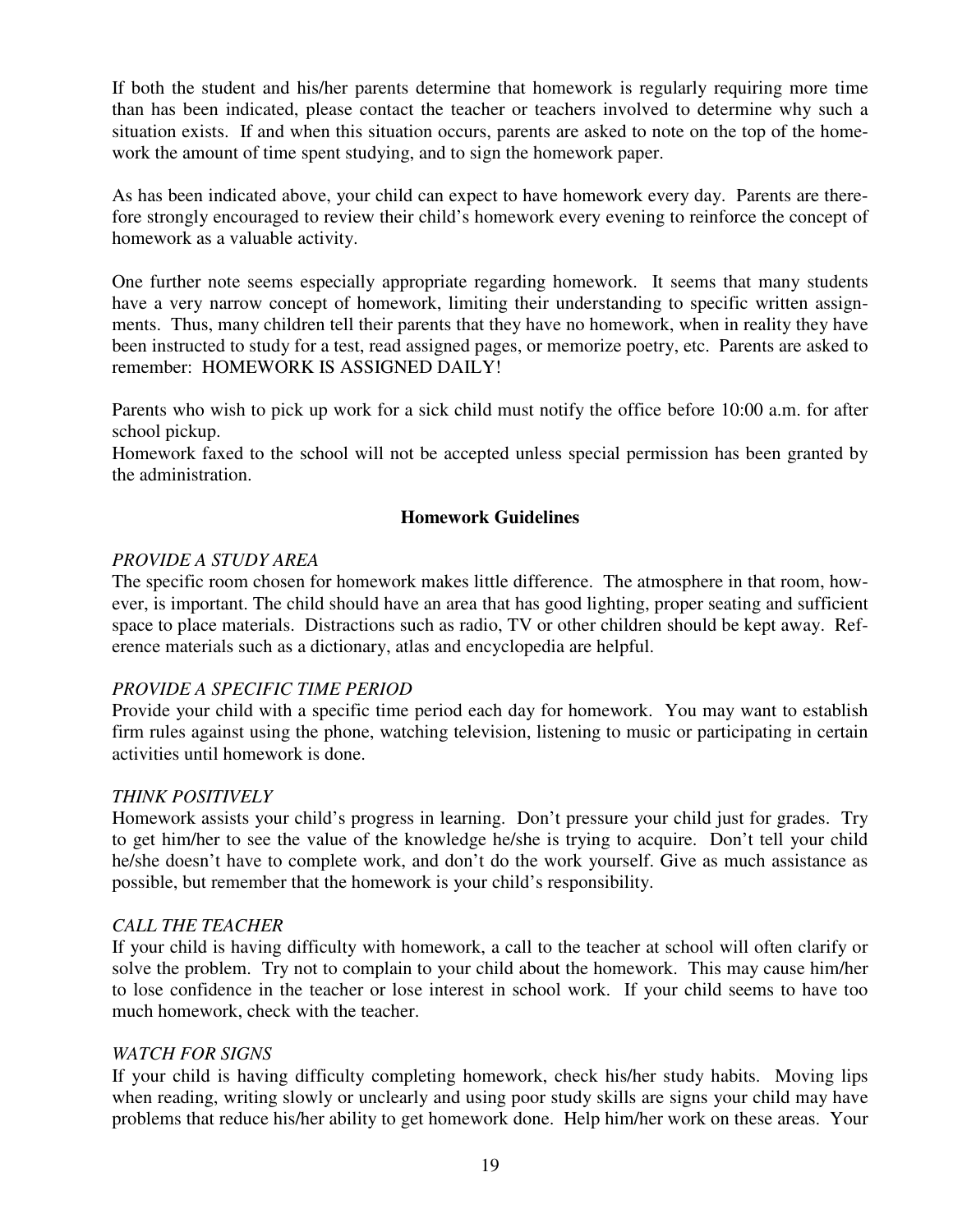child could be having personal problems unrelated to the school work. If so, help him/her deal with these distractions.

# *SUPERVISE HOMEWORK*

Make sure your child has enough time, understands directions and works carefully. Your supervision and discipline will gradually help him/her develop his/her discipline toward homework.

# *HELP GET THE HOMEWORK HABIT*

When your child doesn't bring work home, find out if he/she is completing it in school, forgetting it, or failing to bring it home. Get your child into the habit of doing homework.

But if you find your child actually has little or no homework to do-relax. Learning is not how much time a child puts in at home or how many homework papers he/she completes, but the understanding he/she develops from what he/she does do.

# *GUIDE FOR STUDENT WORK*

- 1. All work must be neat, legible and properly headed.
- 2. Torn out paper, crossed out work is unacceptable.
- 3. All work must be turned in on time.

Students are graded on homework, daily assignments, projects, research, composition, workbooks, quizzes, tests and exams.

# **TESTING**

- 1. Iowa Assessments will be administered to students in grades 3-8 each spring. CogAt tests will be administered to students in grades 3, 5, and 7.
- 2. Grades 2-8 MAP Growth Assessments will be administered three times per year (August, January, and May).
- 3. Classroom tests Periodic classroom tests are used to assess subject mastery. The purpose of these tests is to provide a measure of progress toward objectives and positive feedback and to allow the teacher to gauge the success of instructional goals
- 4. Mid-Term and Final Exams will be given in Grades 7 8. Middle school students will be involved in Mid-Term and Final exams to access cumulative knowledge of subject matter taught during each semester. Exams will help students be more fully prepared for the assessment challenges and expectations of high school.

# **TEXTBOOKS/SCHOOL SUPPLIES**

Textbooks, workbooks and consumable text fees are assessed at registration. Textbooks must be covered. Supplies will be in the classroom on the first day of school for each student in kindergarten  $-5$ <sup>th</sup> grade. Students in grades 6-8 will have the option in the spring to order prepackaged supplies, which will be in the classroom on the first day of school. If they wish to purchase their own supplies, a list will be provided by the teachers. Access to the supply list for grades 6-8 will be included in the summer information packet. All students will need to bring a book bag to school. No rolling book bags for kindergarten-3rd grade students.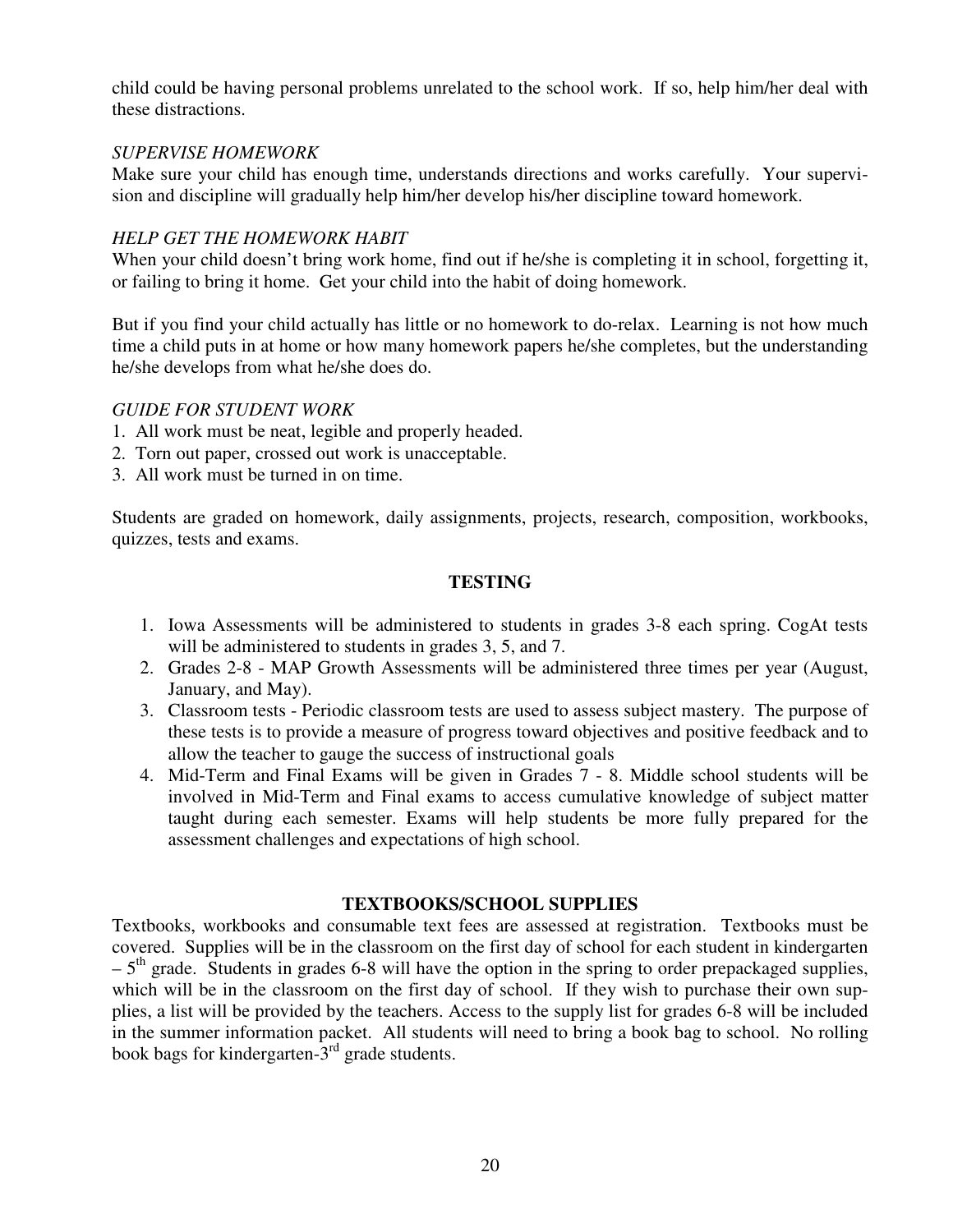# **TUTORING**

Outside tutoring may be recommended for certain students during the school year to maintain satisfactory performance. Some of our teachers on staff can be hired as a tutor after school (not for students in their class), so please check with the counselor for a list of names.

# **OUR LADY OF SORROWS REGIONAL SCHOOL Policy Regarding the Legal and Ethical Uses of Technology Resources**

# **Introduction**

To ensure that students receive a quality, Catholic education and that employees are provided the opportunity to work in a professional and intellectually stimulating environment, it is the policy of Our Lady of Sorrows Regional School ("the School") to provide all students and employees with opportunities for access to, and use of, a variety of technology resources (includes, but is not limited to, computer hardware, software, networks and network access, etc., provided by the School).

Use of the technology resources provided by the School by students and employees must be conducted in legally and ethically appropriate ways consistent with the mission and goals of the School. The School is responsible for securing its computer network and technology resources against unauthorized access and/or abuse, while making them accessible for students and employees. This responsibility includes informing students and employees of expected standards of conduct and the disciplinary consequences for failing to adhere to such standards. The legal and ethical use of computer hardware and software will be taught to all students and employees.

Therefore, it is the policy of the School that all technology resources will be used in accordance with other School policies and procedures, as well as local, state and federal laws and/or guidelines governing the usage of technology resources. Additionally, it is the policy of the School that all students and employees shall use the School's technology resources so as not to waste them, abuse them, and interfere with or cause harm to other individuals or institutions.

# **Policy Statement**

The technology resources provided by the School are intended to support the educational, instructional and administrative endeavors of the students and employees of the School. Any other use of the School's technology resources is forbidden without the express written permission of the Principal.

Specifically, students and employees shall be subject to the following guidelines and/or standards of conduct:

- 1. All technology resources provided by the School for use by students and employees, regardless of purchase date or location, shall be subject to this policy.
- 2. Students and employees are required to report any violations of this policy and/or problems with the security of any technology resources to the Principal and/or Network Administrator.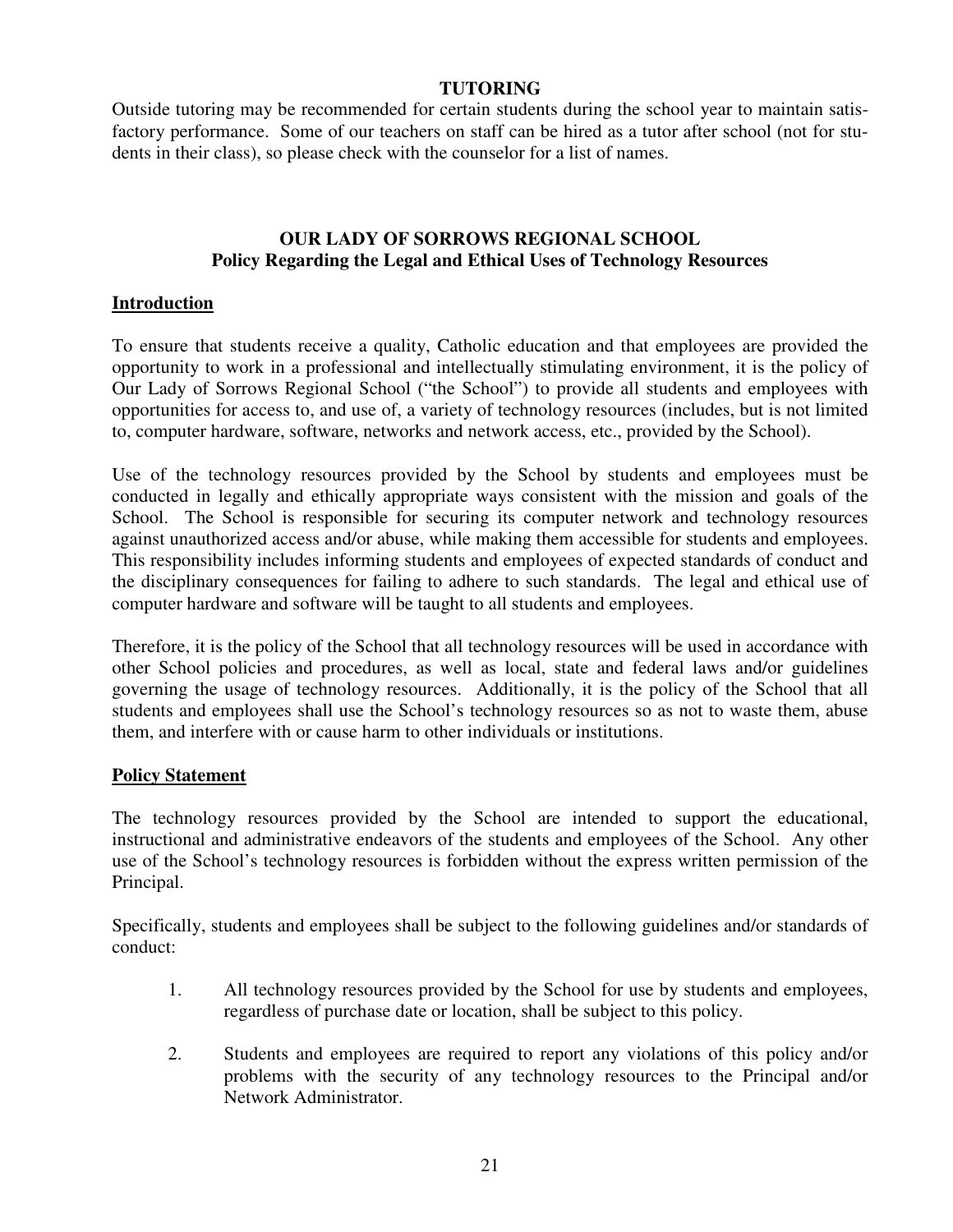- 3. All system designs, computer hardware, computer software (whether created internally or purchased from outside vendors), documentation and other materials are the exclusive property of the School and are not to be disclosed to outside parties without the express written authorization of the Principal.
- 4. Information specific to a student, to his/her family, or to an employee that resides in computer files shall be treated as confidential and shall not be disclosed to outside parties without the express written authorization of the Principal.
- 5. An individual may only use computer hardware, software, accounts, files, and data assigned to that individual under their password. All user identification codes, passwords and other access control information are for the use of the individual to whom assigned and are not to be disclosed to another individual. An individual shall take all reasonable precautions to prevent unauthorized access to accounts and data and any other unauthorized usage of the School's technology resources, both within and outside the School. An individual is accountable for the use of assigned access control information, and is responsible for reporting to the Principal, and/or the Network Administrator, any suspected violation of security.
- 6. The School is licensed to use computer software from a variety of outside companies. The School does not own this software or its documentation, and unless authorized by the software developer, does not have the right to reproduce it. Duplication of any copyrighted software is prohibited unless specifically permitted by the license agreement. Any questions concerning copyright provisions shall be directed to the Network Administrator. Illegal copies of software may not be created or used on the School's computer equipment.
- 7. The Network Administrator is required to keep all license agreements on file for the School.
- 8. All original copies of computer software shall be secured (i.e., locked storage) when not in use.
- 9. Individuals are not authorized to make copies of any software or data without the knowledge of the Network Administrator.
- 10. If a single copy of a given software is purchased, it may only be used on one computer at a time. Multiple loading or "loading the contents of one disk onto multiple computers" is not permitted. If more than one copy of the software is required, a site license, lab pack or network version must be purchased.
- 11. All hardware and software used on the School's network, as well as any individual computer workstations not on the network, must be approved and installed by the Network Administrator. Students and employees, other than the Network Administrator, shall not install hardware or install software on any computer owned by the School.
- 12. All purchases or donations of hardware or software must be coordinated through the Network Administrator. Requests for the purchase of specific hardware and/or software must be made through the Network Administrator.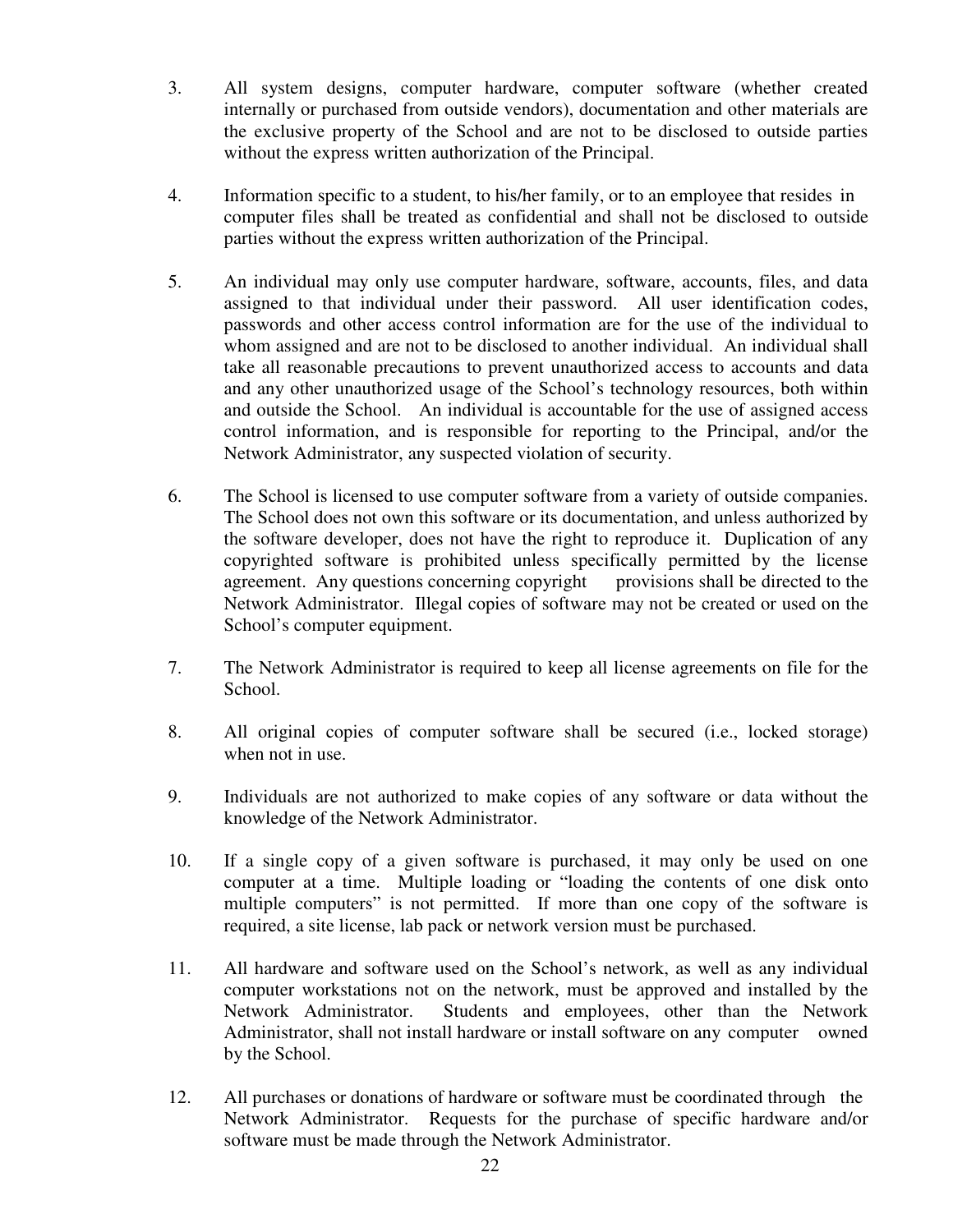- 13. Students and employees of the School shall not attempt to modify technology resources and/or configurations, change the restrictions associated with their accounts, or attempt to breach any technology resources security system, either with or without malicious intent.
- 14. The use of the School's technology resources by students and employees is a privilege, not a right, and inappropriate use shall result in the cancellation of that privilege. Examples of inappropriate use which shall be considered major violations are:
	- 1) Damage to any hardware, software, or to the network;
	- 2) Changing work station and/or printer configurations;
	- 3) Placement of unauthorized information, computer viruses, or harmful programs on individual work stations or on, or through, the network;
	- 4) Use of another's password;
	- 5) Trespassing in another individual's files, folders, or work (including deletion, examination, coping or modification) without their consent;
	- 6) Violation of copyright laws;
	- 7) Use of the School's technology resources to send obscene language, or to harass, insult or attack others; and,
	- 8) Eating or drinking near computers.

 The Principal and/or the Network Administrator shall determine other inappropriate uses and disciplinary action on a case-by-case basis, and their decision shall be final.

 15. Teachers are responsible for monitoring use of the School's technology resources in their individual classrooms and for emphasizing the School's technology resources policy with students. Problems with hardware or software shall be reported to the Network Administrator.

- 16. Violations of this policy shall be handled in a manner consistent with comparable situations requiring disciplinary action, including but not limited to:
	- 1) Loss of access to technology resources;
	- 2) Disciplinary action in line with the School's Discipline Policy;
	- 3) Financial responsibility for any damages
	- 4) Loss of employment; or
	- 5) Legal action, if applicable.

# **Use of the Internet**

Information from electronic sources, such as the Internet, alters the educational environment by opening unlimited information resources and creating opportunities to search for information on practically any subject. The goal of the School in providing access to information resources available via the Internet is to promote educational excellence by facilitating resource sharing, innovation and communication. It is intended that the students, faculty and staff will access the Internet and retrieve and use information that is appropriate for their various curricula, age and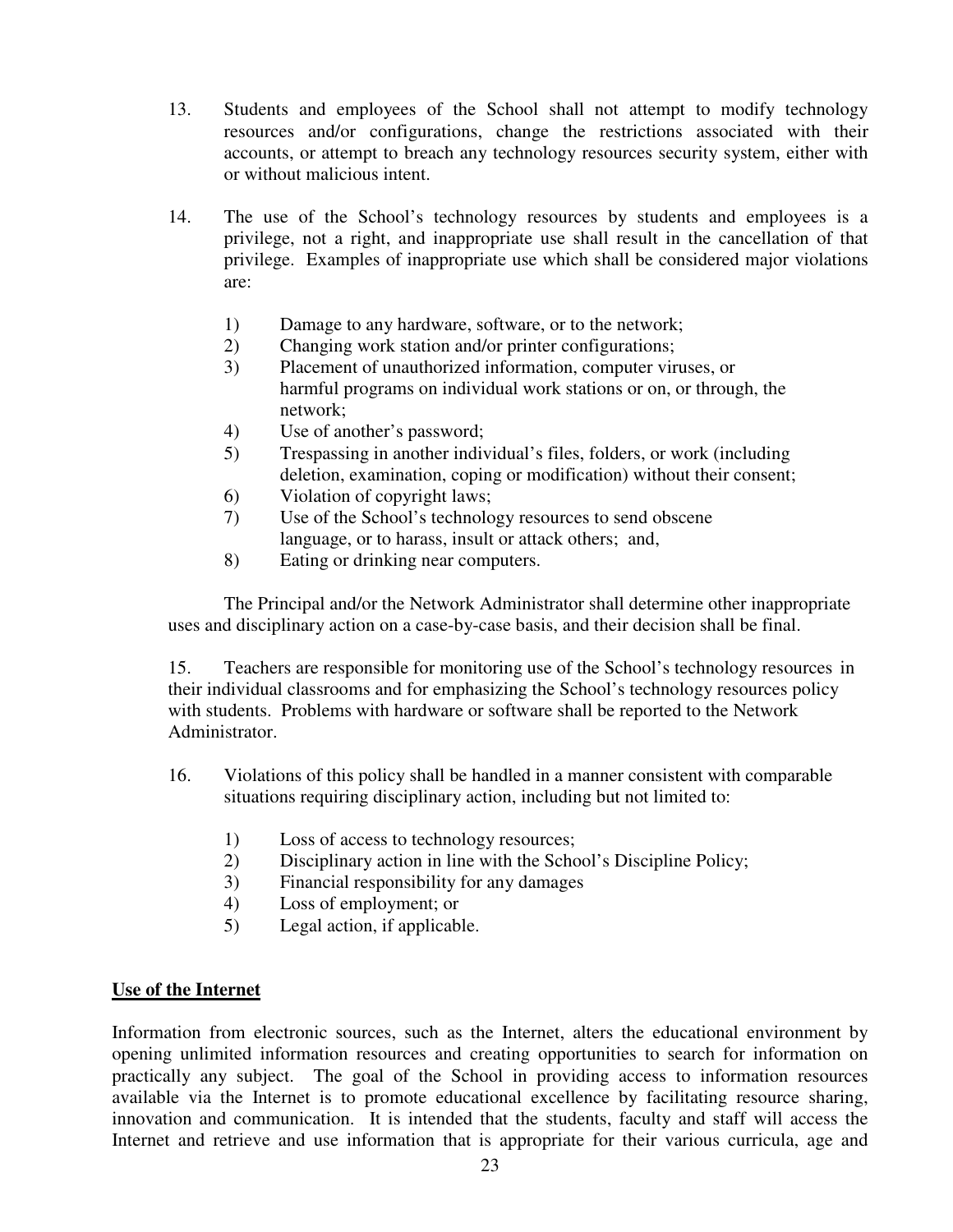developmental level. Information resources accessed via the Internet will be screened for content prior to introduction into the educational environment.

Use of the Internet at the School must be in support of education and research, and must be consistent with the educational objectives, mission and goals of the School. The School's Internet account may be used for the following purposes only:

- 1. Educational/Academic support and research;
- 2. Electronic communication for educational purposes only (i.e., no "chat rooms" unless set up by the teacher for educational purposes); and
- 3. General information.

With the complex internet working and access to systems worldwide through the Internet, the Network Administrator, faculty and staff can not control the content of information available through access to the Internet. Users and parents of users are advised that some systems contain offensive material. The School does not condone the use of such materials and will not permit access to, or the use of, such materials at the School. Violations of this policy will be handled in the same manner as discussed above.

All of the School's policies and rules for appropriate technology usage shall apply to use of the Internet. Students will be allowed to conduct research and communicate on the Internet only with teacher direction and supervision and only upon the receipt of the appropriate permission form signed by a parent. Permission is not transferable and may not be shared. The Network Administrator, Principal and faculty shall have the right to review any and all information accessed and/or downloaded from the Internet through use of the School's computer system.

# **Google Apps for Education Grades 2-8**

Google Apps for Education (G Suite) is an important tool utilized by teachers and students. It is a web-based service, and stored work is accessible from anywhere there is an internet connection. The education version used by Our Lady of Sorrows School provides a secure environment to create, save, share, and collaborate on projects and work. The G Suite for Education domain is different from a personal Google account. It is a self-contained cloud-based system unique to our school. Features such as chat, personal profiles and social networking will not be accessible to our students. Teachers will have the ability to monitor whatever students are doing within G Suite, and they will incorporate the apps in their classrooms when appropriate.

The following services will be available to each student and hosted by Google:

Gmail: A private email address that can only be used to send and receive email for specific teacherdirected projects and communication.

Drive: A secure online space where students will store all work completed using the Google apps (Docs, Slides, Sheets, Drawings).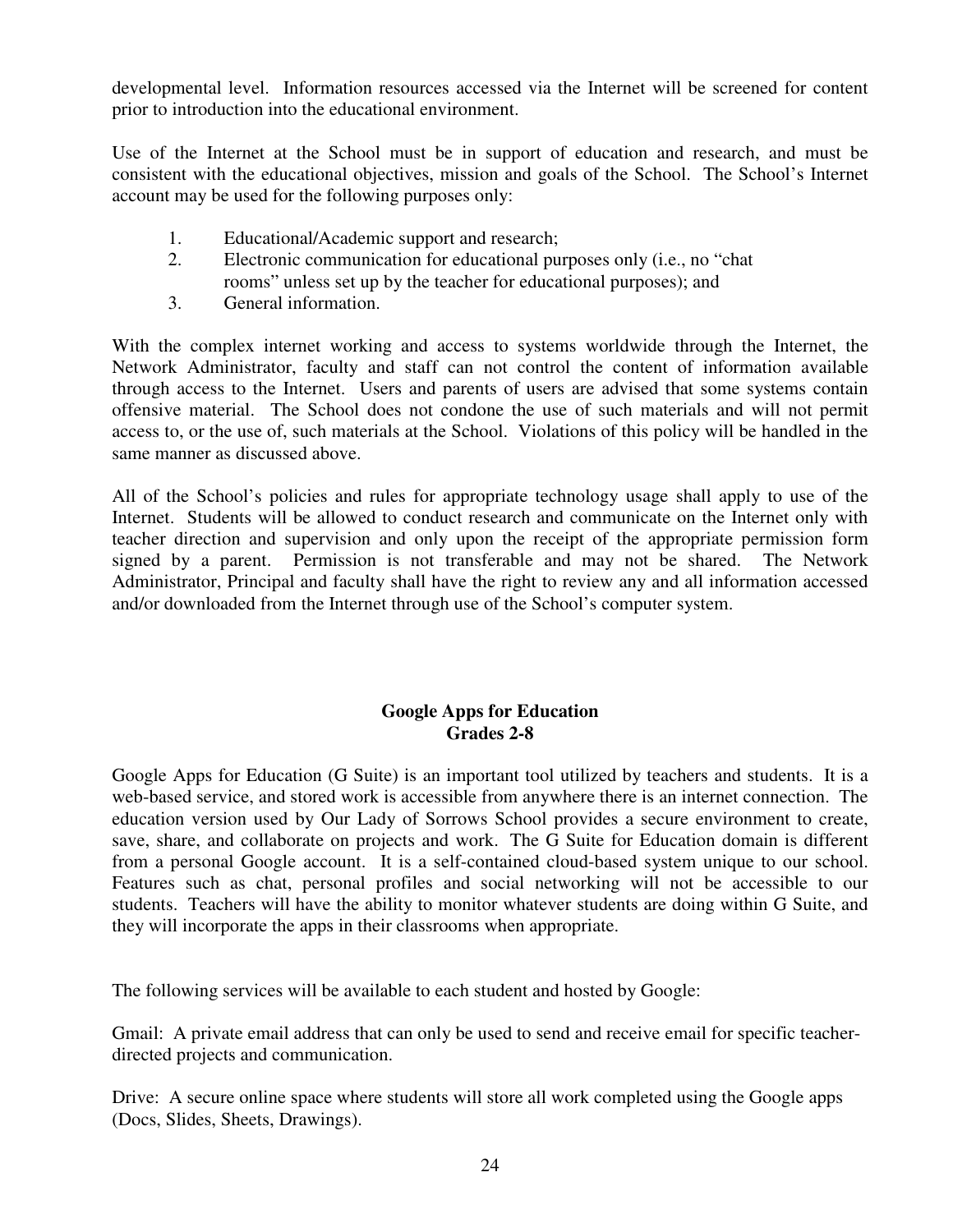Classroom: This app is to help teachers create and collect paperless assignments. It is also a great communication tool for teachers, students, and parents.

Selected Apps: Selected apps will be available to students when teachers deem useful, safe, and appropriate.

## **Student Responsibility**

Students are expected to follow the expectations outlined in the OLS Acceptable Use Policy found in the Parent/Student Handbook. Teacher supervision and content filters within our server are used to prevent access to inappropriate content.

# **Parent/Guardian Responsibility**

Parents assume responsibility for the supervision of internet use outside of school. Parents are encouraged to discuss expectations at home involving Internet-based tools and to report any evidence of inappropriate use of education tools to the school.

# **Google Apps for Education Grades K & 1**

The following services will be available to each  $K \& 1$  student and hosted by Google:

Gmail: A private email address that can only be used to send and receive email for specific teacherdirected projects and communication.  $K \& 1$  students have the email account to grant them access to the apps and for parents to access the morning announcements and teacher's newsletter information.

Drive: A secure online space where teachers can store work completed using the Google apps (Docs, Slides, Sheets, Drawings).

Classroom: This is where you will find your weekly newsletter, homework assignments, etc.

Selected Apps: Selected apps will be available to students when teachers deem useful, safe, and appropriate.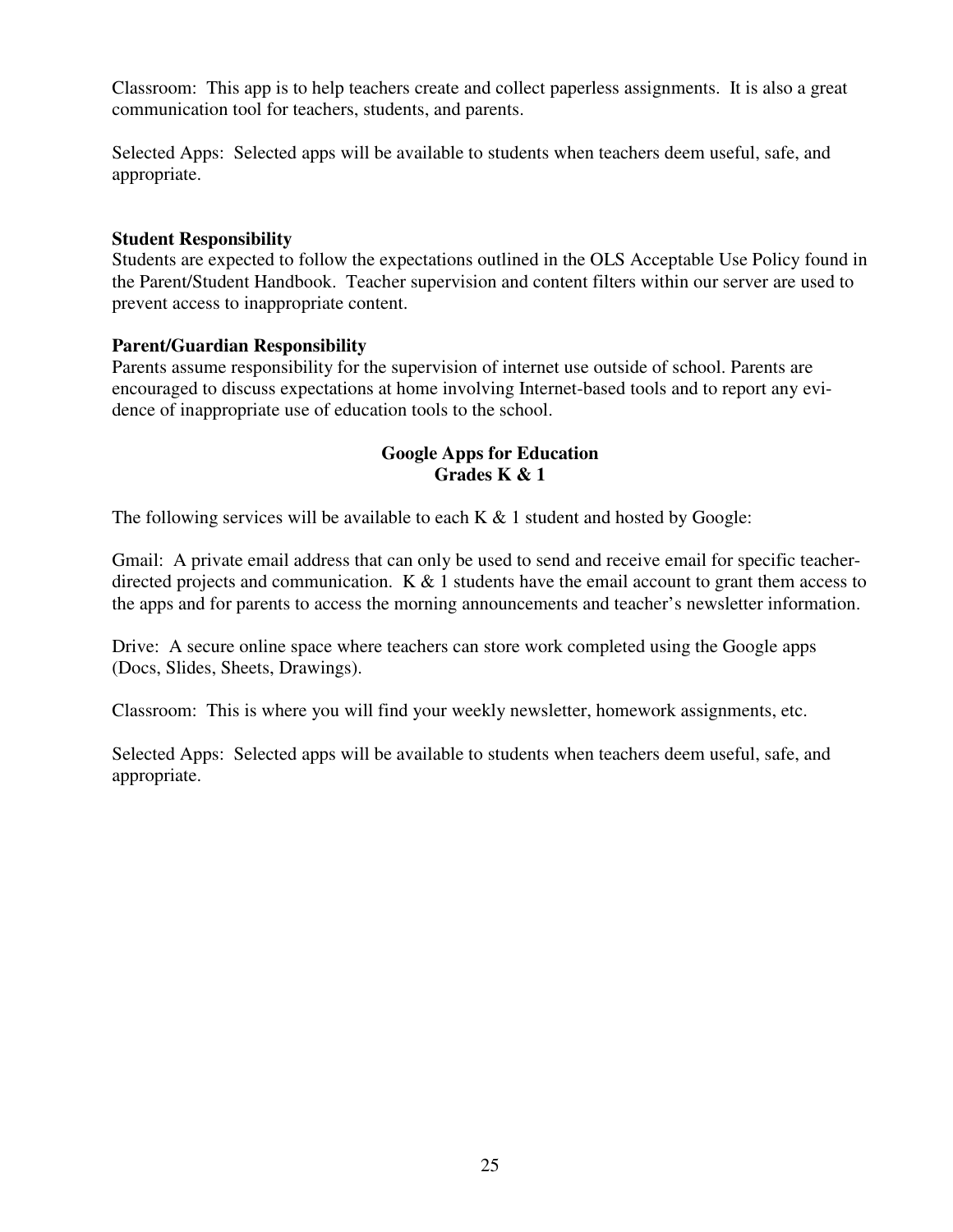## OUR LADY OF SORROWS REGIONAL SCHOOL

# ATHLETIC POLICY

#### General Overview

Our Lady of Sorrows Regional School (hereinafter referred to as "OLS" or "the school"), through Our Lady of Sorrows Church, participates in organized athletics for kindergarten through 8<sup>th</sup> grade. This athletic policy provides structure and direction for such participation. This policy cannot, however, cover all of the circumstances that may arise in the administration of an organized athletics program at OLS. Thus, this policy is not intended to be a substitute for the application of common sense and Christian principles in the administration of the program.

# Applicability

Because the majority of the participating athletes are OLS students, this policy was developed by the OLS School Board with concurrence and approval of the Pastor of Our Lady of Sorrows Parish. With the exception of the policy's relationship to the School's discipline policy, however, the provisions of this policy are applicable to all participants involved with the organized athletic program for kindergarten through  $8<sup>th</sup>$  grade at Our Lady of Sorrows Parish (players, coaches, parents, moderators, Athletic Director, etc.) Any recommended changes to this policy should be directed to the President of the OLS School Board.

# **Objectives**

Participation by the School and the Parish in organized athletics is intended to provide participants the following:

- 1) Opportunities for exercise and recreation;
- 2) Opportunities for development of athletic skills; and
- 3) Opportunities for the teaching, learning and development of the concepts of discipline, teamwork and sportsmanship.

#### Administration

Successful administration of the organized athletics program must occur at many levels. Following are the various roles and responsibilities that are necessary for a well-managed and successful program.

#### *Athletic Board*

Participation in organized athletics by OLS Parish and the School shall be administered by an Athletic Board. All actions and decisions by the Athletic Board shall be subject to approval by the OLS School Board, and if necessary, the Pastor of Our Lady of Sorrows Parish.

The Athletic Board shall be appointed annually and shall be comprised of the following five members:

- ♦ Athletic Director (appointed by the Pastor and Principal)
- ♦ Parish Council Representative (appointed by the Parish Council)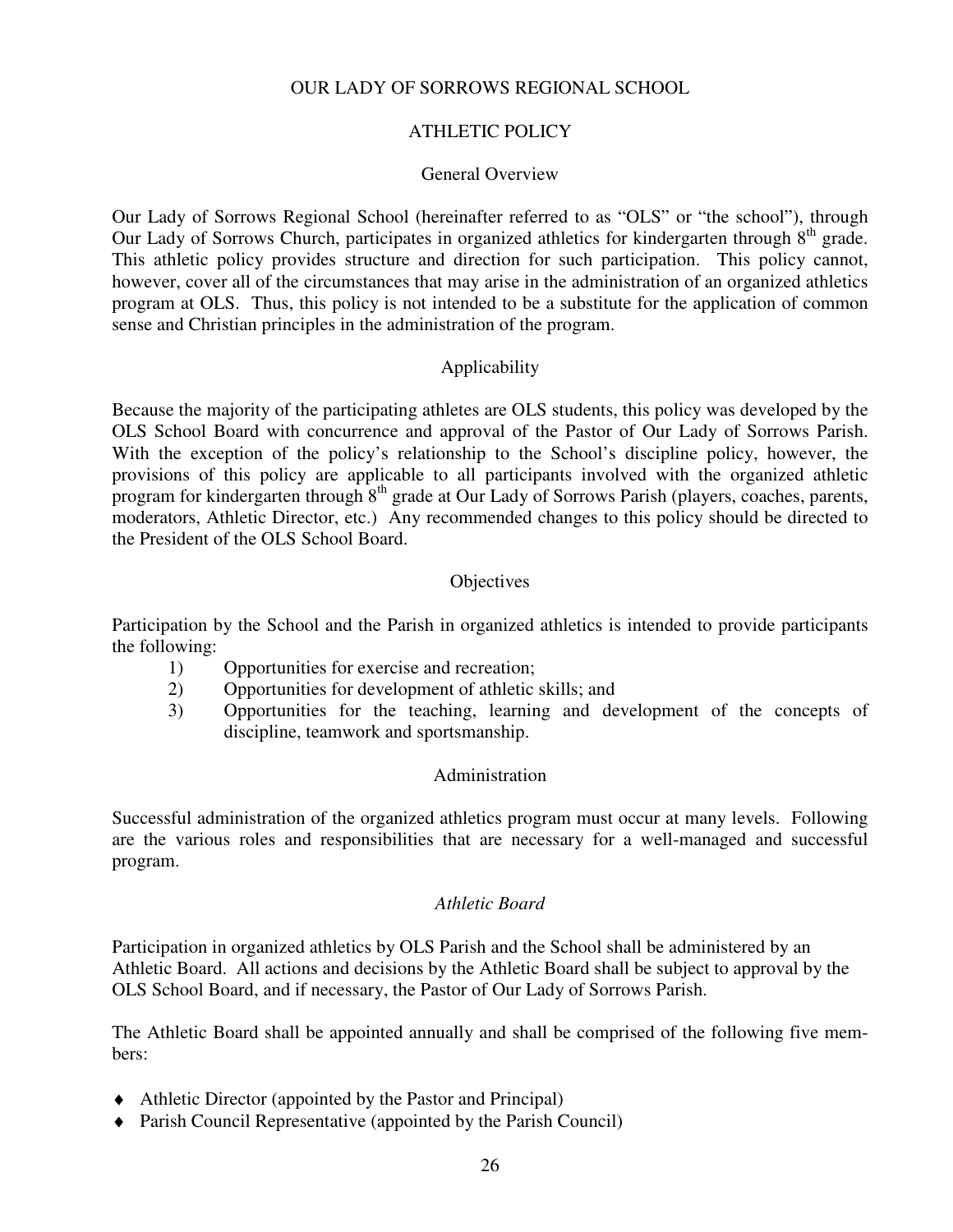- ♦ School Board Representative (appointed by the School Board)
- ♦ Faculty Representative (appointed by the Principal)
- ♦ At Large Representative (appointed by the School Board)

A Chairperson and Vice Chairperson shall be elected by the Board. Meetings of the Athletic Board shall be scheduled on an as-needed basis by the Chairperson or Vice Chairperson.

Three members of the Athletic Board shall represent a voting quorum.

Responsibilities of the Athletic Board are as follows:

- ♦ Oversee all aspects of athletic programs in which OLS-sponsored teams participate
- ♦ Designate, based on recommendations of the Athletic Director, the sports (e.g., soccer, basketball, volleyball, etc.) in which to field OLS-sponsored teams
- ♦ Decide, based on recommendations of the Athletic Director, which athletic leagues to enter
- $\triangleleft$  Enforce the provisions of the Athletic Policy
- ♦ Select, based on recommendation of the Athletic Director, representatives to serve on the Toy Bowl Association
- ♦ Evaluate the results of coach evaluation forms, any recommendations made by the Athletic Director, and take any required actions
- ♦ Take any required action on problems/complaints not resolved coaches, moderators or the Athletic Director

# Athletic Director

Responsibilities of the Athletic Director are as follows:

- ♦ *Complete Background Check (Volunteer Inquiry Form) and Diocesan Youth Protection 1and 2 for Adults*
- ♦ Organize all aspects of athletic programs (e.g., day-to-day operation, coach selection, etc.) in which OLS-sponsored teams participate
- ♦ Recommend to the Athletic Board the sports (e.g., soccer, basketball, volleyball, etc.) in which to field OLS-sponsored teams
- ♦ Recommend to the Athletic Board which athletic leagues to enter
- ♦ Communicate any league-specific policies/rules to moderators, coaches, players and parents
- ♦ Explain the Athletic Policy to moderators, coaches, parents and players
- ♦ Enforce the provisions of the Athletic Policy
- ♦ Coordinate the participation of OLS-sponsored teams in the various athletic leagues
- ♦ Appoint a Moderator for each sport, if necessary, in which an OLS-sponsored team participates (e.g. boys soccer, girls soccer, boys basketball, girls basketball, girls volleyball, etc.)
- ♦ Recommend representatives to the Athletic Board to serve on the Toy Bowl Association
- ♦ Identify opportunities for Coaches and Moderators to attend coaching clinics
- ♦ Identify a pool of "skills" coaches available for use on an as needed basis by the coaches of the various teams
- ♦ Present the results of coach evaluation forms to the Athletic Board and recommend any required actions
- ♦ Take any required action on problems/complaints not resolved by coaches and moderators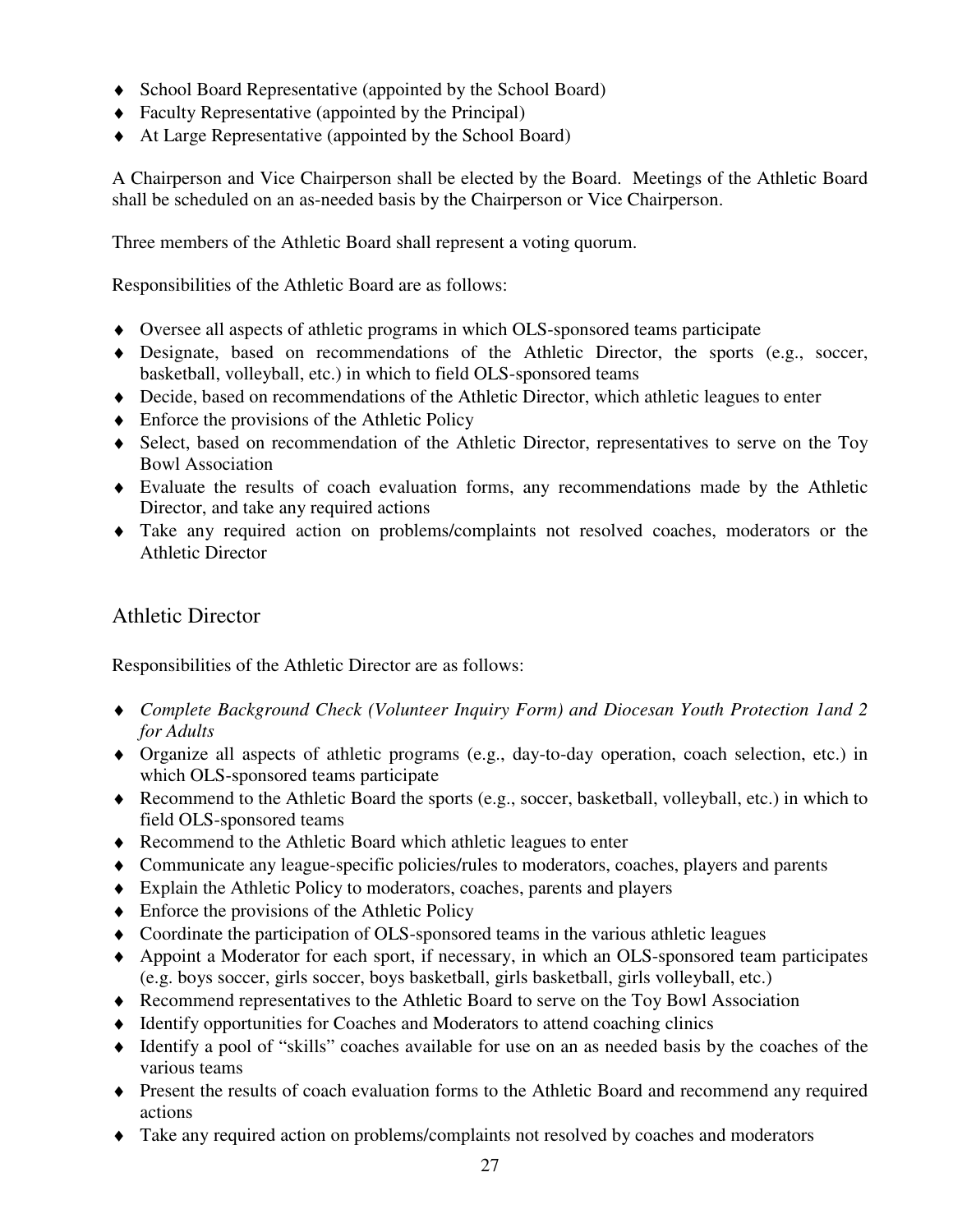- ♦ Inform the Athletic Board and Pastor of any serious problems related to the athletic program
- ♦ Arrange schedules for use of the gymnasium
- ♦ Coordinate management of the concession stand in the gymnasium

# *Moderator*

A moderator serves as a "Mini-Athletic Director" for a particular sport. Responsibilities of a moderator of a sport are as follows:

- ♦ *Complete Background Check (Volunteer Inquiry Form) and Diocesan Youth Protection 1 and 2 for Adults*
- ♦ Organize all aspects of participation by OLS-sponsored teams in that sport (e.g., registration, coach selection [in conjunction with the Athletic Director], team selection [in conjunction with the coaches], etc.)
- ♦ Assist the Athletic Director in arranging schedules for use of the gymnasium (if applicable)
- ♦ Provide game schedules to coaches
- ♦ Post game schedules in the gymnasium
- ♦ Communicate any league-specific policies/rules to coaches, parents and players
- ♦ Explain the Athletic Policy to coaches, parents and players
- ♦ Enforce the provisions of the Athletic Policy
- ♦ Distribute and collect coach evaluation forms from the parents of players on the team at the end of a season and forward to the moderator of the sport (Parents shall have the option of returning the evaluation forms directly to the Athletic Director or Athletic Board.)
- ♦ Present the results of coach evaluation forms to the Athletic Director and recommend any required actions
- ♦ Take any required action on problems/complaints not resolved by coaches
- ♦ Inform the Athletic Director of any serious problems related to a sport

In the selection of teams, the moderator of a sport, in conjunction with the coaches, shall ensure that, to the extent possible, teams drawn from the same grade are matched in skills. The method of team selection shall be clearly communicated to parents and players in the registration materials, or at the time of registration, for each sport. The Moderator, in conjunction with the affected coaches, may, when deemed possible, accommodate transportation requirements of players, or other reasonable requests made by Parents that may impact the method of team selection. [Also see Miscellaneous Provisions]

# *Coaches*

Coaches serve a key role in the development of the student/athlete and are expected to serve as adult role models for players. Coaches selected by moderators and/or the Athletic Director should have a familiarity with and understanding of the sport they are coaching. Given the volunteer nature of the OLS athletic program, however, coaches are not expected to be experts.

Coaches shall be subject to an evaluation process at the conclusion of each sport. Evaluation forms (see Exhibit 1 attached) shall be completed by the parents of players on a particular coach's team and shall be reviewed by the Athletic Board.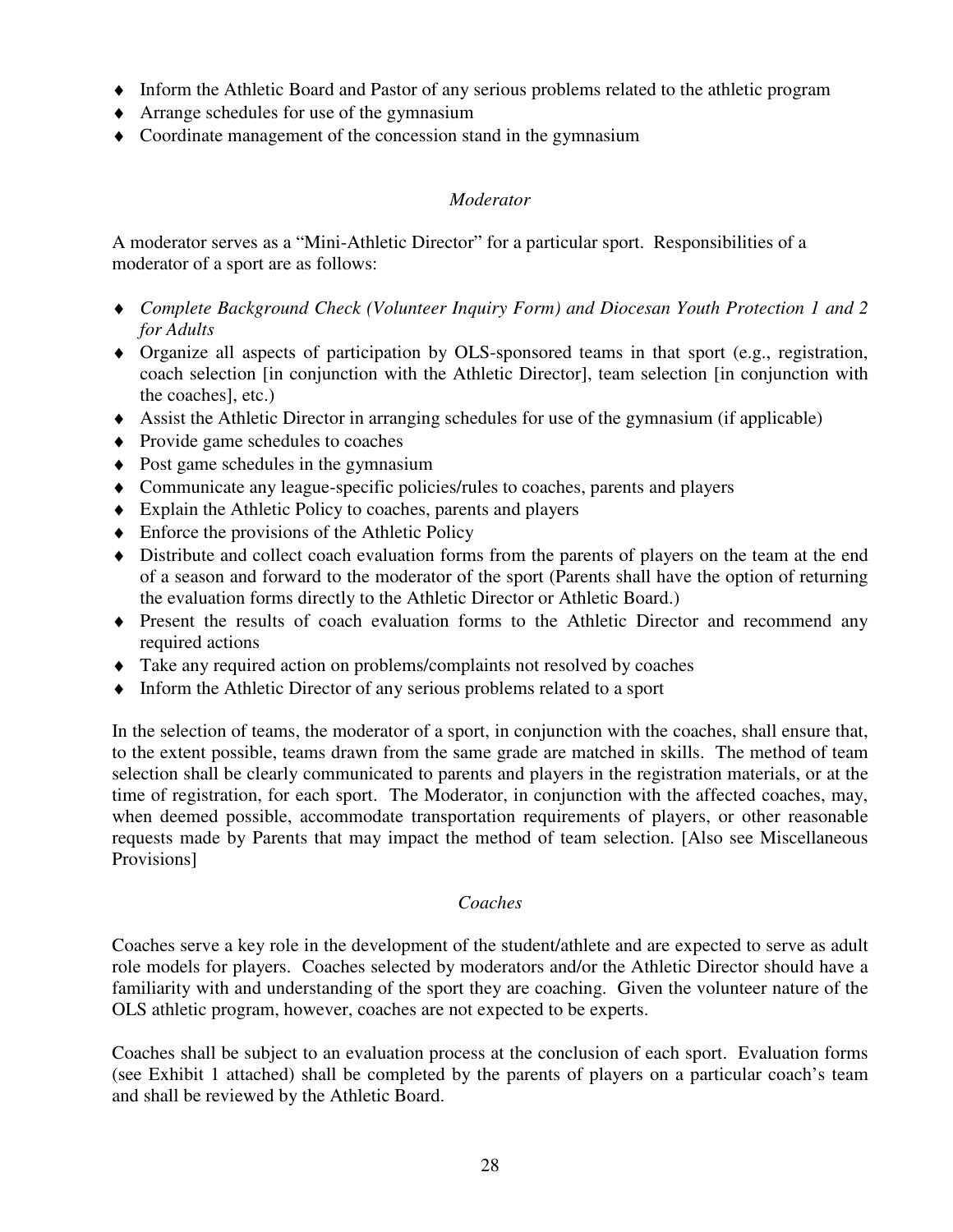Responsibilities of a coach are as follows:

- ♦ *Complete Background Check (Volunteer Inquiry Form) and Diocesan Youth Protection 1 for Adults*
- ♦ Assist the Moderator in the organization of the sport (e.g. registration, team selection, etc.)
- ♦ Teach the fundamentals of the sport to the players
- ♦ Teach the principles of teamwork and sportsmanship to the players
- ♦ Teach the players how to win and how to lose
- $\triangle$  Develop the athletic skills of the individual players

# *Basketball*

- $\blacklozenge$  For kindergarten 4<sup>th</sup> grade, play each team member *the equivalent of* one-half (1/2) of every game (regular season and tournaments)
- $\blacklozenge$  For kindergarten -4<sup>th</sup> grade, if a team consists of more than 8 players, play each team member the equivalent of one-quarter (1/4) of every game (regular season and tournaments)
- $\bullet$  For grades 5-8, play each team member the equivalent of one-fourth (1/4) of every game (regular season only)
- $\blacklozenge$  For grades 5-8, if a team consists of more than 10 players, each team member must play in every game but no minimum time is required (regular season only)
- ♦ For grades 5-8, there are no play time restrictions in tournaments

# *Volleyball*

- ♦ For grades 3-6, play each team member the equivalent of one (1) game per match. Each team member must play each rotational position on the court (regular season and tournaments)
- ♦ For grades 7-8, each team member must play in every match, one rotation back row, one rotation front row, within a match (regular season)
- ♦ For grades 7-8, there are no play time restrictions in tournaments
- ♦ Communicate any league-specific policies/rules to parents and players
- ♦ Explain the Athletic Policy to parents and players
- $\triangle$  Enforce the provisions of the Athletic Policy
- ♦ Take any required action on problems/complaints expressed by players or parents
- ♦ Inform the Moderator of any serious problems related to a sport
- ♦ Storing equipment after practices if necessary (e.g., volleyball nets), restoring basketball goals to the normal ten (10) foot height after practices if necessary, etc.
- ♦ Ensuring that the practice area is left in a clean condition

A coach must have the flexibility to discipline the players on a team when necessary. Examples of unacceptable behavior by a player for which discipline is warranted include but are not limited to, abusive language, disrespect, defiance of authority, fighting, name calling, overly aggressive play or unexcused absences from practices or games. Coaches *are required* to document actions requiring discipline and the types of discipline applied *(see attached Practice Infraction Form).*

Acceptable methods of disciplining players include the following:

- ♦ Isolating a player from other team members
- $\triangleleft$  Reducing playing time
- ♦ Reasonable physical exertion (e.g., running a reasonable number of laps)
- ♦ Informing the parent of the problem
- ♦ Removing a player from the team (with concurrence of the Athletic Board)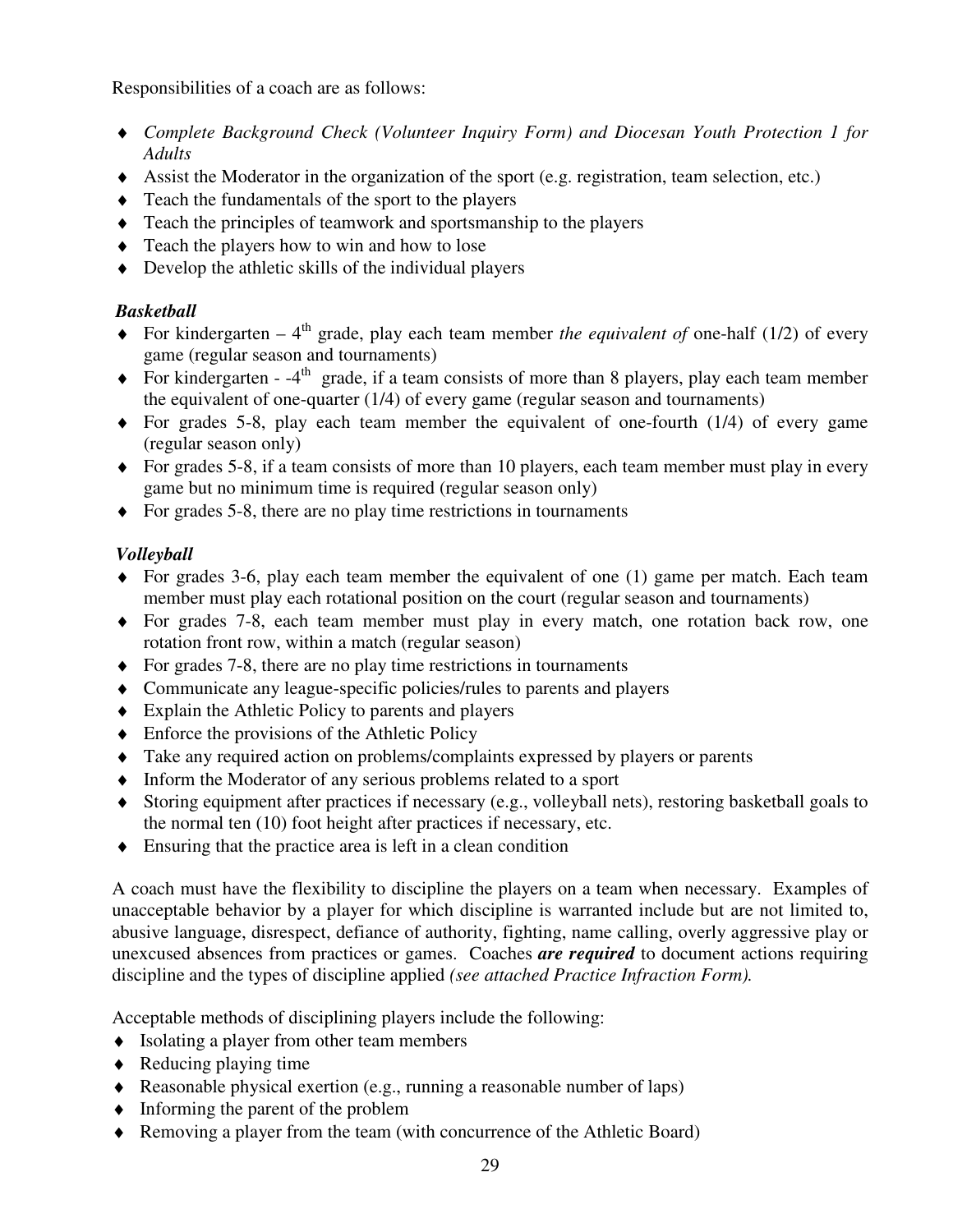# *Players*

Players are expected to work hard to learn their sport, improve their physical condition, develop their individual skills, play as a team, and at all times, exhibit good sportsmanship and uphold the image of OLS. Players shall:

- ♦ Attend practices and games
- $\triangle$  Listen to their coach
- ♦ Exhibit respect for authority (coaches, referees, etc.)
- ♦ Shake the hands of the opposing team's players after every game, win or lose

# *Parents*

Parents serve an equally important role in the development of the student/athlete as the coach, particularly in the development of discipline, teamwork and sportsmanship. Parents should be thoroughly familiar with this policy and actively assist in the achievement of the objectives of the OLS athletic program.

General guidelines for parents are as follows:

- ♦ Parents are encouraged to assist the coach when requested.
- ♦ Parents are encouraged to bring to the attention of the coach any skills possessed by their child or behavior traits that their child may exhibit.
- ♦ Parents are encouraged to abide by a coach's decision unless a decision is in violation of this policy.
- ♦ Parents shall complete and return a coach's evaluation form following the completion of a season.
- ♦ Parents may request that a coach or moderator consider placing their child on a different team. The moderator of the sport who is responsible for team selection and team balance and the affected coaches shall make the final decision.
- ♦ Parents may arrange for year-end parties and purchase trophies for players as long as all players are treated equally.
- ♦ Parents shall not attempt to force a coach to play their child in a certain position or to secure increased playing time.
- ♦ Parents shall not complain about officiating calls during games.
- ♦ Parents shall not attempt to coach their children from the stands.
- ♦ Parents shall not leave children unattended on school property before or after practices or games.

Parental concerns/problems regarding the administration of the athletic program should be directed to the appropriate coach. If unresolved by the coach, the parent shall escalate their concern/problem to the moderator of the sport. If the issue is still unresolved, the parent shall escalate their concern/problem to the Athletic Director, and if required, to the Athletic Board. The Athletic Board, and if necessary, the pastor, shall make the final decision on any parental concern/problem, if prior resolution by a coach, moderator or the Athletic Director is not achieved *(See attached Reprimand for Irresponsible Coaching Form)*.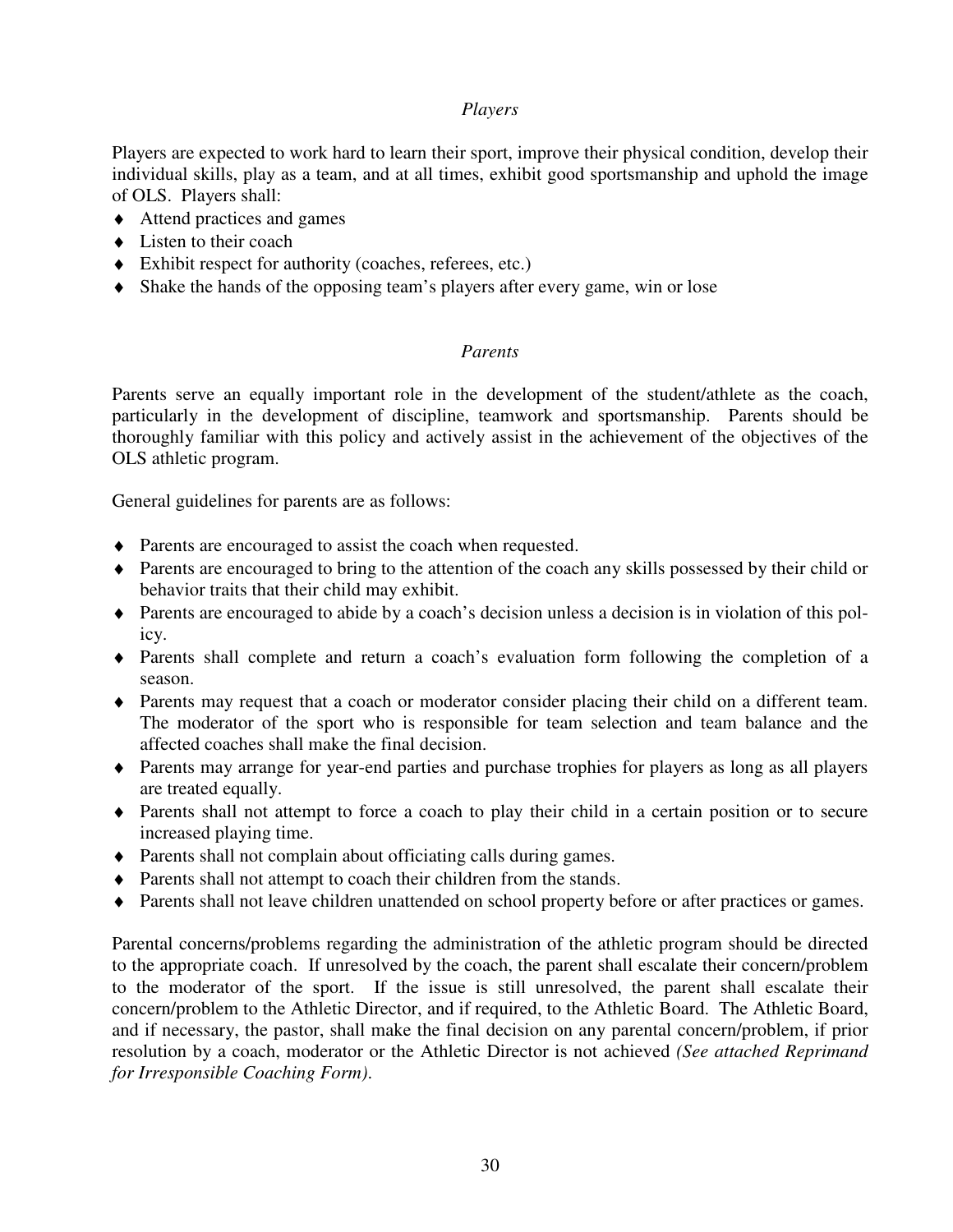# Eligibility & Participation

In accordance with the Constitution and By-Laws of the Toy Bowl Association (2001):

The following regulations apply to students in all divisions:

- 1. They attend the Parish School.
- 2. They are enrolled in the Parish School of Religion and attend classes regularly.
- 3. They are attending another Catholic School which is not participating in the specific Toy Bowl sport.
- 4. Students who attend a Parish School but are registered members of a different Parish that does not have a School may play for their School or Parish, but not both. They must declare for which team they will play and must be included on that team's official roster only. Upon registering for a team for which they wish to play, they are committed to playing for that team for that sport season.
- 5. Players who attend a School without a Parish must play for their school.

Coaches, moderators and the Athletic Director must be 1) parents of an OLS student, or 2) a member of OLS Parish. At the discretion of the Athletic Board, the School Board or the Pastor, however, an exception may be made for parents of children who are members of St. Peters, Prince of Peace, St. Elias or St. George if said parish does not participate in an organized athletic program for kindergarten through  $8<sup>th</sup>$  grade. In the event that a shortage of volunteers exists after following these guidelines for selection of coaches, moderators and the Athletic Director, the Athletic Board, the School Board or the Pastor may waive these guidelines.

The Athletic Board, with concurrence of the School Board and the pastor, may prohibit any individual from participating in organized athletics at OLS who does not uphold the image of OLS or who does not abide by the Athletic Policy. This includes the Athletic Director, moderators, coaches, parents and players. Incidents, actions and/or behavior that may affect the image of OLS shall be reported to the Athletic Board for investigation and resolution.

*A student of OLS Regional School participating in OLS-sponsored athletics who commits a Major Violation or receives a Detention shall be prohibited from playing in the next game immediately following the violation or detention, whether regular season or tournament. Although prohibited from playing, the OLS student may continue practicing with the team and may attend the game. The player shall be permitted to be in uniform and to be on the bench or sideline with the team during the suspension. Major Violations are listed in the Discipline Policy for the School. A copy of the Discipline Policy may be obtained from the school website.*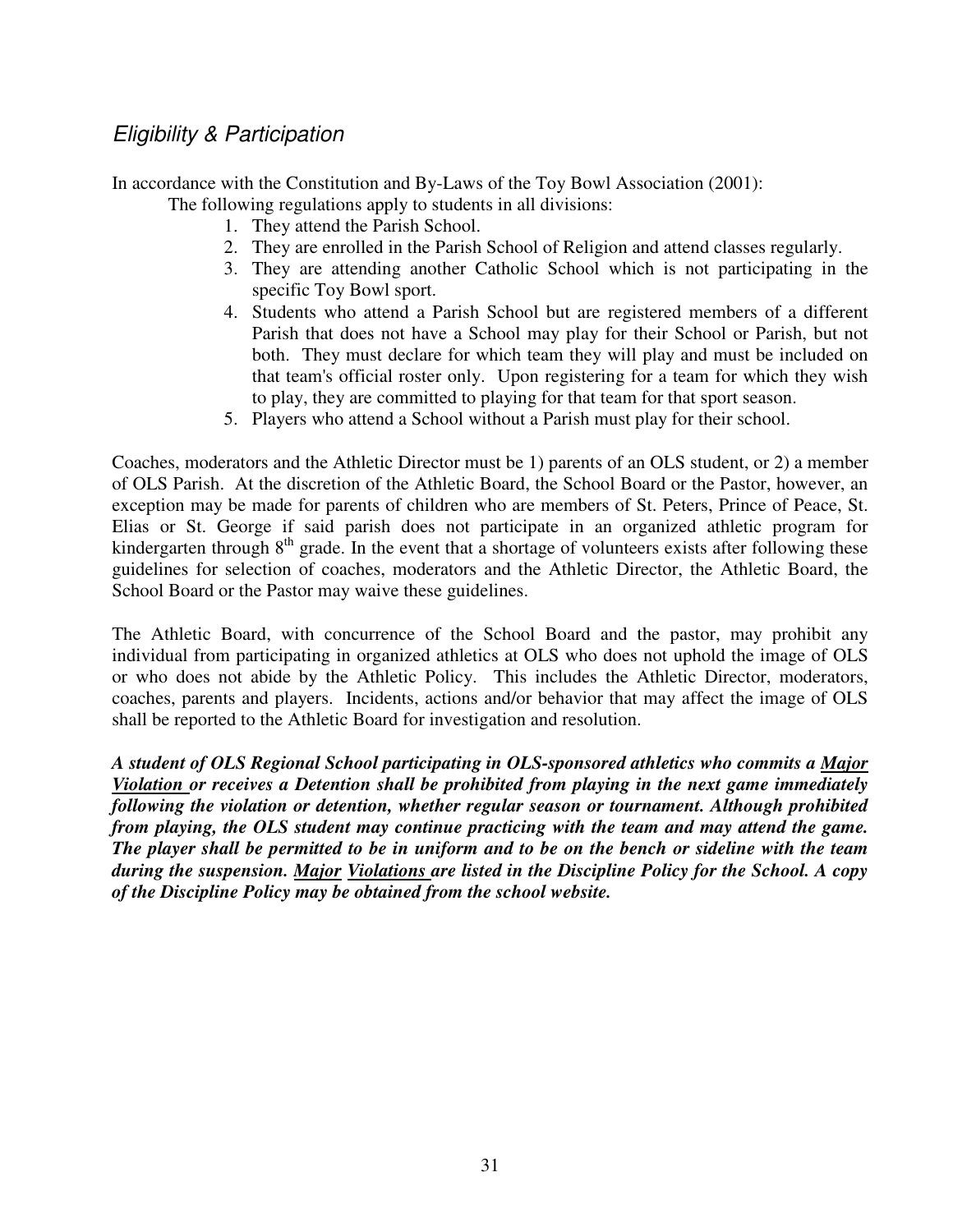# Miscellaneous Provisions

# Competitive Teams

Participation by the school and the parish in organized athletics for kindergarten –  $8<sup>th</sup>$  grade is primarily focused on the recreational aspects of team sports. With the approval of the Athletic Board, however, a "competitive" team may be formed for a particular "middle school" grade level (e.g. 6, 7, or 8). "Competitive" teams, including players, parents and coaches, shall remain subject to all provisions of this Athletic Policy.

Guidelines for the formation of a "competitive" team and the selection of team members are as follows:

- 1. The moderator of a sport and /or the Athletic Director shall submit a written request to form a "competitive" team to the Athletic Board for approval.
- 2. The written request shall include the following information:
	- a) The grade level of the team
	- b) The Coach of the team
	- c) The athletic league in which the team will participate
	- d) The number of players to be selected for the team
	- e) The method of player selection for the "competitive" team

NOTE: Player selection must be based on an accepted evaluation process that utilizes qualified and unbiased evaluators. A request that does not meet this criterion shall not receive Athletic Board approval.

- f) The dates and location of the Player evaluation/selection process (e.g. tryouts)
- g) The procedures to be used to notify all eligible Players in both the School and the Parish of the formation of a "competitive" team and of the evaluation process
- h) The Moderator's plans for participation in the sport by Players not selected for the competitive team

"Competitive" teams shall not play other OLS teams unless such teams have been formed as "competitive teams.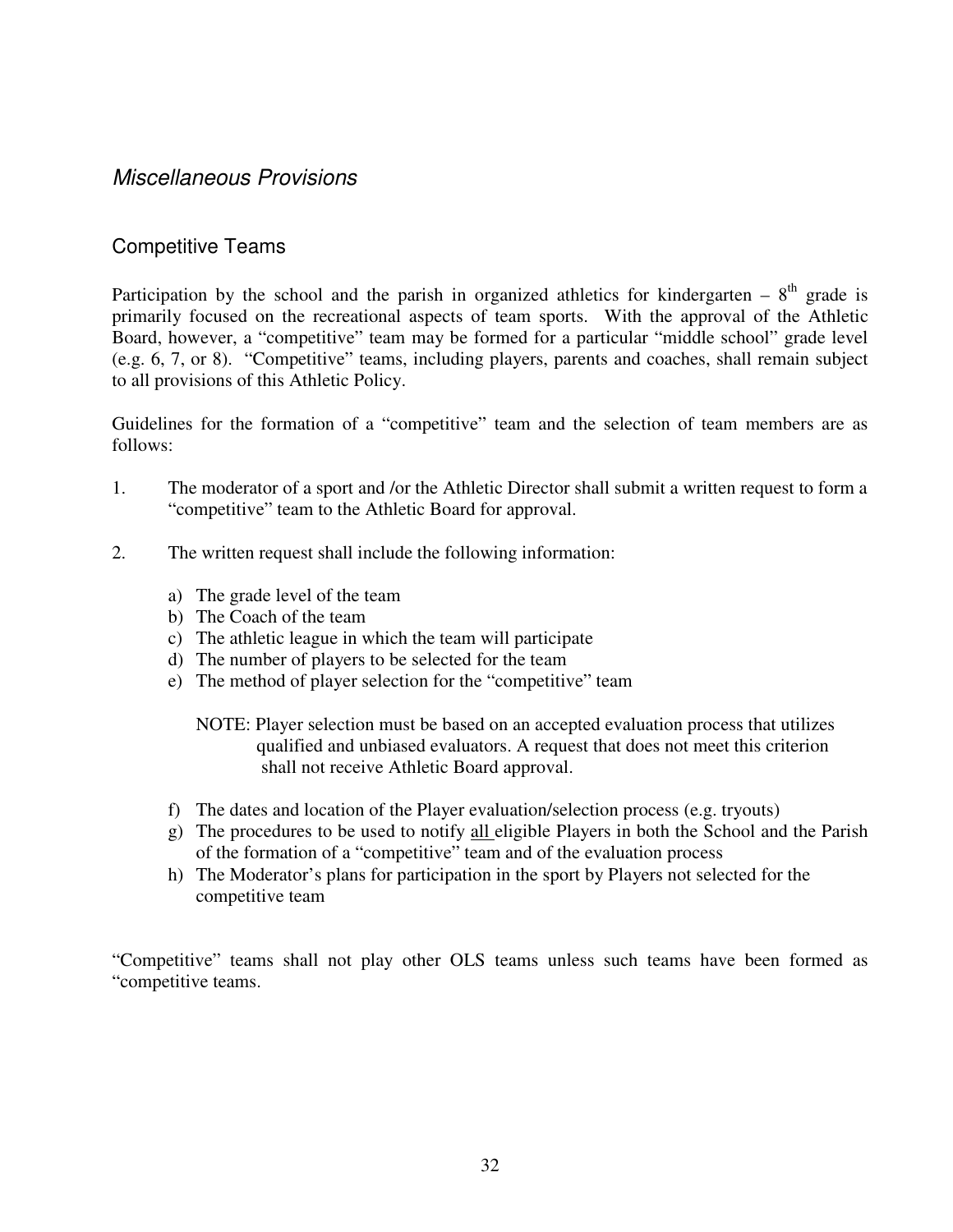# Team Practices

Team practices have specific purposes – skill development and game preparation. **Only coaches, parents and players are allowed in the gymnasium during practice times. Siblings may not be in the gym without parent supervision.** Players waiting for the star of practice shall not play on the side goals, bounce basketballs or in any way distract Players of teams that are practicing. The coach of the team with the scheduled practice may require non-practicing Players to wait in the lobby of the gymnasium.

During practice times, coaches are expected to report the names of any unattended and/or unsupervised children playing in the gymnasium or lobby to the school office.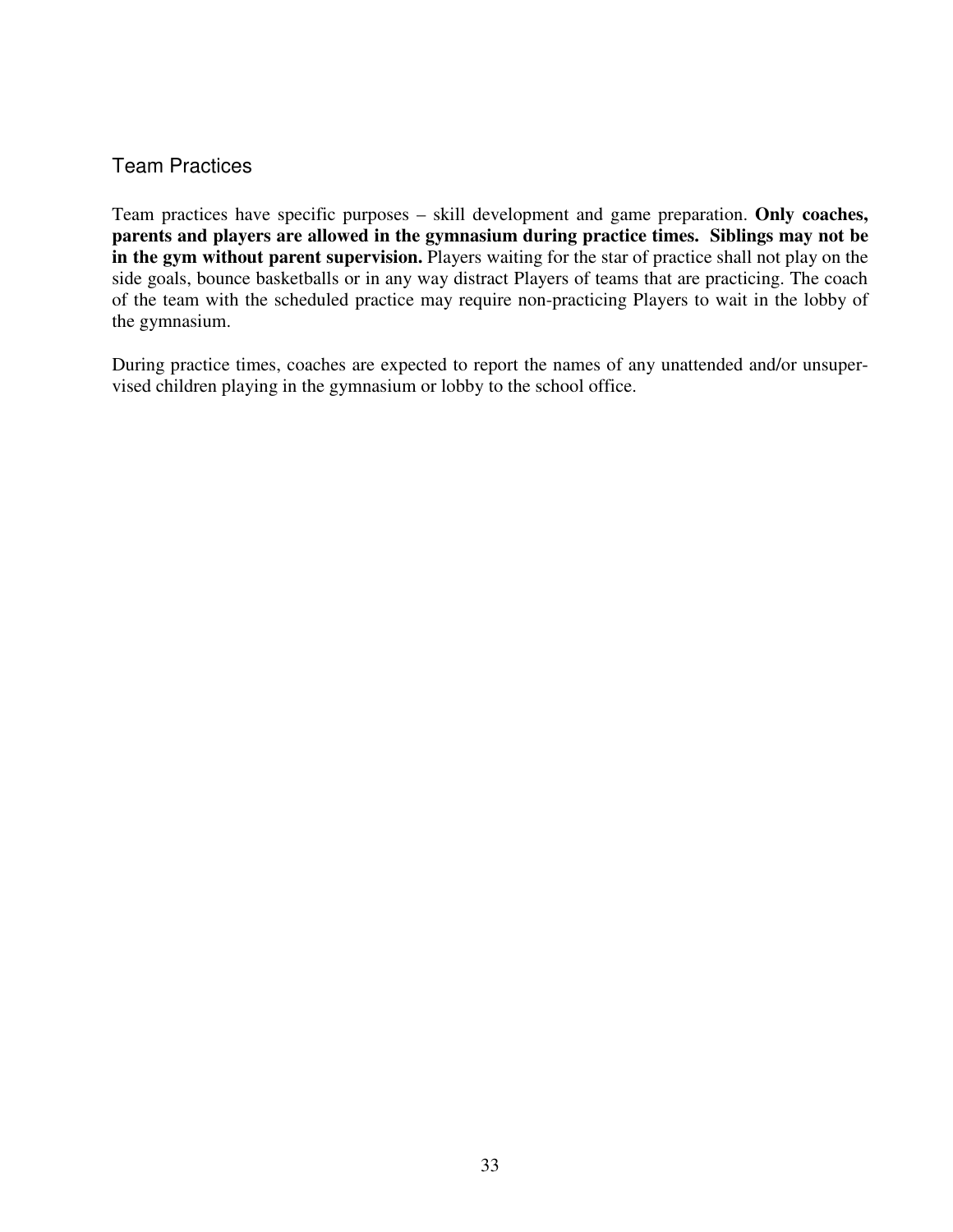# COACH EVALUATION FORM

| Parent's Name                                                 | Date |              |                |                |                         |           |
|---------------------------------------------------------------|------|--------------|----------------|----------------|-------------------------|-----------|
|                                                               |      | Poor         |                |                | Circle Most Appropriate | Excellent |
| Knowledge of Game                                             |      | $\mathbf{1}$ | $\overline{2}$ | $\overline{3}$ | $\overline{4}$          | 5         |
| Ability to teach players:                                     |      |              |                |                |                         |           |
| -Fundamentals                                                 |      | $\mathbf{1}$ | $\overline{2}$ | $\mathfrak{Z}$ | $\overline{4}$          | 5         |
| Specific plays                                                |      | $\mathbf{1}$ | $\overline{2}$ | $\overline{3}$ | $\overline{4}$          | 5         |
| <b>Communication skills</b>                                   |      | $\mathbf{1}$ | $\overline{2}$ | 3              | $\overline{4}$          | 5         |
| Temperament                                                   |      | $\mathbf{1}$ | $\overline{2}$ | 3              | $\overline{4}$          | 5         |
| Fairness in treating all players                              |      | $\mathbf{1}$ | $\overline{2}$ | 3              | $\overline{4}$          | 5         |
| Interaction with parents                                      |      | $\mathbf{1}$ | $\overline{2}$ | 3              | $\overline{4}$          | 5         |
| Sportsmanship                                                 |      | $\mathbf{1}$ | $\overline{2}$ | $\overline{3}$ | $\overline{4}$          | 5         |
| Ability to accept criticism                                   |      | $\mathbf{1}$ | $\overline{2}$ | 3              | $\overline{4}$          | 5         |
| Recommendation to continue coaching                           |      | $\mathbf{1}$ | $\overline{2}$ | $\overline{3}$ | $\overline{4}$          | 5         |
| Would you allow your child to play for<br>this coach again?   |      |              |                | No:            |                         | Yes:      |
| Comments:<br><u> 2001 - Jan Barat, martin da shekara 1992</u> |      |              |                |                |                         |           |
|                                                               |      |              |                |                |                         |           |
|                                                               |      |              |                |                |                         |           |
|                                                               |      |              |                |                |                         |           |

Parent's name must be included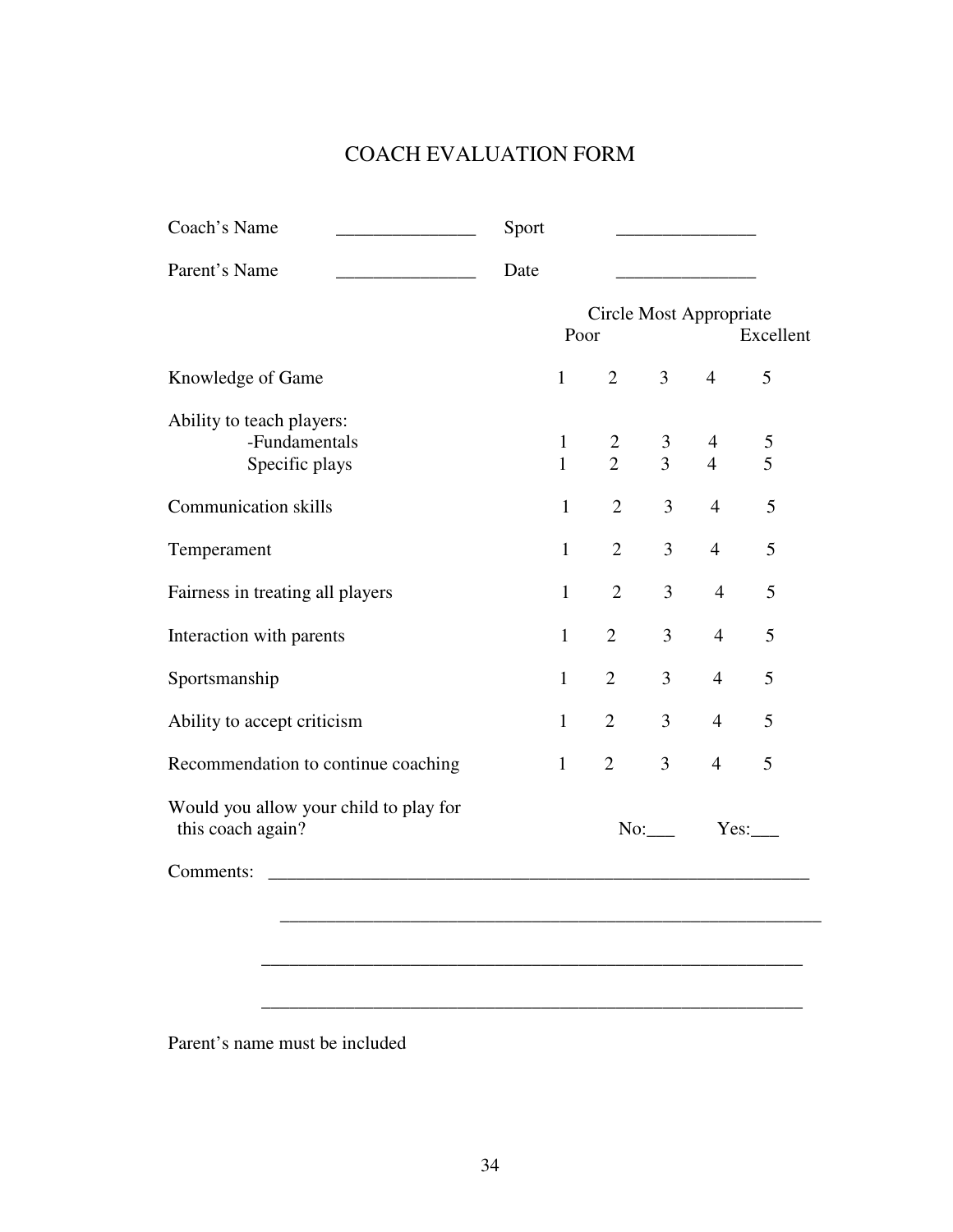# Exhibit 1 (online registration form)

| OUR LADY OF SORROWS ATHLETIC PROGRAM |
|--------------------------------------|
| <b>TEAM REGISTRATION</b>             |
|                                      |
|                                      |

|                                             |              |       |       | $SEX$ $M$ $F$    |  |
|---------------------------------------------|--------------|-------|-------|------------------|--|
|                                             |              |       |       |                  |  |
| <b>ADDRESS</b>                              |              |       |       | PHONE___________ |  |
|                                             |              |       |       |                  |  |
| I can help in the following area(s):        |              |       |       |                  |  |
| _Coaching                                   |              |       |       |                  |  |
| _____Score keeping                          |              |       |       |                  |  |
| __Timekeeper                                |              |       |       |                  |  |
| ___Gym Manager (One Saturday during season) |              |       |       |                  |  |
|                                             |              |       |       |                  |  |
| Uniform size: Shirts YM YL AS               |              |       | AM AL | <b>AXL</b>       |  |
|                                             | Shorts YM YL | AS AS | AM AL | <b>AXL</b>       |  |

*We the parents of the above named candidate for a position on a team, hereby give our approval to our child's participation in any of the sports programs sponsored by the Toy Bowl Association during the current season. We assume all risks and hazards incidental in such participation, including transportation to and from such activities; and we do hereby waiver, release, absolve, indemnify and agree to hold harmless the Toy Bowl Association, the Diocese of Birmingham in Alabama, the church parish, coaches of teams, sponsors, supervisors, participants, and persons transporting our child to or from activities, for claims arising out of injury to or death of our child whether or not covered in whole or in part by the negligence of an indemnity except to the extent covered by accident or liability insurance. We assume the responsibility of seeing that our child has the proper insurance. We will furnish a certified Certificate of Birth.* 

Parent/Guardian's Signature\_\_\_\_\_\_\_\_\_\_\_\_\_\_\_\_\_\_\_\_\_\_\_\_\_\_\_\_\_\_\_\_\_\_\_\_\_\_\_\_\_\_\_\_\_\_\_\_\_\_\_\_\_Date\_\_\_\_\_\_\_\_\_\_\_\_\_\_\_\_\_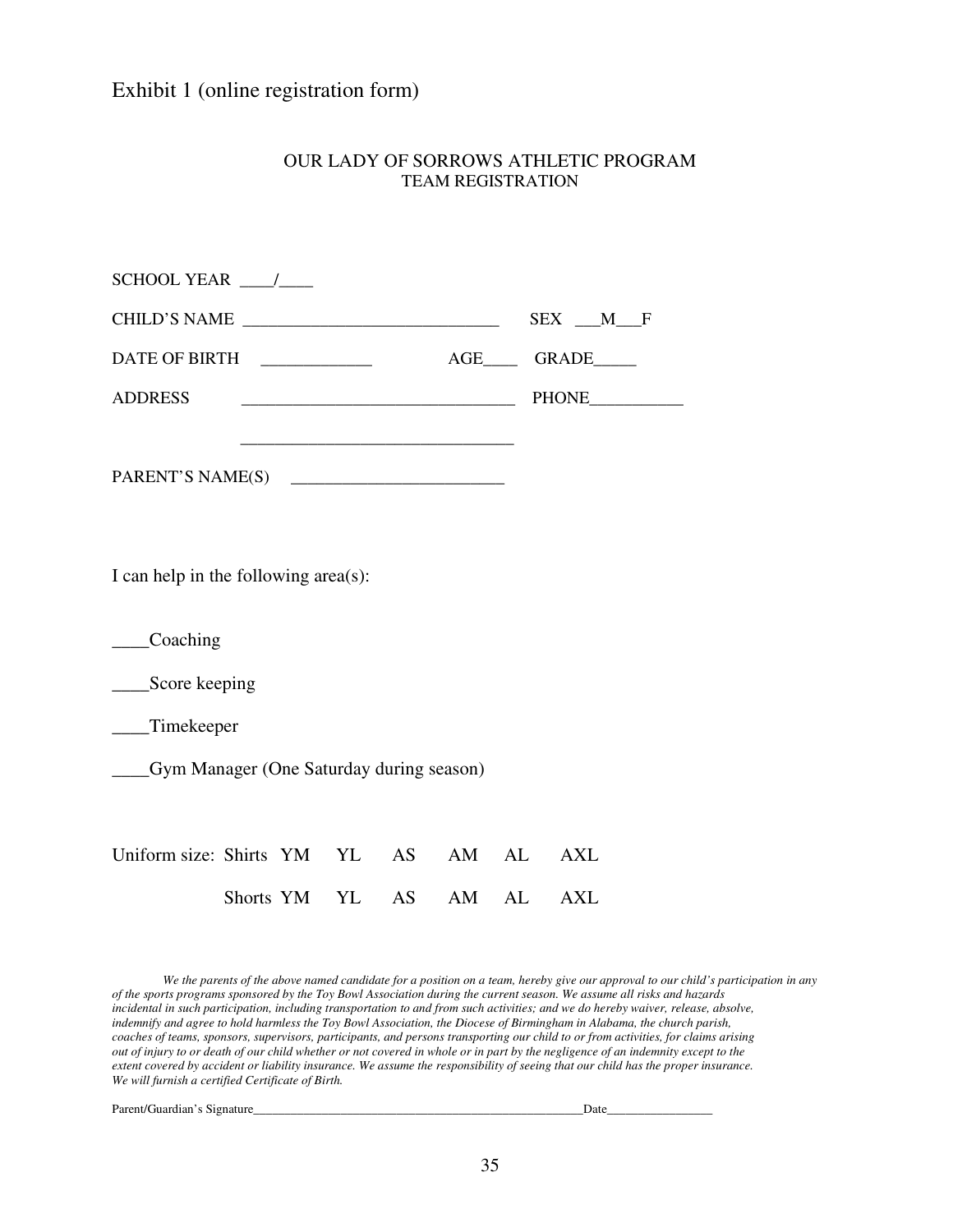# Practice Infraction Form

| Date: $\frac{1}{\sqrt{1-\frac{1}{2}} \cdot \frac{1}{2}}$ |                                                                    |
|----------------------------------------------------------|--------------------------------------------------------------------|
| Infraction( $s$ )                                        |                                                                    |
| Abusive language                                         | __ __ __ __ __                                                     |
| Disrespect                                               | _ __ __ __ __ __ __                                                |
| Defiance of authority                                    | . __ __ __ __ __ __                                                |
| Fighting                                                 |                                                                    |
| Name calling                                             | __ __ __ __ __ __                                                  |
| Overly aggressive play                                   | _ __ __ __ __ __ __                                                |
| (excused or unexcused)                                   | Excessive absence from practice $\_\_$ $\_\_$ $\_\_$ $\_\_$ $\_\_$ |
| Disruption of practice                                   | _ ___ ___ ___ ___ ___                                              |
| Other (specify)                                          | __ __ __ __                                                        |
|                                                          | Punishment                                                         |
| Reduction in playing time # of minutes): ________        |                                                                    |
| Signature of Coach                                       |                                                                    |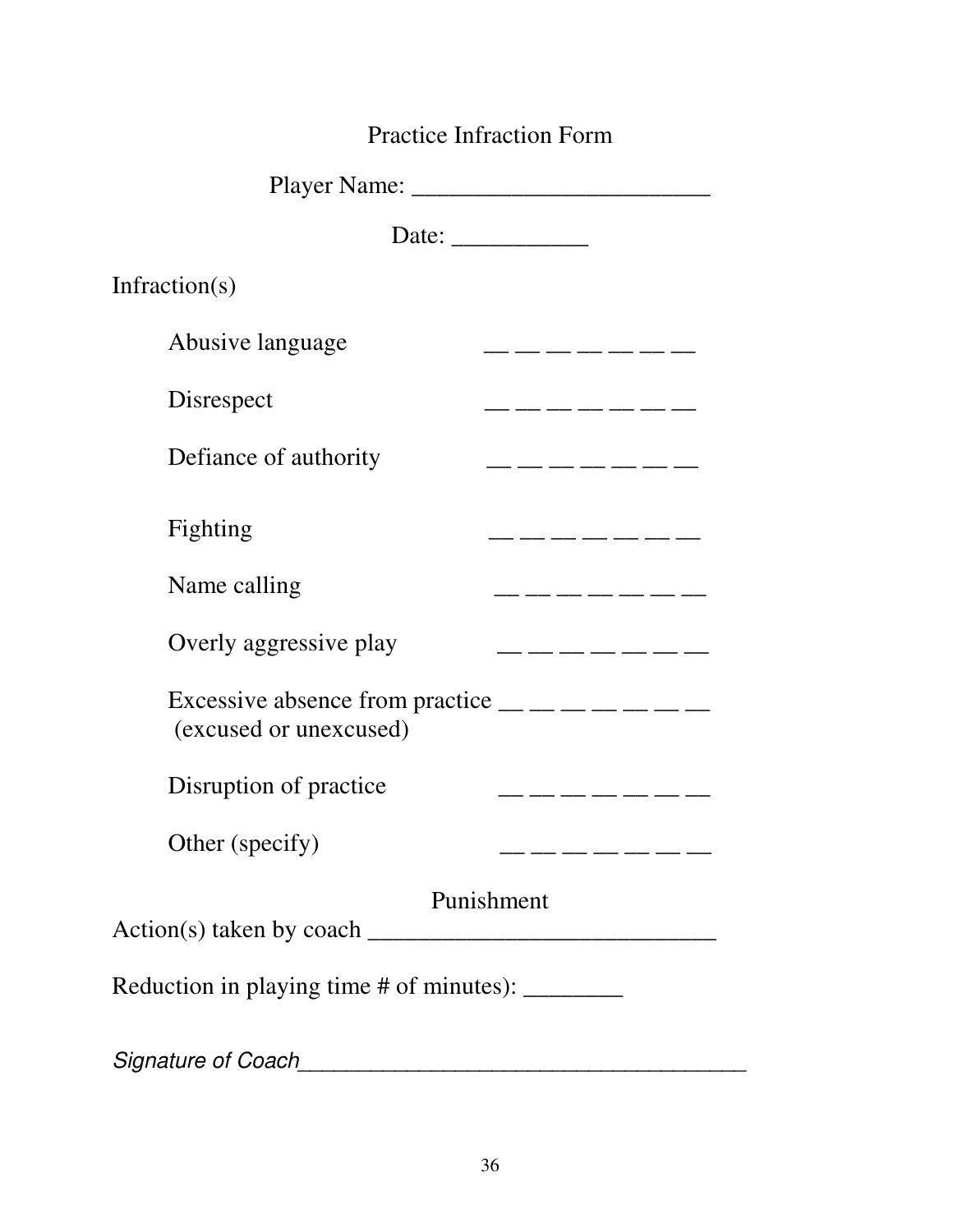Reprimands for Irresponsible Coaching (to be used for valid parental concerns/problems)

Coach's Name

1<sup>st</sup> infraction: Verbal warning that a valid complaint has been filed. Date: A discussion of the nature of the complaint and solutions

 $2<sup>nd</sup>$  infraction: Written warning that a valid complaint has been filed Date \_\_\_\_\_\_\_\_\_\_ A discussion of the nature of the complaint and solutions

 $3<sup>rd</sup>$  infraction: A minimum one (1) game suspension Date \_\_\_\_\_\_\_\_\_\_

4<sup>th</sup> infraction: Suspension of coaching privileges Date \_\_\_\_\_\_\_\_\_\_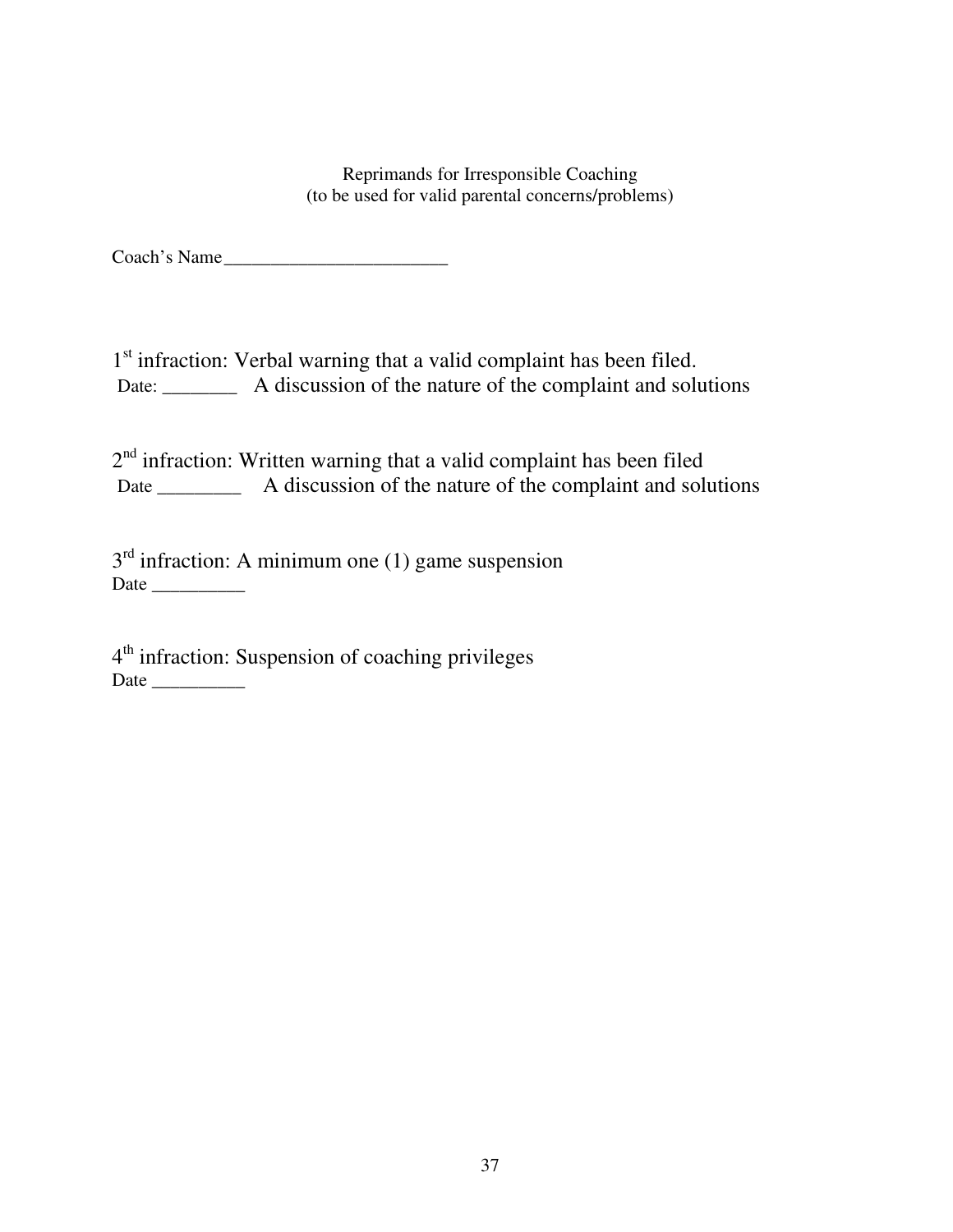# **GRADING: ELEMENTARY**

Grading is a method of communicating student learning and shall be based on the philosophy that students and not subjects are being taught. Any diversion from these guidelines is to be requested in writing from the Superintendent of Catholic Schools.

# **Exams**

Students in grades seven and eight will take semester exams. Sixth graders may take exams if they are grouped with seventh and eighth graders in the building/unit. Exams will be given in math, science, English, reading/literature, social studies and religion. Giving exams in any of the remaining subjects is a local decision.

# **Grading**

# **Kindergarten and Grade One**

Grading for Kindergarten and Grade One will be a checklist developed for all schools in the Diocese. The coding system for each skill will be:

- **S Satisfactory**
- **P Progressing**
- **NI Needs Improvement**
- **X Not covered yet**

# **Grades 2 through 8**

Grading at these levels will be letter grades with a scale given on the report card. Both percents and letter grades will be listed on the interim progress reports. Percents or letter grades may be used on assignments, quizzes, and exams. The following subjects will be graded with letters: religion, reading/literature (language arts), math, science, social studies, and physical education. Spanish, music, and art are considered enrichment classes; therefore, "S," "NI," and "U" will be listed. Computer and library do not receive letter grades since they are tools to be integrated into all areas of the curriculum.

The grading scale will be as follows:

| A | 93-100       |
|---|--------------|
| B | 84-92        |
| C | 74-83        |
| D | 65-73        |
| F | 64 and below |

\*Please see each individual teacher's assigned categorical weights for homework/classwork, quizzes and tests.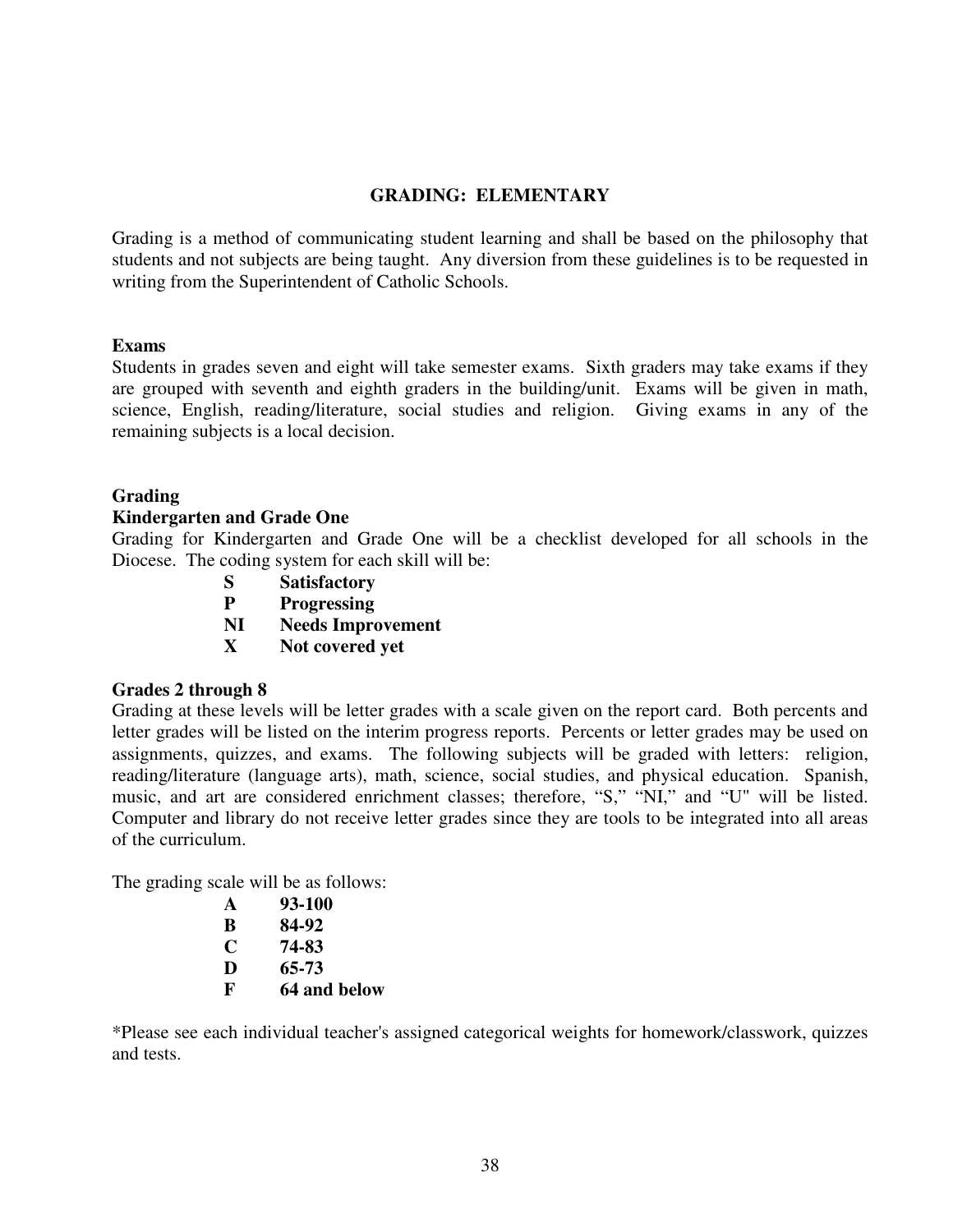Semester grades in grades 2-6 are computed by averaging the first and second quarter grades. When semester exams are given (grades seven and eight and sometimes grade six) the semester grade is computed as follows:

First Quarter  $= 2/5 (40\%)$  of Semester Grade Second Quarter  $=$  2/5 (40%) of Semester Grade<br>Semester Exam  $=$  1/5 (20%) of Semester Grade  $=$  1/5 (20%) of Semester Grade

# **Effort and Conduct**

It is our basic assumption that effort and conduct are to be acceptable. All students are to work hard and are to behave. Therefore, these areas will be reported as **S (Satisfactory), NI (Needs Improvement) or U (Unsatisfactory) in a separate Conduct Class for grades 2-6. For students in grades 7-8, conduct will be reported in the comment section of each course listed on the report card.** 

# **Promotion and Retention**

In order to retain a student in grades two through 8, the actual grades on the report card must indicate failure. If a student receives an "F" in either reading or math, he/she must attend summer school or be tutored by a certified teacher over the summer in order to be promoted. In addition, a student fails for the year is he/she has a yearly average of "F" in two or more of the following areas: reading/literature, English, math, science, or social studies. (For primary children not receiving letter grades, the decision as to what constitutes failure is to be made at the local level with discussion between the teacher and principal.)\*\*\*

# **HONOR ROLL**

- 1. Each quarter, students in grades 3-8 will be acknowledged as having made the A or A/B Honor Roll. Grades 3-8 will receive a certificate and ribbon for making the A or A/B Honor Roll.
- 2. The criteria for A and A/B Honor Roll are as follows:
	- 1. A Honor Roll All A's and satisfactory grades (S) in special classes
	- 2. A/B Honor Roll All A's and B's and satisfactory (S) grades.
	- 3. Satisfactory (S) conduct grades are required for both A and A/B Honor Roll.

# \*\*ANY STUDENT RECEIVING A MAJOR VIOLATION WILL NOT BE ELIGIBLE FOR HONOR ROLL IN THE QUARTER THAT THE VIOLATION WAS RECEIVED.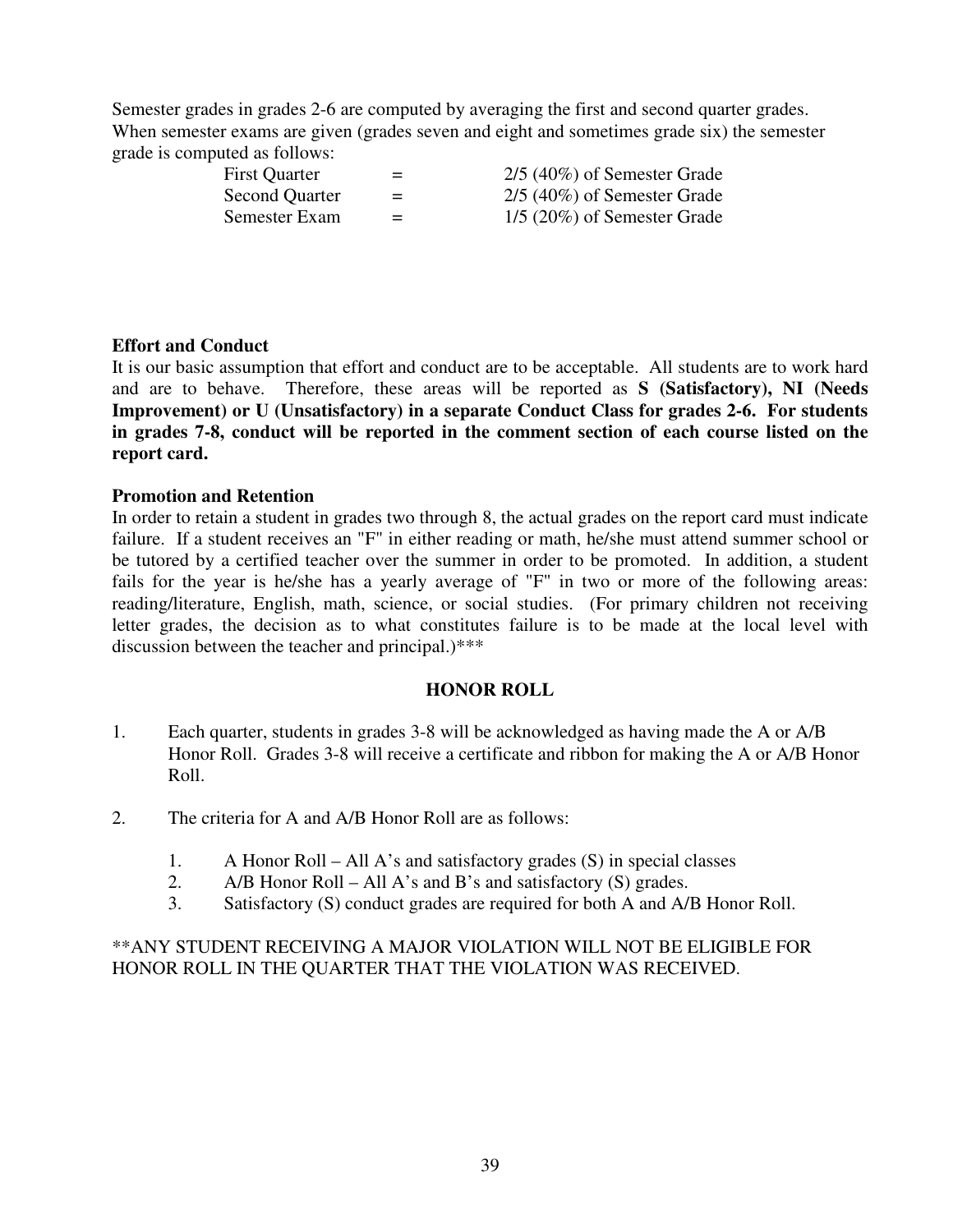# **PARENT/TEACHER CONFERENCES – APPOINTMENTS—CONCERNS**

Parent/Teacher conferences are scheduled after the first nine week grading period. Parents will be notified of appointment time and are asked to limit the conference to the time allotted.

Faculty members are required to be on campus after school every day (except on faculty meeting days) until 3:30 p.m. for conference purposes. Parents may schedule appointments with teachers during this time by calling the office during the school day or by leaving a message with the teacher on his/her voice or e-mail address.

An academic or disciplinary situation involving a faculty member and student which causes parent concern should first be handled by asking the student to go back to the teacher for an explanation. If this procedure does not eliminate the parent concern, then the parent should make an appointment to discuss the situation with the faculty member. Only after these steps have been taken, should the parent/teacher concern be brought to the attention of the principal.

### **LOCKERS**

Lockers are provided for students in grades  $6 - 8$ . Students are expected to care for their lockers properly. Students may purchase shelves for their lockers. All student lunches must be kept in their lockers. Jackets and backpacks must be kept in the homeroom.

# **LUNCH/MILK PROGRAM**

Students may bring a lunch or purchase hot lunches available daily through Christian Catering Company. Monthly lunch menus will be available online, accessible from the school website. Parents should set up an account for each of their children (K-8) and place their online orders for lunches. Payment should also be made online. A separate order form should be filled out for each child. Drinks are not included with your lunch order. Carbonated drinks or soft drinks are not permissible.

Drink tickets may be purchased in increments of \$5 (\$5, \$10, \$15, etc.). Students in grades 4-8 may use their ticket for milk, bottled water and ice cream. All drinks are \$.50; ice cream prices are \$1.00. Students in grades K-3 may use their tickets for milk and ice cream. These tickets may be purchased in the mornings from the school office. Make checks payable to Our Lady of Sorrows School.

# **DRESS CODE**

# **UNIFORM POLICY GRADES K-8**

Students in grades K-8 are required to wear uniforms. Official uniforms are available through Dennis School Uniforms 130 Wildwood Parkway, Suite 112, Homewood, AL 35209 (205) 822-7025

#### *Boys' Uniforms*

Boys are required to wear white uniform logo shirts with a collar or white turtle neck shirts, navy blue dress pants or navy blue walking shorts, plain black, white or navy blue socks and athletic shoes. Socks must be visible above the top of the shoe. Belts are required for boys in grades 3-8.

# *Girls'Uniforms*

Girls are required to wear the official uniform jumper or skort for grades  $K-4<sup>th</sup>$  grade and the official uniform skirt or skort for grades 5-6-7-8. These uniforms must not be shorter than two inches above the knee.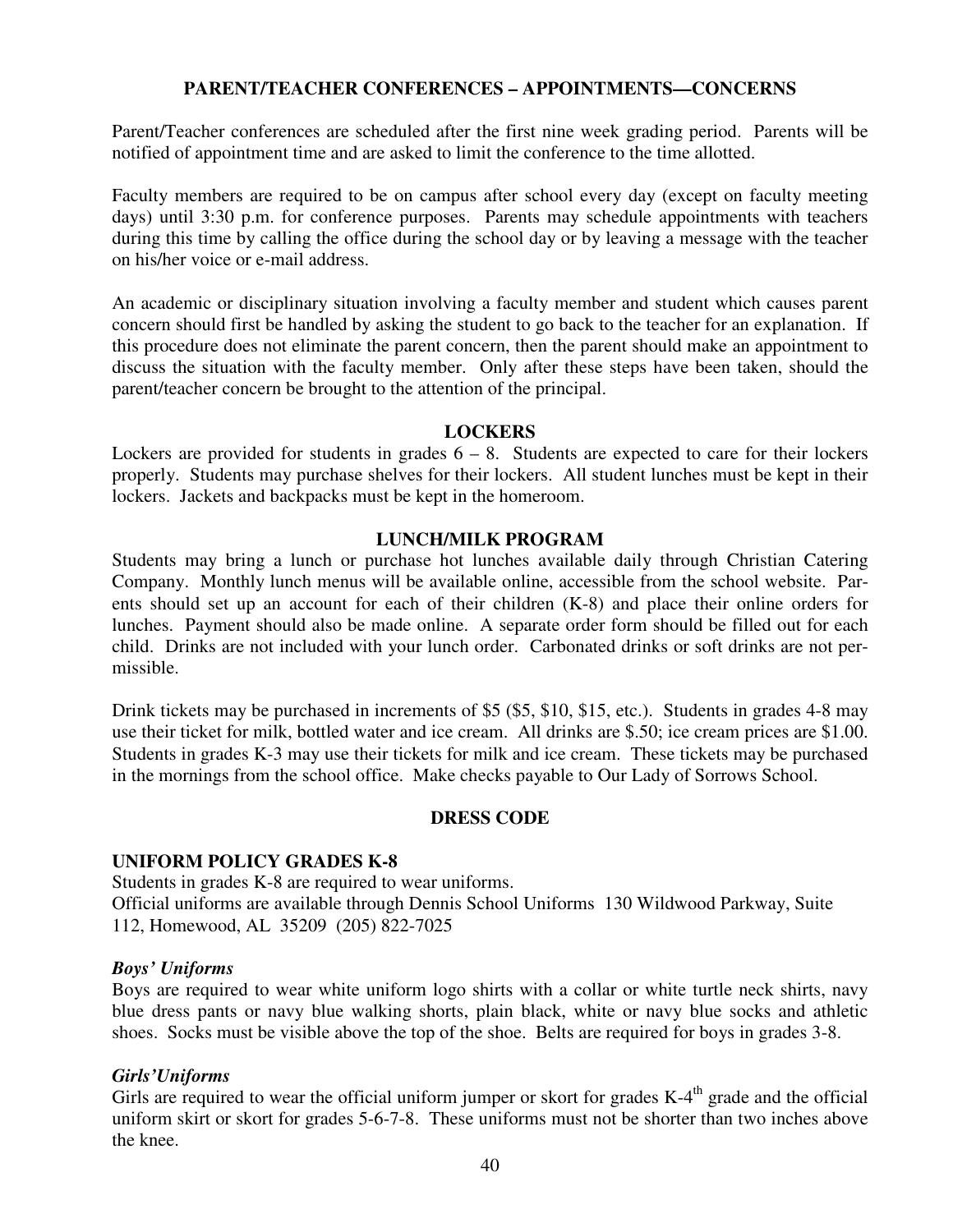All girls grades K-8 also have the option to wear navy blue pants or navy blue walking shorts. Belts are required with all pants and shorts for  $3<sup>rd</sup> - 8<sup>th</sup>$  graders. Plain black, navy blue or white tights/socks may be worn with jumper, skort, skirt or shorts. Socks must be visible above the top of the shoe. Athletic shoes are required for girls. Shorts must be worn under the jumper or skirt but must not be longer than the length of the jumper/skirt. Girls are required to wear uniform logo shirts. Girls K-5 may wear Peter Pan collar shirt (no logo) under the jumper.

# *Boys and Girls*

Only solid white t-shirts may be worn under a uniform shirt. OLS Sweatshirts with crest are optional. Jackets/coats worn to school may not be worn in the classroom or during church. All boys and girls shirts must be tucked in at all times.

Mass Day Uniform - No knit shirts or shorts are allowed.

- Boys Boys in K-8th grade should wear tie and white button-down oxford with navy blue dress pants. Boys neckties must be purchased from Dennis School Uniforms.
- Girls Girls in K-4th grade should wear a skort with white button-down oxford and cross tie, or jumper with white round collar blouse (cross tie optional with jumper). Girls in 5th-8th grades should wear a skirt or skort with white button-down oxford and cross tie. Girls' cross ties must be purchased from Dennis School Uniforms.

# *Shoe Policy*

School shoes must be low-cut tennis/athletic shoes. Tennis shoes are required for PE and wear nicely on our paved playground. Please purchase a tennis shoe that meets the following requirements:

Shoes must be **white**, **black**, **gray**, or **navy** with **NO OTHER COLORS**. They may also be a combination of these colors. Shoe laces and any accents (labels and trim) should also be white, black, gray or navy. NO OTHER COLORS, no pictures, no flashing lights, etc.

# *Grooming*

**Boys -** Hair must be neat, may not be distracting, and must remain out of the eyes without assistance. Hair length cannot extend over the collar. Extreme coloring and bleaching with non-natural colors and/or patterns is not permitted. Haircuts must be of a traditional nature with no unusual cuts. Examples of unusual cuts are partial shavings and/or taller row of hair in middle. Shaved heads, braids, or pony tails are not acceptable. Facial hair, earrings, and tattoos of any kind are not permitted.

**Girls –** Hair must be neat, may not be distracting, and must remain out of the eyes. Extreme coloring and bleaching with non-natural colors and/or patterns is not permitted. Nail polish colors must be light in color. **No artificial fingernails/tips or tattoos of any kind are permitted**. Only one pair of earrings may be worn and those must be stud earrings. Light make-up is allowed for 7th and 8th grade girls (no make-up in grades K-6).

**All students -** Scented lotion, perfume, cologne, or after-shave should not be worn to school due to possible student and staff allergies.

# *Jeans Day*

Periodically, students are allowed to dress "out-of-uniform" during Jeans Days. Students contribute a nominal amount to a designated cause to have this privilege. Dress for the day must be tasteful (if a parent questions whether the clothing is "tasteful," then it probably is not). Jeans or conservative pants are allowed (for clarification, Capri pants for girls are considered "conservative"). No torn or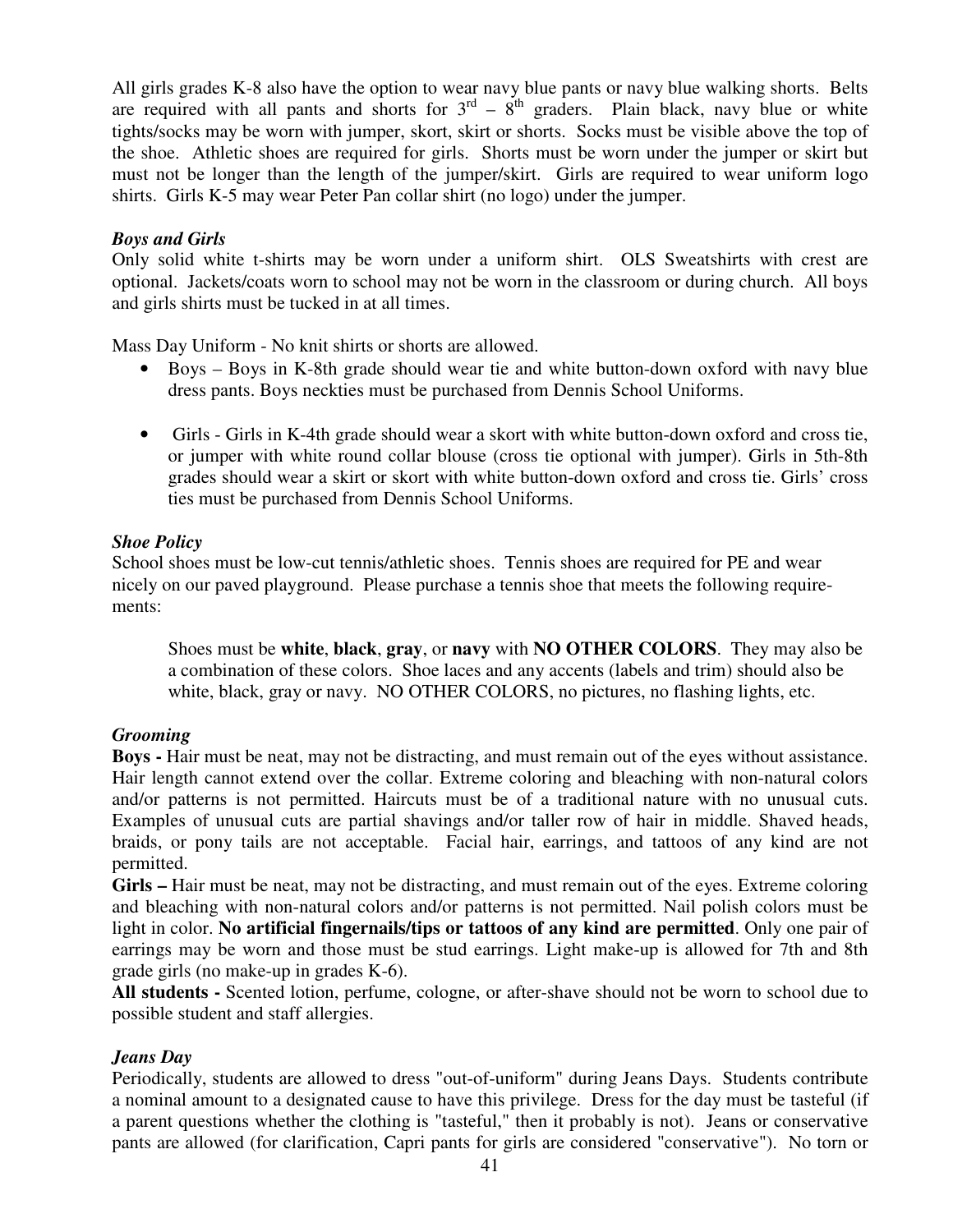ripped jeans/shorts are allowed. **Shorts may be worn, but should measure just above the knee**. **No athletic shorts are allowed. No tight fitting shorts (i.e., biking shorts).** Appropriate sleeveless shirts may be worn; **however, tank tops and spaghetti straps are not allowed**. If a student violates this policy, parents will be notified and discipline will be handled on a case by case basis.

# **HEALTH, SAFETY, AND MEDICATION (see Guideline and Protocols for updates to this policy)**

A student who gets sick at school should report to the Health Room. A parent or guardian will be notified to come for the student, if necessary.

Teachers need to be informed in writing if a student has a health condition, such as diabetes, epilepsy, heart conditions, life-threatening allergies, etc.

SNACKS are permitted in the classrooms; however, all snacks must be peanut-free. Other specific allergies may exist in particular classrooms, so please check with your child's teacher for any other restrictions.

# **MEDICATIONS**

Medications, including over the counter medications (Tylenol, aspirin, etc.) should be given at home whenever possible. Medications that need to be given three times per day can easily be given before school, after school and at bedtime. If medication must be administered at school, it must be in the original container with the prescription label attached and the physician's directions included. All medication must be brought to the office by a parent. Students are not permitted to have medication with them at any time while at school.

A signed authorization form from the parent is required for school personnel to give a student prescription or over the counter medication.

The information on the form must include: the name of the student, physician's name, address, phone number, type of medicine, dosage, time of day for dosage, reason the medication is to be given, release form liability, and parent's telephone at home, work and emergency. Physician must sign forms for prescription medication to be administered.

If a child must take medication while at school, please use the following guidelines. Prescription medication needs to be in the original container. The student's name, type of medication and doctor's name must be clearly visible. A note from the physician indicating the time and dosage that is to be given should also accompany the medication.

- 1. Please send only the amount to be prescribed at school in the original container. Ask pharmacist to divide prescription if necessary to administer at school. Medication will not be sent back and forth with student each day.
- 2. Non-prescription medication needs to be in the original container and requires a note from the parent stating that the child has permission to take the drug, explaining why the child needs to take the drug, when he/she is to take it, and the dosage amount. Please send only amount of medication needed. Medication will not be sent back and forth with the student each day.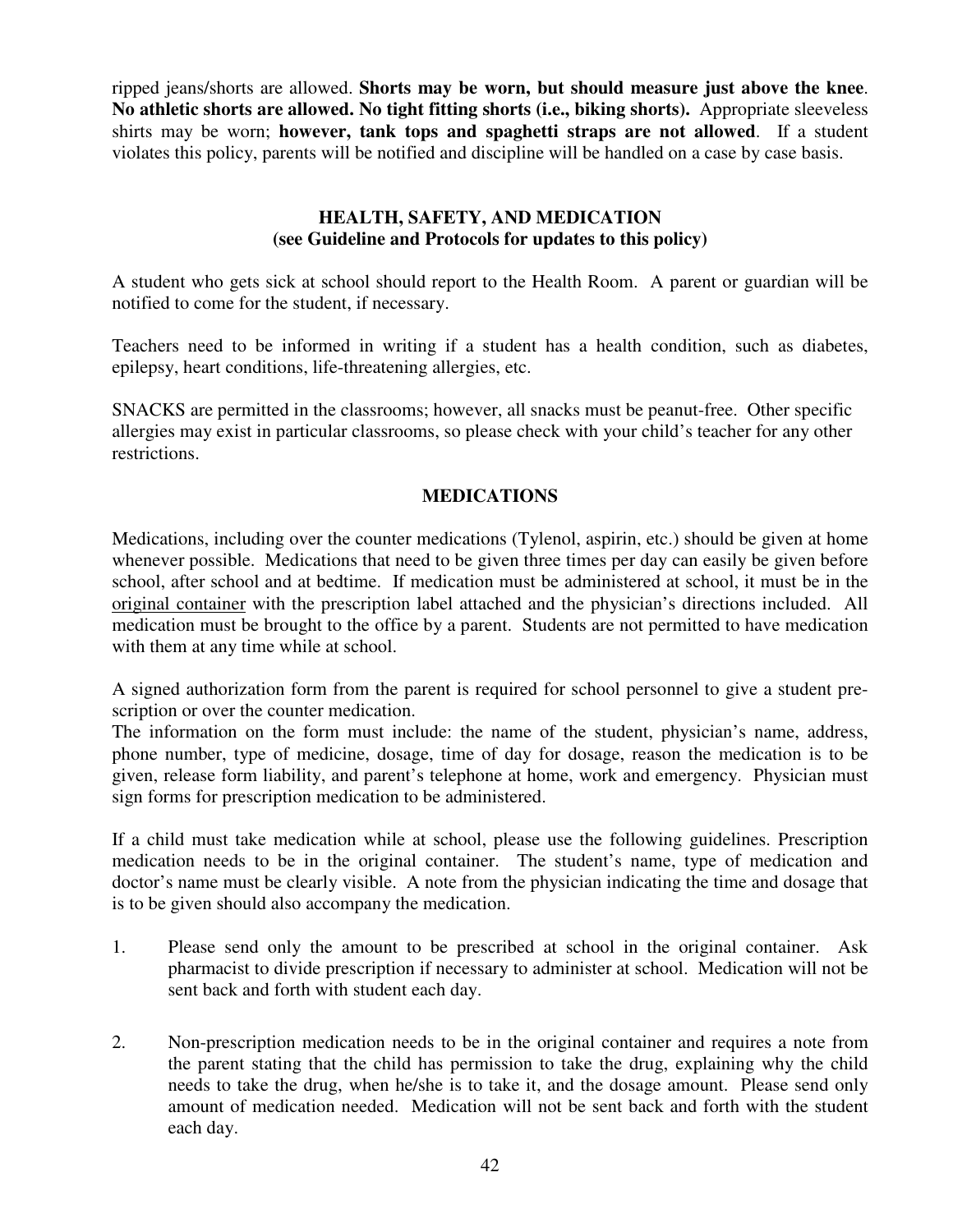- 3. The school will keep a log each time a student is given medication, whether it is prescription or non-prescription drugs.
- 4. Any inhalers that are sent to school must be accompanied by a note or letter from the physician and parent on when and how many times the inhaler may be used.

**Students are not allowed to carry any type of medication with them during the day – over the counter or prescription, with the exception of an inhaler. The school requires parent/guardian to bring the medication in its original container to the school office.**

# **HEALTH FORM (IMMUNIZATION FORM)**

An Alabama Immunization Form is required to be on file for each student. This form may be obtained from your doctor or from any health department. Students coming from out of state must obtain this form for registration.

# **HEALTH RECORDS**

It is imperative that we have a health room file card on each student. Information on allergies or health problems and phone numbers where parents can be reached is important.

# *EMERGENCY CLOSING DUE TO WEATHER*

# **WEATHER**

In the event of severe weather, an announcement will be made on local TV and radio that Our Lady of Sorrows School will be closed. The Catholic Schools Office has left the decision to the local schools rather than making a decision for the all the Birmingham area Catholic schools. We will be in communication with John Carroll so that a uniform decision can be made to help our families with children in both schools.

If severe weather causes the school to close early or a power outage occurs, we will activate the RenWeb Parent Alert System. Please make sure your contact information is correct. All cell phone numbers should be listed as such in order to receive text message alerts. When the school closes early due to inclement weather, after school care closes also. School will close only if the safety of families and staff could possibly be at risk.

# **EVACUATION PROCEDURES**

Safety is important. In order to be prepared for a fire, tornado, or other such emergency, drills are held regularly at school. The drills are to give students practice in using precautions that should help them avoid possible injuries. There is to be no talking during any evacuation procedure and all students should remain in their assigned area throughout the drills.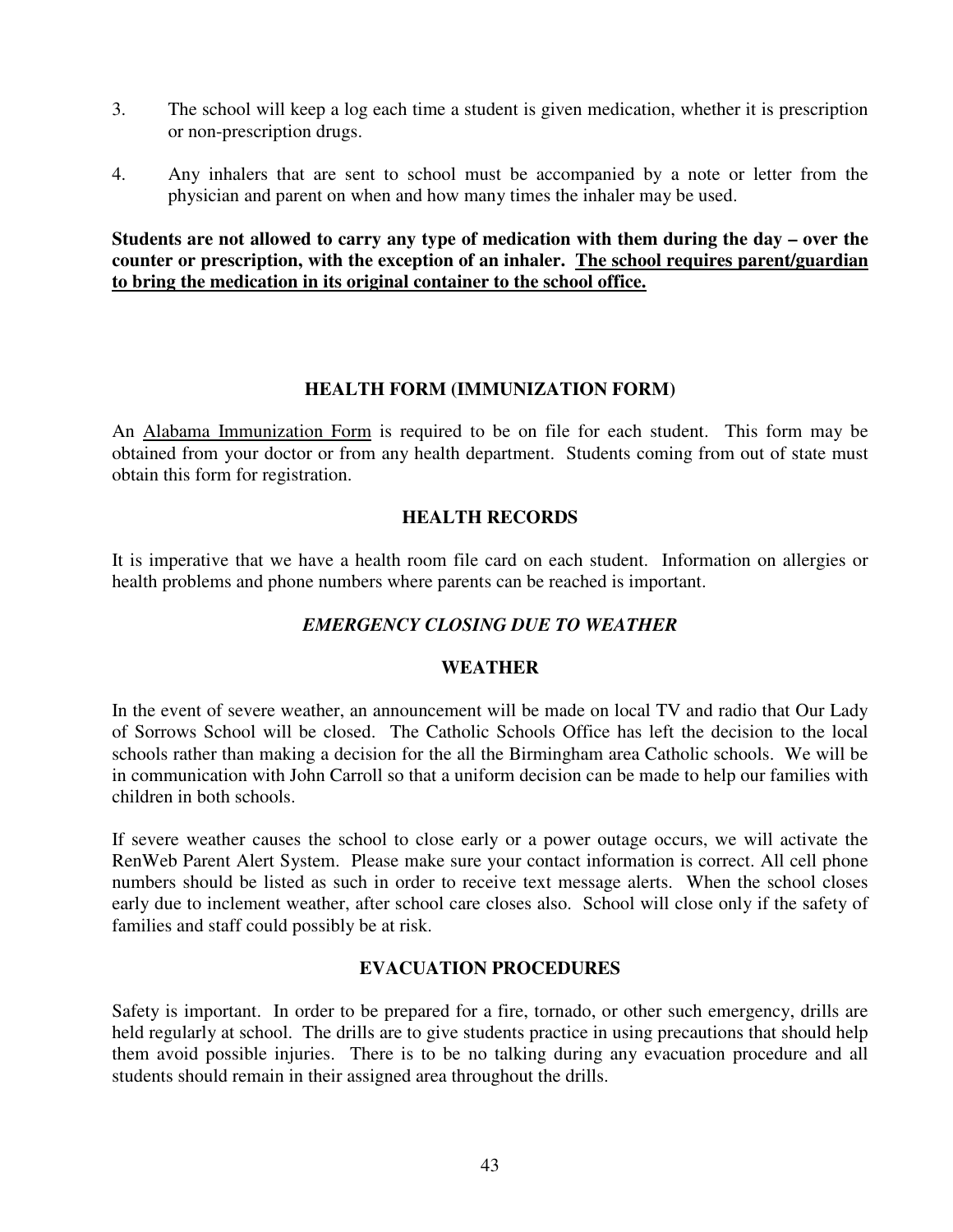### *COMMUNICATION*

### **TELEPHONE**

The school phone should be reserved for calls that are of the utmost importance, as over 500 people depend on the phone for emergencies and business needs of the day. Neither students nor teachers will be called to the telephone during class hours except in an emergency. Important messages will be taken by the office and relayed to the person concerned.

### **Telephone Policy**

- 1. Use of the phone in the school office is determined by teacher permission. Only students with notes will be permitted to use the phone. All other phones in the building are restricted, unless permission is given by the teacher.
- 2. Students may call home for a forgotten lunch or for illness. A teacher note is required. A student **may not** call home for forgotten homework, books, etc. unless directed by a teacher.

### **NEWSLETTER**

The school sends home a newsletter via email each Friday. Dates and reminders are included as well as other items of interest. Newsletter items need to be in by Wednesday afternoon before the Friday morning that the newsletter is finalized.

#### **GRIEVANCE POLICY**

Complaints of students and parents should always go through proper channels. Discussing a problem with others who are not involved does not help eliminate the problem; on the contrary, it may only create more discontent and animosity between parties who are actually involved. Any problems about school can and should be solved by communicating with one another in a Christian manner. The following are procedures for dealing with complaints in a fair and mature way.

- 1. Begin by holding a conference with the teacher.
- 2. If satisfactory adjustments or explanations are not made, hold a conference with the principal.
- 3. If satisfactory adjustments or explanations are not made, hold a conference with the pastor.

Final decisions shall not be reached in the presence of the grieved party, but only after a closed session to discuss the matter privately. All ordinary standards of due process will be followed in the exercise of these procedures.

Again, let us always communicate with one another in a Christian manner. Remember that our mission is not only to teach as Jesus did, but to love one another as He did.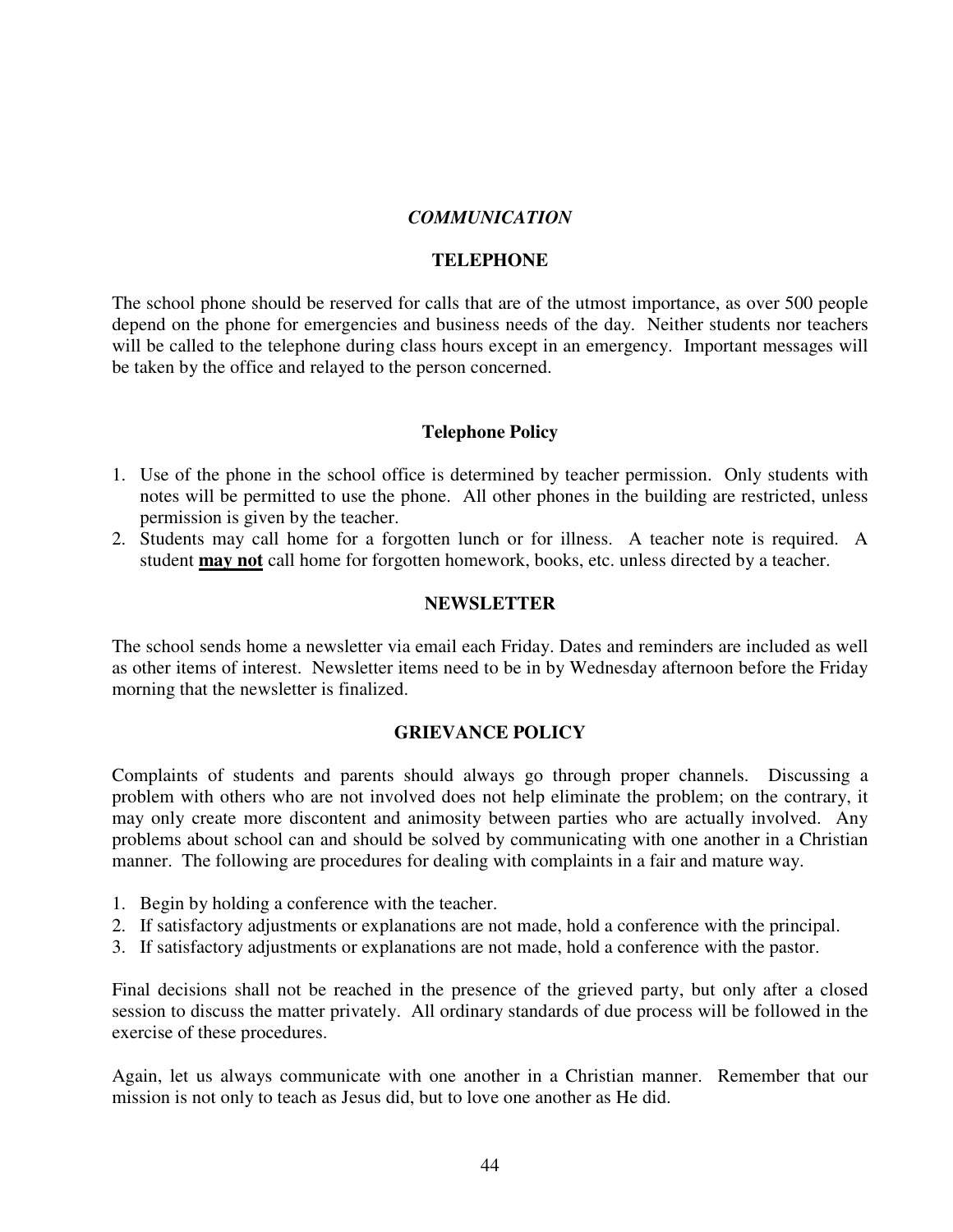#### **COUNSELING SERVICE**

Our Lady of Sorrows School is part of the Diocese of Birmingham. As part of this system, we benefit from the services offered by the Catholic Schools Office in Birmingham under the direction of Mrs. Margaret Dubose, Director of Catholic Schools. Not only does this office serve as an information center for our schools, but also as a resource for information and for problem solving which arises in the educational program.

Our Lady of Sorrows School does have a guidance counselor on staff. Some guidance services offered are assistance with educational planning, interpretation of test scores, occupational and career information, study help, help with home, school and/or social concerns, or any other questions the student may feel he/she would like to discuss with the counselor.

### **DISCIPLINE POLICY OUR LADY OF SORROWS SCHOOL**

 One of the most important lessons Catholic education should teach is self- discipline. It is the mission of the school to provide students with excellent opportunities to acquire an education. Other students do not have the right to interfere with this process. School rules and regulations help create a Christian community in which learning can take place.

 **Students are expected to conduct themselves in a manner that is respectful and obedient to teachers and other supervisors and one that is considerate of the rights and safety of other students. Violation of any of the rules and conduct code will subject students to appropriate disciplinary action. Flagrant or repeated violations of the standard of good conduct will result in probation, suspension and/or expulsion of the student(s) involved.** 

#### **I. MINOR VIOLATIONS OF GOOD CONDUCT**

# **A. MINOR VIOLATIONS OF GOOD CONDUCT MAY INCLUDE, BUT ARE NOT LIMITED TO:**

- **1. Disruptive behavior**
- **2. Failure to obey classroom rules**
- **3. Unmannerly conduct in the lunchroom.**
- **4. Chewing gum, eating candy**
- **5. Inappropriate language**
- **6. Writing on desks/textbooks**
- **7. Public display of affection**
- **8. Failure to bring necessary materials to class**
- **9. Failure to observe uniform/grooming code**
- **10. Bringing items to school not allowed by school policy (i.e. electronic games, cards, cell phones without approval)**
- **11. Name-calling and disrespect for other students**
- **12. Tardiness to class**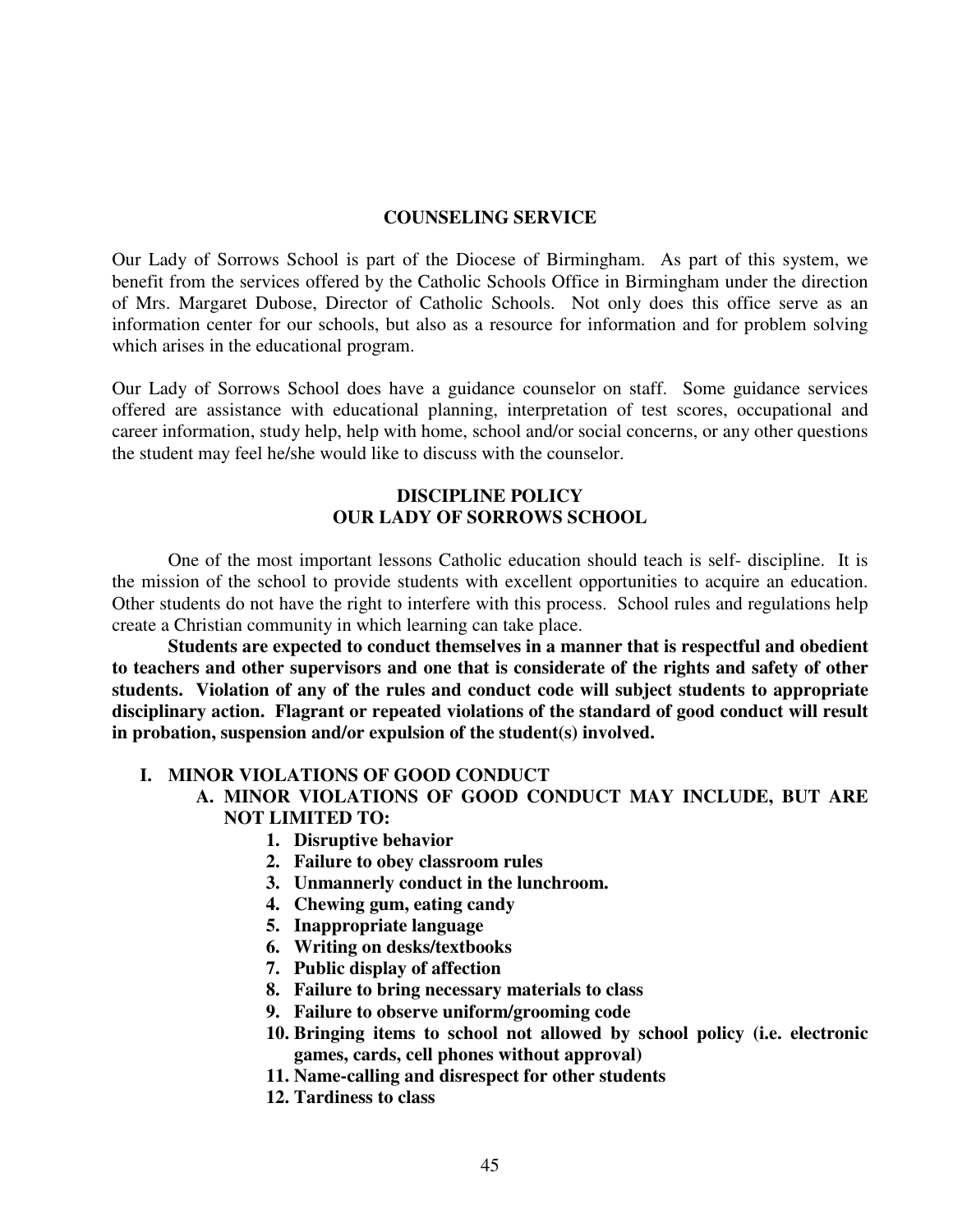# **B. CONSEQUENCES FOR MINOR VIOLATIONS OF GOOD CONDUCT ARE AS FOLLOWS:**

- **1. Student may receive a verbal warning**
- **2. Violations 1 and 2 student will be issued a violation slip to be signed by parent.**
- **3. Violation 3 student will be issued a violation slip to be signed by parent; referral to principal – parents will be notified.**
- **4. Violation 4 after-school detention (1 hour)**
- **5. Any subsequent violations will result in another after-school detention.**

**DETENTION means staying after school on an assigned day for one (1) hour.** 

**PLEASE NOTE: A student of OLS Regional School participating in OLS-sponsored athletics who commits a Major Violation or receives a Detention shall be prohibited from playing in the next game immediately following the violation or detention, whether regular season or tournament.** 

**MINOR VIOLATIONS are cumulative for one quarter only, unless these violations result in suspension and/or probation. STUDENTS ARE GIVEN THE OPPORTUNITY TO BEGIN EACH QUARTER WITH A "CLEAN SLATE." A consistent number of detentions each quarter is an indication that there is a lack of self-discipline on the part of the student, which then demands stronger action. Accordingly, students who demonstrate a consistent lack of self-discipline may be considered for suspension.** 

# **II. MAJOR VIOLATIONS OF GOOD CONDUCT**

# **A. MAJOR VIOLATIONS OF GOOD CONDUCT MAY INCLUDE, BUT ARE NOT LIMITED TO:**

- **1. Leaving class or school grounds without permission**
- **2. Disrespectful, inattentive behavior in church**
- **3. Defacing school property the student will be responsible for repair or replacement of the item(s)**
- **4. Lying**
- **5. Cheating or copying on tests or school work. In addition to the major violation, all work will receive a grade of "0."**
- **6. Using obscene, vulgar language or non-verbal offensive behavior**
- **7. Excessive display of affection**
- **8. Showing disrespect to teachers and fellow students or failure to cooperate with authority**
- **9. Forgery**
- **10. Stealing**
- **11. Removing or destroying others' possessions**
- **12. Gambling**
- 13. **Inappropriate use of technology resources as stated in the Technology Policy. (The student will be financially responsible for damages.)**
- **14. Fighting Any form of fighting, including provocations that are verbal, written, physical, and/or emotional. This includes ANY forms of harassment, bullying or cyberbullying. All threats, those made seriously, in jest or online, are taken very seriously. (See page 43 for the diocesan policy on bullying.)**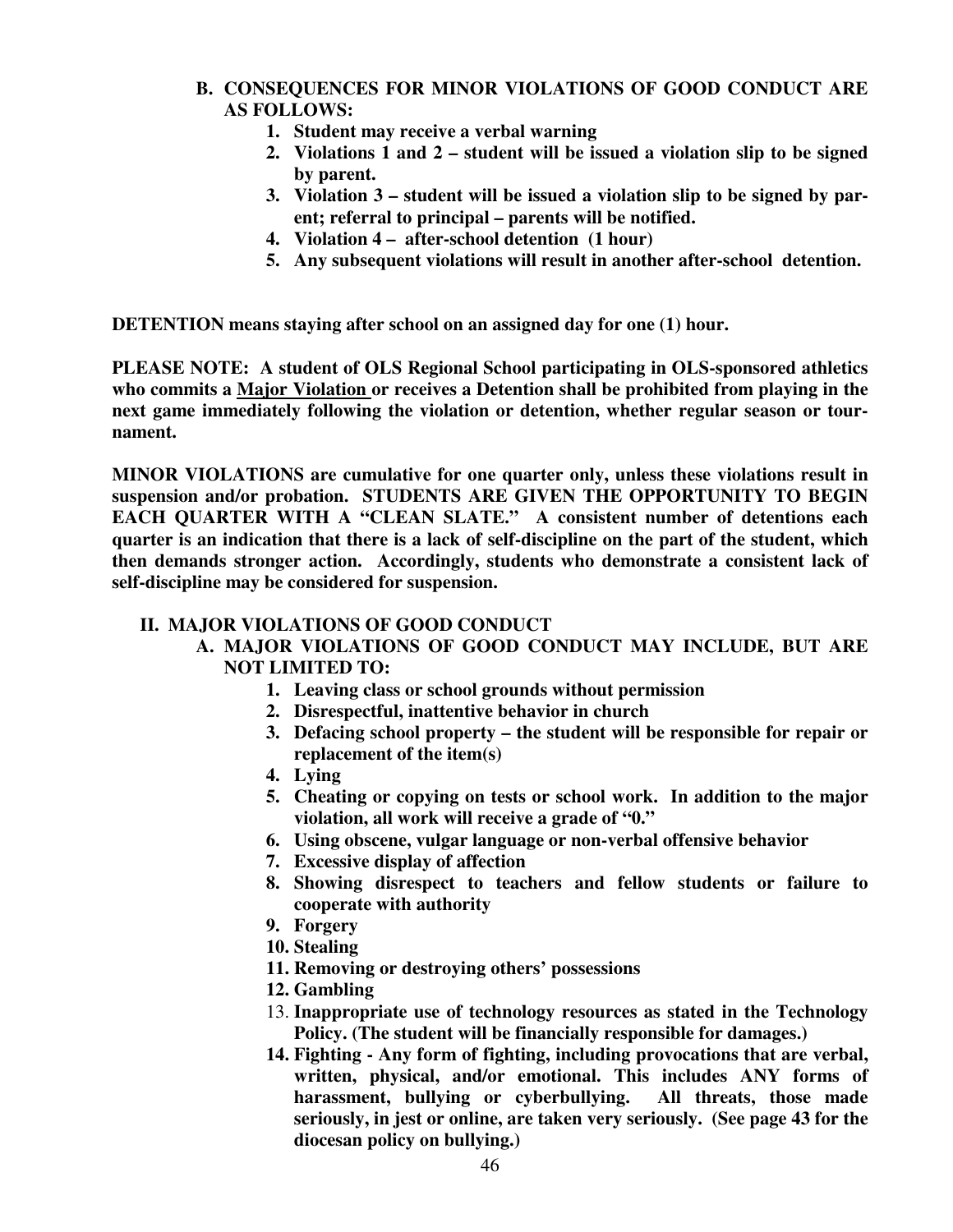**15. Possession or use of drugs, including drug paraphernalia** 

- **16. Possession of alcohol/tobacco; drinking/smoking on school grounds**
- **17. Possession of any type of weapon \*(refer to item #21)**
- **18. Endangering self or others by showing irresponsible behavior or blatant disregard for the safety of others**
- **19. Behaving in a threatening manner to a teacher or other supervisor**
- **20. Possession or distribution of any pornographic materials**
- **21. Possession of any type of gun (BB, Pellet, .22, etc,) for whatever reason**

**MAJOR VIOLATIONS will be referred immediately to the principal for consideration and action.** 

**For Violations 1-13 the principal will take appropriate action which includes the following:** 

 **After-school detention** 

 **Out of school suspension (number of days determined by the principal) Probation** 

 **Expulsion** 

**For Violations 14-20 the principal will take appropriate action which includes the following:** 

 **Out-of-school suspension Probation Expulsion** 

**For Violation #21 the student will be automatically expelled.** 

### **MAJOR VIOLATIONS ARE CUMULATIVE FOR THE SCHOOL YEAR.**

#### **UNWRITTEN REGULATIONS**

 **It would be impossible to anticipate all problems, which may arise in the future. Yet each year a few distracting "fads" and circumstances show up on our school grounds. Anything that distracts from or disrupts the spirit, education, philosophy, or dignity of Our Lady of Sorrows Catholic School will be held to be unacceptable even though not explicitly set forth in these policies. Such situations will be dealt with in accordance with the principles implicit in our existing policies.** 

**The procedure for a DETENTION is as follows:** 

- **1. A detention notice will be sent home to the parents by the student, to be signed by the parent and returned the next day. Failure to return the notice or failure to stay for detention will result in a second detention being issued.**
- **2. Student will report to the office for their detention assignment.**
- **3. Student will be required to remain silent during detention and will be given work such as reading, writing, picking up trash, cleaning, or any other appropriate punishment for the offense.**
- **4. If a parent arrives later than the departure time of the detention, the student will be sent to the after school care program.**

**The procedure for OUT OF SCHOOL SUSPENSION is as follows:** 

- **1. The principal will notify the parent and require a conference.**
- **2. The parent will be required to sign a suspension form.**
- **3. The length of the suspension will be determined by the principal based on the conditions and severity of the offense.**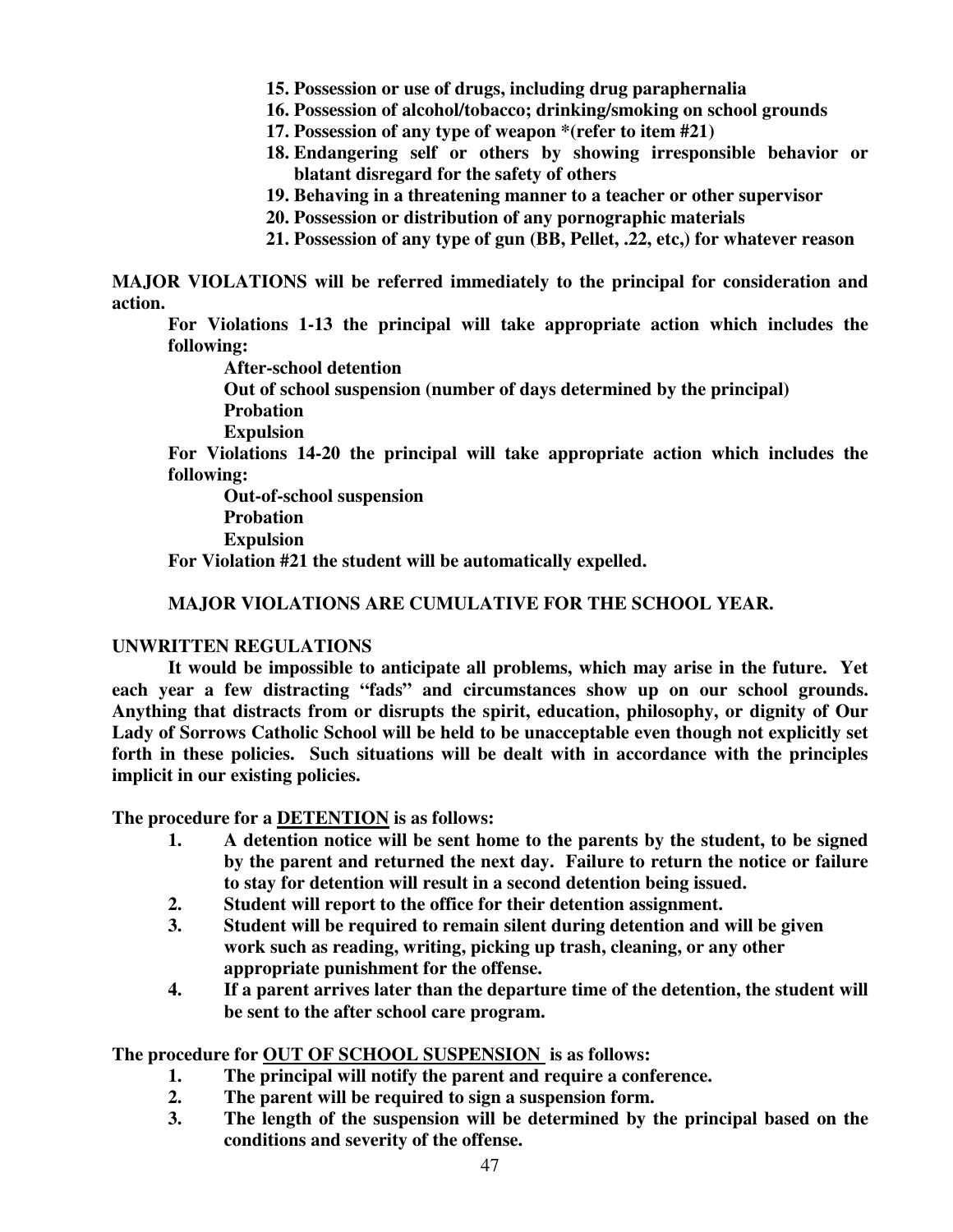- **4. Out of School Suspension must be served at home and assignments given during the suspension must be turned in upon returning from suspension.**
- **5. The students being suspended will be expected to make up all test/quizzes within two days after returning from suspension**

**When students enter Our Lady of Sorrows School, they understand and agree that the school reserves the right to exclude them at any time if their conduct, attitude, or academic standing is regarded by the school administration and teachers as unacceptable.** 

**Every attempt has been made to develop a discipline policy that is fair and takes into consideration individual situations and circumstances. However, as with any discipline policy, it is impossible to list or categorize every potential problem. The policy serves as a guide for students, parents, and teachers to ensure that a certain standard of behavior is clearly defined. Your cooperation and support of this policy as we all work to create a Christian community at Our Lady of Sorrows School is appreciated.** 

# **UNACCEPTABLE ELECTRONIC DEVICES AT SCHOOL**

The following policy summation is from the Diocesan Board of Education policy on electronic devices:

"Catholic Schools in the Diocese of Birmingham make every effort to assure that each student is safe while they are at school. Each school also tries to assure that the teaching/learning process is interrupted as little as possible. Since electronic devices can be disruptive to the teaching/learning process, these items should not be in the school building. If they are used, seen, or heard during school hours, they will be confiscated. Consequences will be decided by the principal. The above pertains to cell phones, radios, tape players, pagers, televisions, and cameras, but is not limited to these items." \*Routine checks will be made to ensure that students are following Diocesan policy. **If a parent finds it an absolute necessity for a student to bring a cell phone to school, they must first receive permission from the principal for emergency use only. If approved, the cell phone then must be turned in to the homeroom teacher at the beginning of each school day; the phone is returned to the student at the end of the day. Cell phones or electronic equipment may not be used during carpool, After School Care, or any after school activities. An inability to follow this policy will result in the loss of privilege to bring a cell phone to school.** 

# **BULLYING**

The following policy summation is from the Diocesan Board of Education policy on bullying:

"The Diocese of Birmingham is committed to providing a safe and respectful environment in its schools. Bullying, which involves an imbalance of power or strength, is repeated aggressive behavior that may include physical, verbal, racial, sexual, or emotional intimidation. This includes cyber-bullying which is defined as destroying or smearing a person's reputation through the use of internet connected devices. Any and all witnessed or reported incidents will be addressed. Students involved in bullying or harassment shall be subject to disciplinary action as outlined by the local school's handbook or policy statement."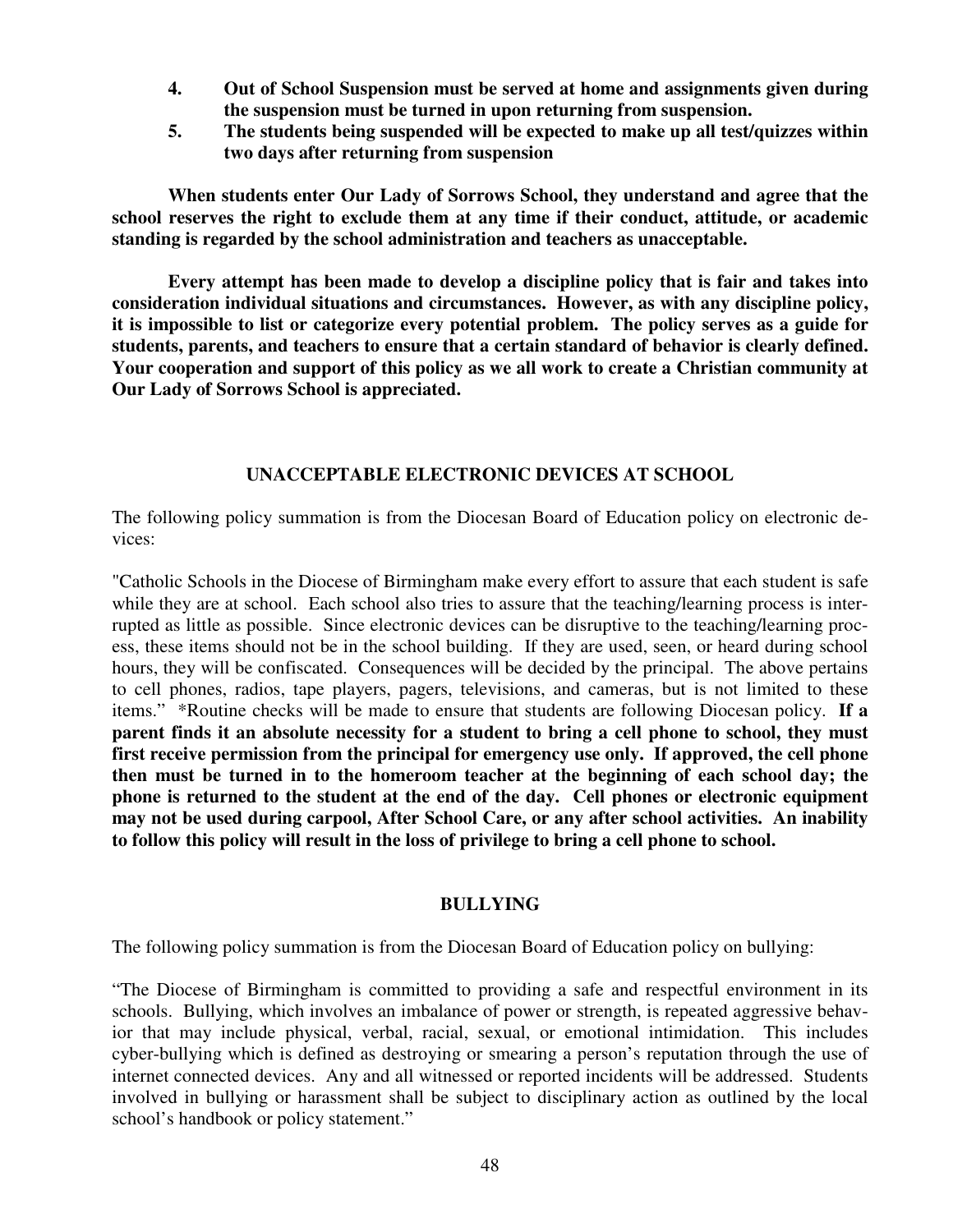# **Social Media Parent Agreement**

As a parent or guardian, I recognize that the use of the Internet comes with a corresponding responsibility to use it wisely both for myself and my child. I also recognize that sending my child to a Catholic school is a privilege that comes with the corresponding duty to act in a Christian way towards others. I therefore pledge to refrain from using the internet in any way that might disparage the school's administration or its teachers. If I have a problem with school personnel, I will take my complaints directly to the school's administration and not broadcast vile, hateful or disparaging remarks about the teacher(s) or administration. Broadcasting any such vile, hateful or disparaging remarks is an indication of my intent to withdraw my child or children from the school and the principal has my permission to act accordingly.

*Policy Statement from the Diocese of Birmingham in Alabama Adopted July 9, 2018*

# **LUNCH AREA CONDUCT**

Students are urged to keep the lunch area as clean as possible. In order to accomplish this, the following rules must be followed.

- 1. Students are to put all used disposable articles in the containers provided.
- 2. Students are not to misuse any lunchroom facilities, including equipment, chairs, and tables.
- 3. Students who spill food or drink in the lunchroom are expected to clean up.
- 4. Students should be orderly, courteous, and respectful in serving lines.
- 5. Students may not, under any circumstances, use each other's milk or ice cream cards.
- 6. Carbonated drinks may not be brought to school by the students.

# **SCHOOL ORGANIZATIONS**

- 1. Yearbook The 8th-grade yearbook staff is carefully selected based on teacher recommendations, student grade point averages, and a detailed application. These students provide the artistic and creative content for the school yearbook with the responsibilities of conducting interviews, writing copy, editing, proofreading, shooting pictures, and selling advertisements. They also oversee promoting the sale of the yearbook. Applications for the yearbook staff are distributed in the spring to interested 7th graders.
- 2. Technology Team Selected 8th-grade students work together to shoot video, edit, and produce prerecorded morning announcements that are aired daily through Google classroom. In addition, the team also works together on special media-type projects throughout the school year.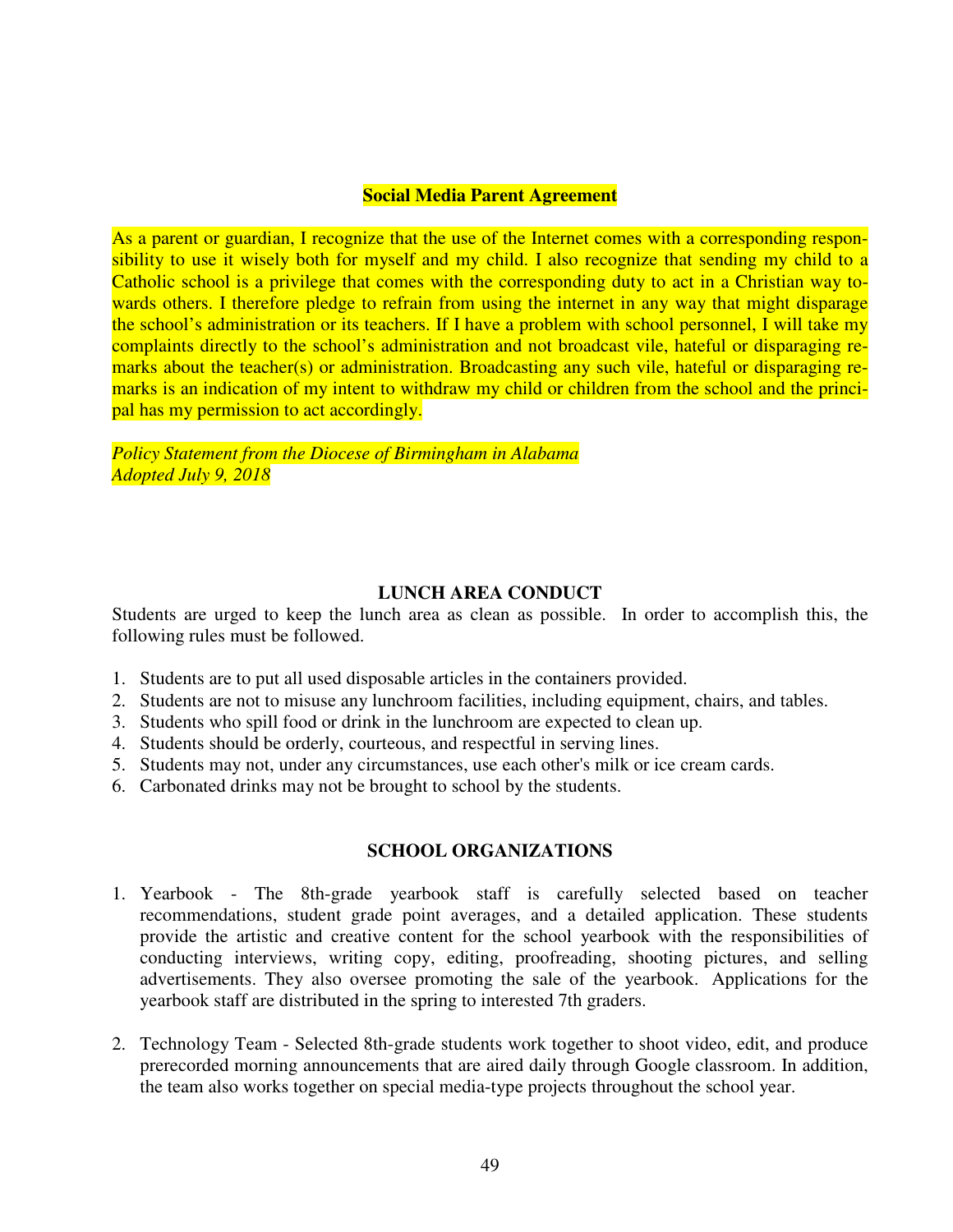- 3. Altar Servers This is open to any Catholic student from grades 4-8 who would like to serve our school community at our weekly school liturgy. Students interested in being a server must contact the school Director of Religious Education and receive training.
- 4. Safety Patrol This is available to any  $4<sup>th</sup>$  or  $5<sup>th</sup>$  grade student. Any student wishing to participate in the Safety Patrol Program must be available for morning and/or afternoon carpool.
- 5. Class Officers  $8<sup>th</sup>$  grade students are eligible to run for a class office. Students will campaign for the positions of President, Vice-President, Treasurer, Secretary, Parliamentarian, Chaplain and Homeroom Representatives. Only  $8<sup>th</sup>$  grade students are allowed to vote.
- 6. Peer Helpers In the spring,  $7<sup>th</sup>$  grade students may apply to be a Peer Helper for the next school year. These students are nominated by teachers and then interviewed. This position allows them the opportunity to work with other students in a tutoring capacity. Qualifications include maintaining a quarterly average of "B" in their classes, being responsible and dependable, being comfortable working with teachers and working with other people in academic work.
- 7. National Junior Honor Society  $7<sup>th</sup>$  and  $8<sup>th</sup>$  grade students are eligible for this honor. Students must maintain an overall "3.5" average in their classes (quarterly grades only) and are evaluated by all current teachers regarding overall conduct. A student receiving a major violation is not eligible for consideration.
- 8. Spanish Club Open to students in grades 4-6, the OLS Spanish Club provides cultural opportunities as well as application of the spoken and written Spanish language through fun and educational activities.
- 9. American Heritage Girls American Heritage Girls is a nonprofit organization dedicated to the mission of building women of integrity through service to God, family, community, and country. Our Lady of Sorrows Catholic School and church hosts the organization, which offers badge programs, service projects, girl leadership opportunities, and outdoor experiences to its members. The girls meet in the evening on the first Wednesday of the month for a Troop meeting. In addition, they participate in other events throughout the year.
- 10. Cub Scout Pack 237 and Boy Scout Troop 237 Our Lady of Sorrows Catholic School and church hosts Cub Scout Pack 237 and Boy Scout Troop 237. Cub Scouts begin as early as 1st grade with the Tiger cubs. In second grade, boys can earn the rank of Cub Scout. Every year they have an opportunity to participate in the Pinewood Derby, where every scout builds a model car to compete against each other for a trophy. Cub Scouts can also go on campouts with their parents and fellow scouts to participate in many fun activities! Membership in Boy Scouts is open to all boys who have completed fifth grade through 18 years old, working toward an Eagle Scout ranking. The organization offers a merit badge program, service projects, boy leadership opportunities, campouts, and many more exciting outdoor activities.

# **BIRTHDAYS**

Due to the number of food allergies throughout the school, birthday celebrations should not include food/drinks of any kind. Students are permitted to bring a small trinket or goodie bag to share with their classmates.